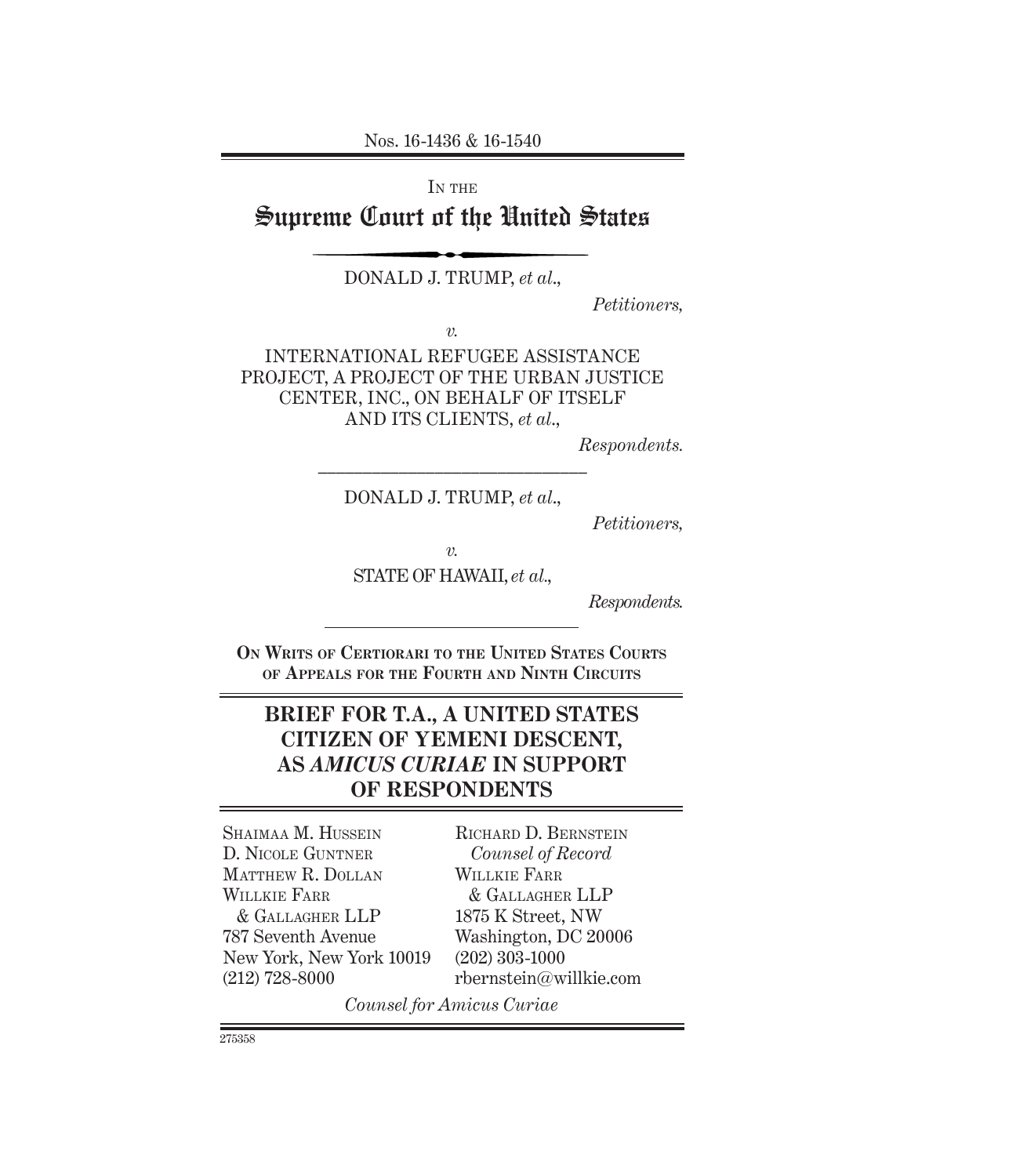# **TABLE OF CONTENTS**

| Page                                                                                                                                                         |
|--------------------------------------------------------------------------------------------------------------------------------------------------------------|
| TABLE OF CONTENTS                                                                                                                                            |
| TABLE OF CITED AUTHORITIES  iii                                                                                                                              |
| INTEREST OF AMICUS CURIAE 1                                                                                                                                  |
|                                                                                                                                                              |
|                                                                                                                                                              |
| President Trump's Campaign Promise To<br>А.<br>Ban Muslims 3                                                                                                 |
| The Amended Order "Deliver[s] On" The<br>B.<br>President's "Campaign Promises."4                                                                             |
| $C_{\cdot}$                                                                                                                                                  |
| D.                                                                                                                                                           |
|                                                                                                                                                              |
| I.<br>This Court Has Authority To Compare<br>The Amended Order's Asserted<br>Rationale With The Administration's<br>Statements And Official Statistics 7     |
| II.<br>No National Security Rationale Supported<br>The Extension Of The Travel And<br>Refugee Bans After This Administration<br>Achieved "Extreme" Vetting13 |

*i*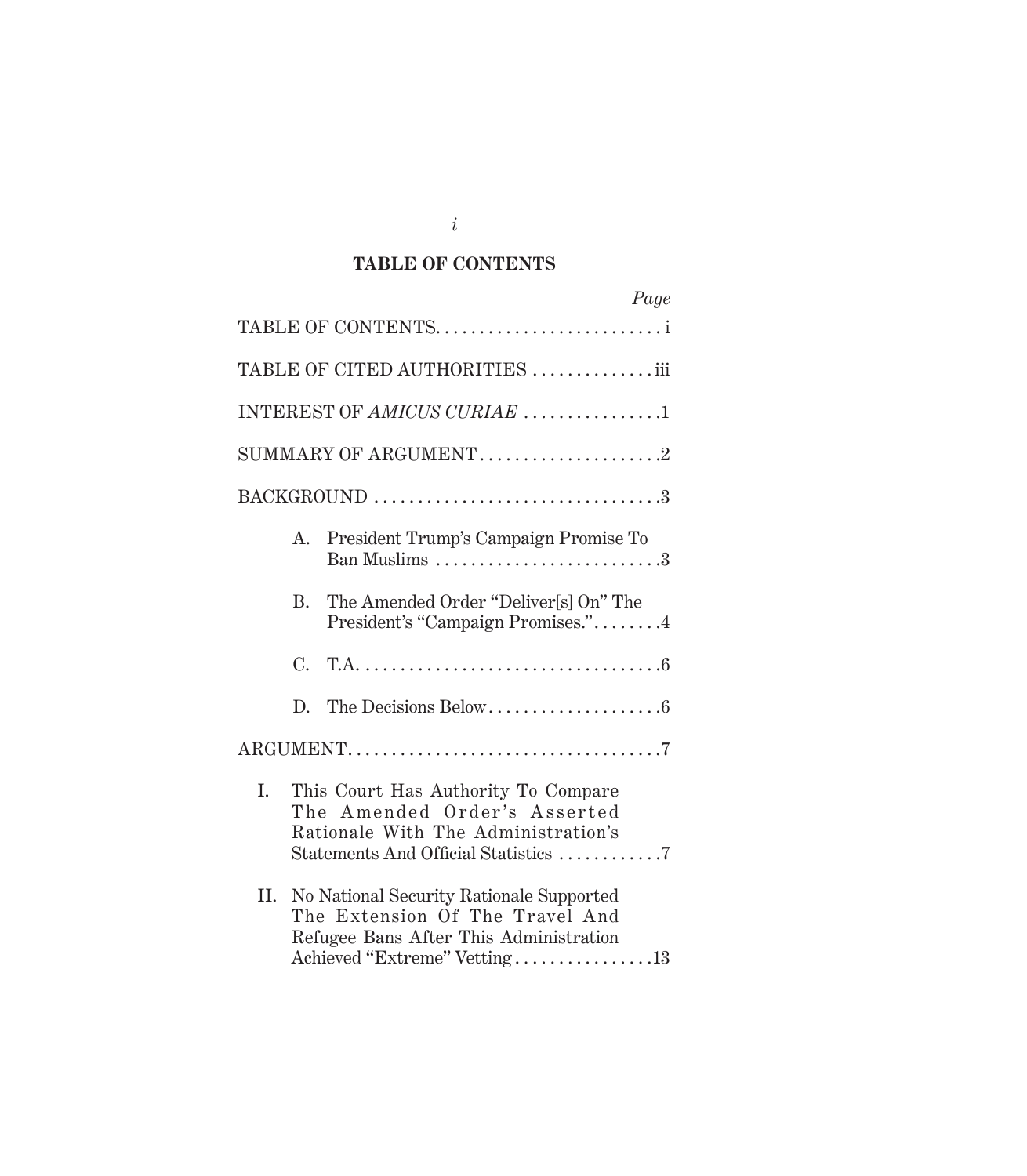# *Table of Contents*

|  | Page                                                                                                                                                                                               |
|--|----------------------------------------------------------------------------------------------------------------------------------------------------------------------------------------------------|
|  | A. The Amended Order's Rationale<br>Was That "Short" Bans Would                                                                                                                                    |
|  | Enable "Adequate" Vetting 14                                                                                                                                                                       |
|  | B. This Administration Implemented<br>"Extreme Vetting" By June $5, 2017 \ldots$ 14                                                                                                                |
|  | C. There Is No Vetting Rationale For<br>The President's Subsequent June 14,<br>2017 Extension Of The Bans $\ldots \ldots \ldots \ldots$ 18                                                         |
|  | III. In Accord With The Applicable Statutory<br>And Constitutional Texts, This Court<br>Should Enjoin All Prospective Applications<br>Of The Amended Order's Illegal Travel<br>And Refugee Bans 24 |
|  | $CONCLUSION \dots \dots \dots \dots \dots \dots \dots \dots \dots \dots \dots \dots \34$                                                                                                           |

*ii*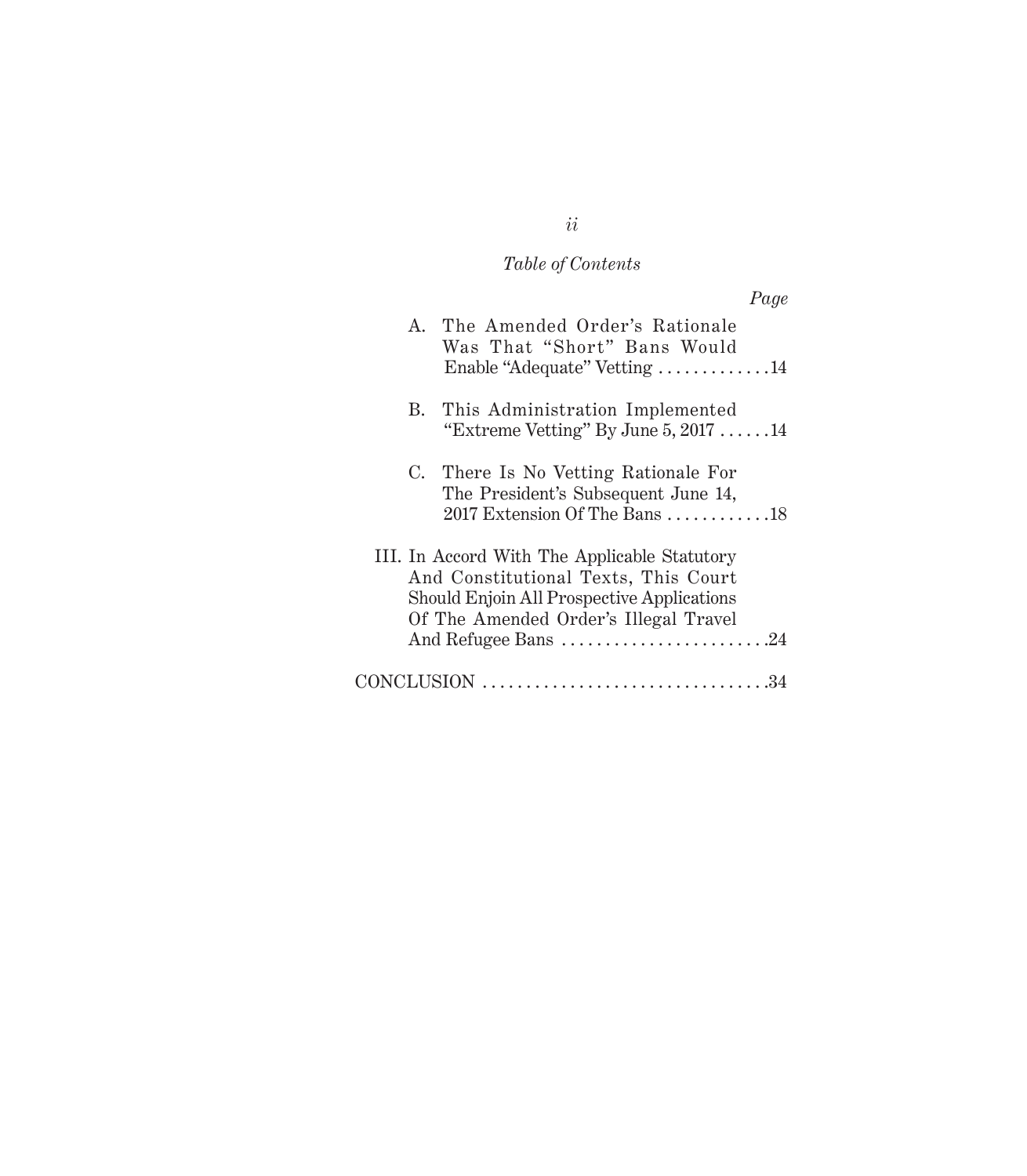#### **TABLE OF CITED AUTHORITIES**

**Cases**

# *Adarand Constructors, Inc. v. Pena*, 515 U.S. 200 (1995) . 27 *Amoco Prod. Co. v. Village of Gambell*, 480 U.S. 531 (1987) . 26 *Boumedine v. Bush*, 553 U.S. 723 (2006) . 9, 32 *Edwards v. Aguillard*, 482 U.S. 578 (1987) . 9 *Fiallo v. Bell*, 430 U.S. 787 (1977) . 10 *Freytag v. Comm'r*, 501 U.S. 868 (1991) . 19 *Galvan v. Press*, 347 U.S. 522 (1954) . 11 *Harisiades v. Shaughnessy*, 342 U.S. 580 (1952) . 30 *Hawaii v. Trump*, 859 F.3d 741 (9th Cir. 2017) . 16, 20 *Hirabayashi v. United States*, 320 U.S. 81 (1943) . 30

*iii*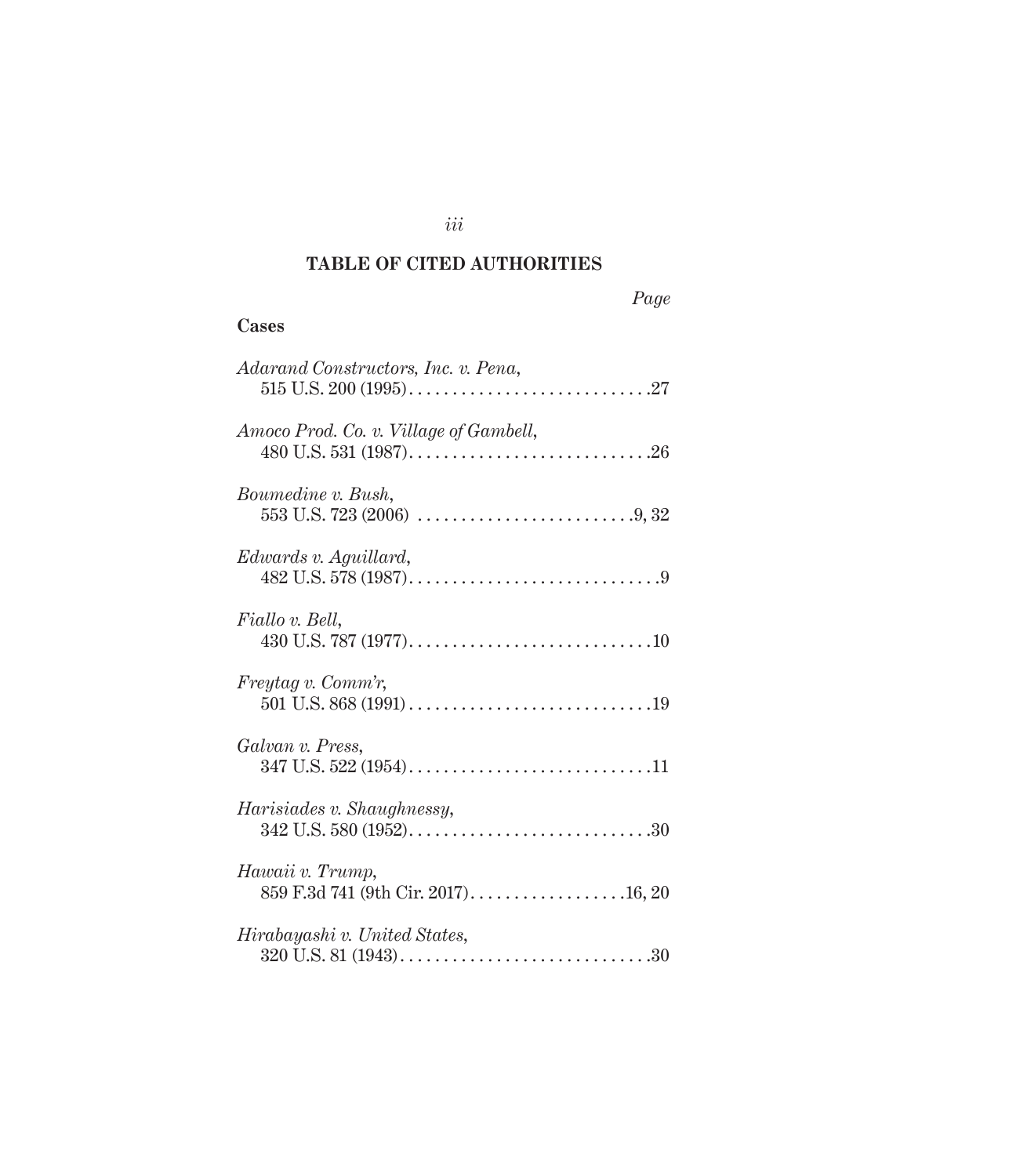| Page                                                       |
|------------------------------------------------------------|
| Holder v. Humanitarian Law Project,                        |
| I.N.S. v. St. Cyr,                                         |
| Kerry v. Din,                                              |
| Kleindienst v. Mandel,                                     |
| Korematsu v. United States,                                |
| McCreary City, Ky. v.<br>Am. Civil Liberties Union of Ky., |
| Romer v. Evans,                                            |
| Rumsfeld v. Padilla,                                       |
| Santa Fe Indep. School Dist. v. Doe,                       |
| Steinberg v. Carhart,                                      |

*iv*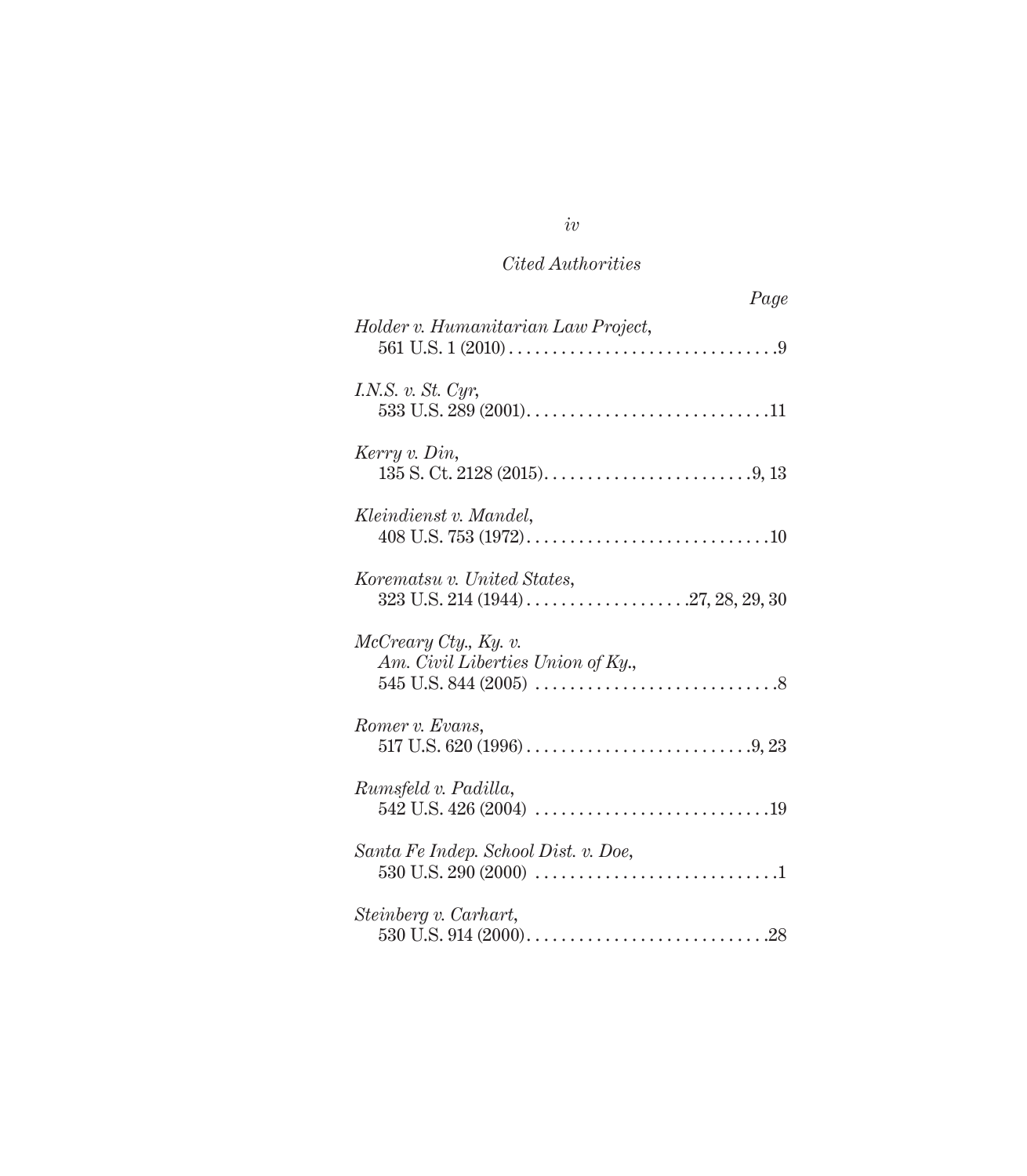|                                                             | Page |
|-------------------------------------------------------------|------|
| United States v. Robel,                                     |      |
| United States v. Verdugo-Urquidez,                          |      |
| Wong Wing Hang v. I.N.S.,<br>360 F.2d 715 (2d Cir. 1966) 11 |      |
| <b>Statutes</b>                                             |      |
|                                                             |      |
| 8 U.S.C. $\frac{152(a)(1)(A) \dots (16a)(1)}{24}$           |      |
|                                                             |      |
|                                                             |      |
|                                                             |      |
|                                                             |      |
|                                                             |      |

# **Other Sources**

| American Security Against Foreign Enemies       |  |  |
|-------------------------------------------------|--|--|
| Act of 2015, H.R. 4038, 114th Cong. $(2015)$ 12 |  |  |

*v*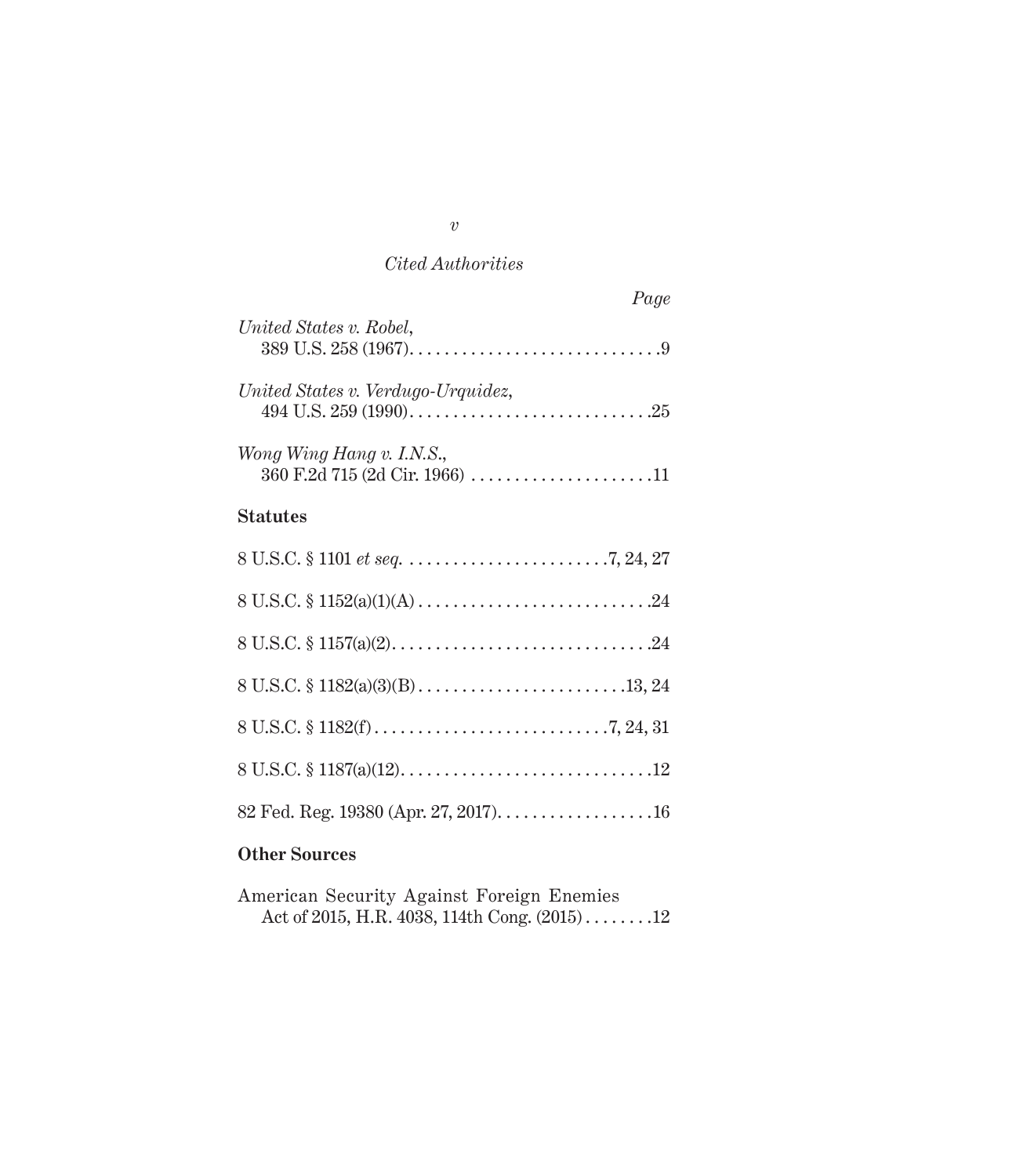| Associated Press, AROUND THE NATION; White<br>Supremacist Gets Life for Killing Trooper, N.Y.<br>Times (Jan. 8, 1986), http://nyti.ms/2wkuBAr31-32                                |
|-----------------------------------------------------------------------------------------------------------------------------------------------------------------------------------|
| Albert Bandura, Moral Disengagement in the<br>Perpetration of Inhumanities, 3 Personality<br>and Soc. Psychol. Rev. 193, 206 (1999)13                                             |
| Devlin Barrett, Internal Trump Administration<br>Data Undercuts Travel Ban, Wash. Post<br>(Mar. 16, 2017), http://wapo.st/2nVszOX 21                                              |
| Stephen Breyer, Making Our Democracy Work:<br>$A\;Judge's\;View, 193\;(\text{Knopf}, 2010)\;.\ldots\ldots\ldots\ldots\; .28$                                                      |
| Jonah Engel Bromwich, Alan Blinder, What<br>We Know About James Alex Fields, Driver<br>Charged in Charlottesville Killing, N.Y.<br>Times (Aug. 13, 2017), https://goo.gl/xzKdje32 |
| Benjamin N. Cardozo, The Nature of the<br>Judicial Process, 92-93 (1921)33                                                                                                        |
| $CBS/AP$ , Who were the London attackers? Chef, clerk<br>and 'suspicious' Italian, CBS News (June 6, 2017<br>6:46 p.m. EDT), http://cbsn.ws/2g1LWYq5                              |
| Chris Cillizza, Donald Trump's explanation<br>of his wire-tapping tweets will shock and<br>amaze you, Wash. Post (Mar. 16, 2017),<br>http://wapo.st/2o0QXzA 30                    |

*vi*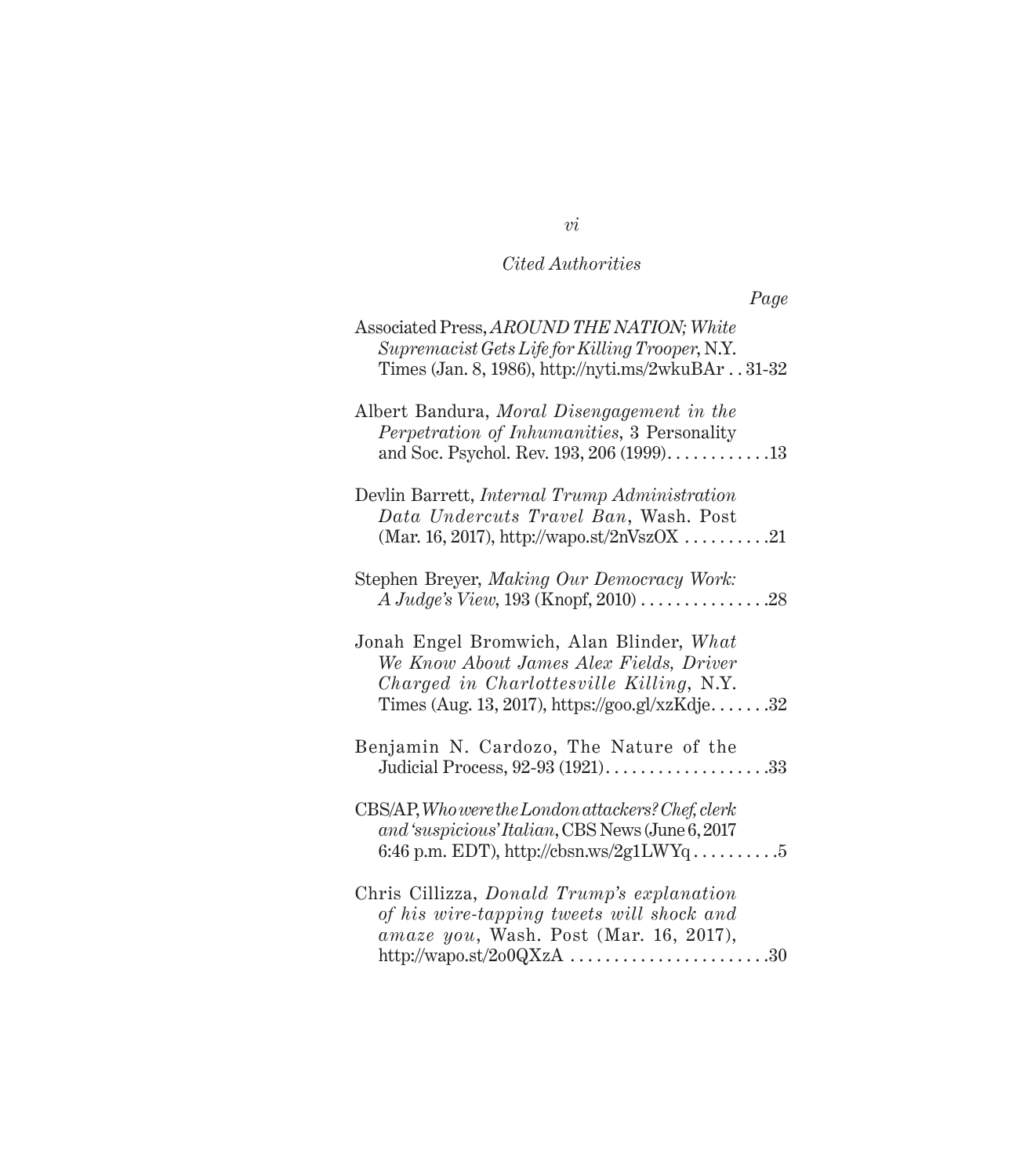| Page                                                                                                                                                                                                                                                                                                                                        |
|---------------------------------------------------------------------------------------------------------------------------------------------------------------------------------------------------------------------------------------------------------------------------------------------------------------------------------------------|
| DECLARATION OF INDEPENDENCE (U.S. 1776) 11                                                                                                                                                                                                                                                                                                  |
| Karoun Demirjian & Jerry Markon, Obama<br>administration rolls out new visa waiver<br>program rules in wake of terror attacks, Wash.<br>Post (Jan. 21, 2016), http://wapo.st/2sERVn1 $\dots$ .12                                                                                                                                            |
| Alexander Hamilton, The Federalist No. 78,<br>INDEPENDENT JOURNAL (June 14, 1788), available at                                                                                                                                                                                                                                             |
| Derek Hawking, Worried about Trump's travel<br>ban, Canada's largest school district calls<br>off U.S. trips, Wash. Post (Mar. 24, 2017),<br>http://wapo.st/2nVbHrP $\ldots$ 22                                                                                                                                                             |
| Senator Mazie K. Hirono, Questions for the<br>Record following Hearing on March 20-23, 2017<br>entitled: "On the Nomination of the Honorable<br>Neil M. Gorsuch to be an Associate Justice<br>of the Supreme Court of the United States,"<br>Senate Judiciary Committee (Mar. 20–23, 2017),<br><i>available at http://bit.ly/2pmtWHD</i> 28 |
| Aric Jenkins, Sean Spicer Says President<br>Trump Considers His Tweets 'Official' White<br>House Statements, Time (June 6, 2017),<br>http://ti.me/2rT57a0 17                                                                                                                                                                                |
| Farhana Khera and Johnathan J. Smith, How Trump<br>Is Stealthily Carrying Out His Muslim Ban, N.Y.<br>Times (July 18, 2017), http://nyti.ms/2u5Ay0J23                                                                                                                                                                                       |

# *vii*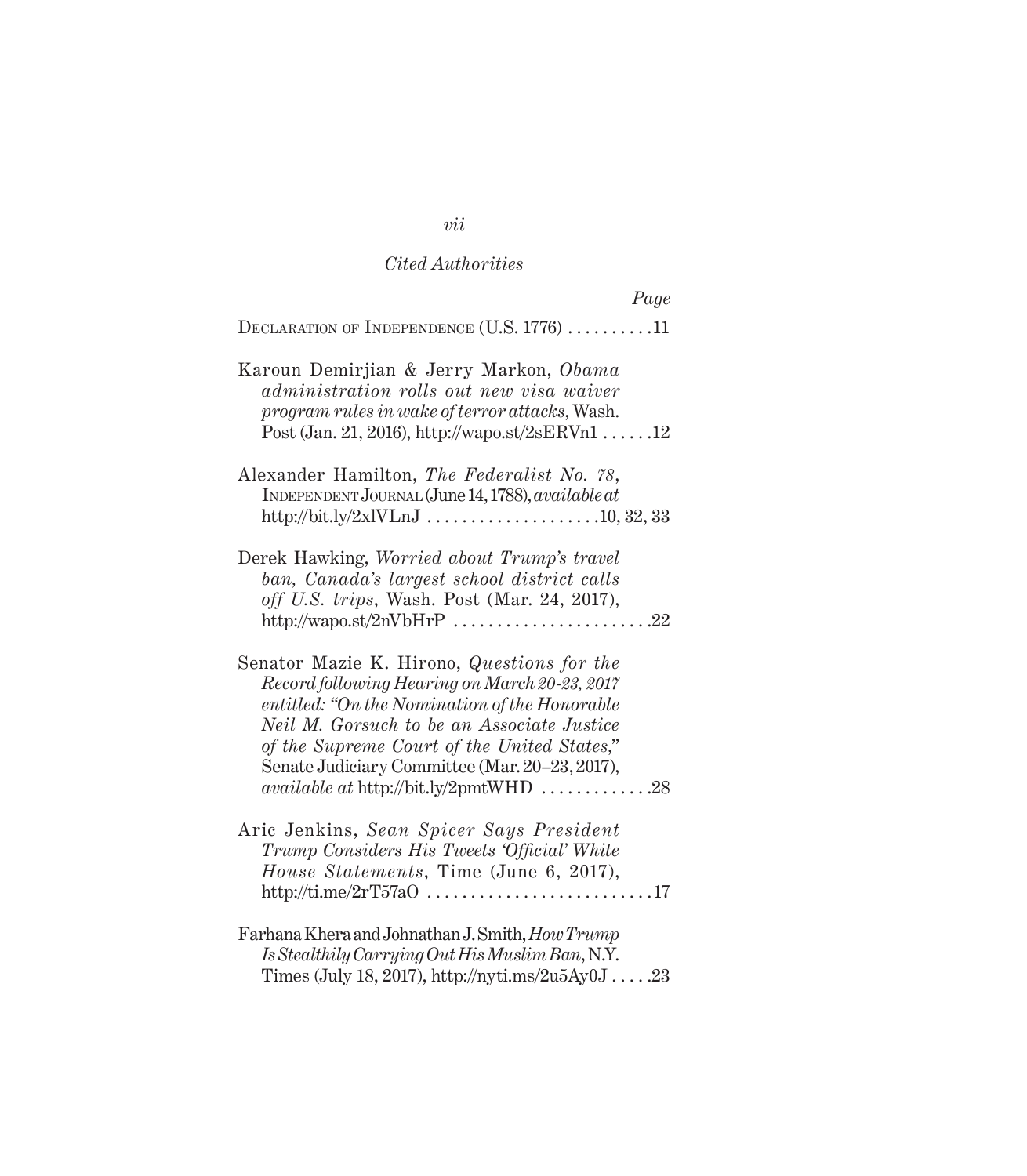| ,,,<br>,<br>$\boldsymbol{\nu}$ |
|--------------------------------|
|--------------------------------|

| Wayne King, Suspect Wanted in Shooting<br>of Missouri Trooper is Arrested, N.Y. Times<br>$(Apr. 21, 1985)$ , https://goo.gl/xHT1hK 31                                                                              |
|--------------------------------------------------------------------------------------------------------------------------------------------------------------------------------------------------------------------|
| Evan Perez, First on CNN: FBI Director James<br>Comey balks at refugee legislation, CNN<br>(Nov. 19, 2015), http://cnn.it/1Ngw5ik 12                                                                               |
| Press Release, The White House Office of the Press<br>Secretary, Statement from President Donald J.<br>Trump (Sept. 5, 2017), http://bit.ly/2xMl2Zc 11                                                             |
| Responses to Supplemental Questions from<br>Senators Jeff Sessions, Orrin Hatch,<br>Charles Grassley, Jon Kyl, Lindsey<br>Graham, John Cornyn, and Tom Coburn,<br>$available at \frac{http://bit.ly/20I0aAf}{}.28$ |
| S. Shapiro, et al., Supreme Court Practice § 6.38                                                                                                                                                                  |
| Jake Tapper & Pamela Brown, White House<br>Effort to Justify Travel Ban Causes Growing<br>Concern for Some Intelligence Officials,<br>CNN (Feb. 25, 2017), http://cnn.it/2kSAkZB 21                                |
| Ryan Teague Beckwith, Read Donald Trump's<br>Speech on the Orlando Shooting, Time.com<br>(June 13, 2016 4:36 p.m. ET),                                                                                             |

# *viii*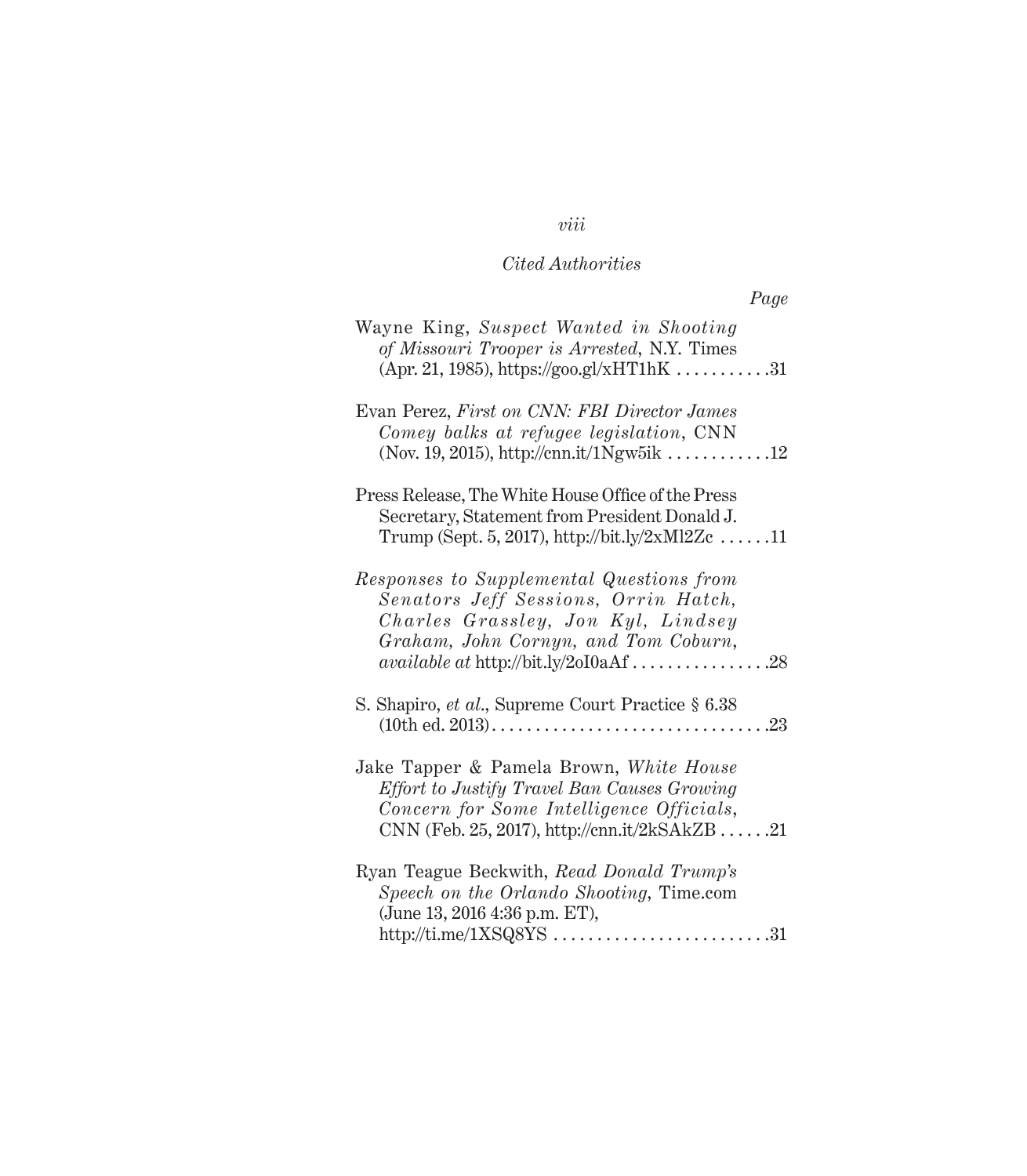| Nahal Toosi and Ted Hesson, Visas                        |  |
|----------------------------------------------------------|--|
| to Muslim-majority countries down 20                     |  |
| <i>percent</i> , Politico (May 25, 2017 10:28 EDT),      |  |
|                                                          |  |
|                                                          |  |
| Donald J. Trump, <i>President Trump: In my first 100</i> |  |
| days, I kept my promise to Americans, Wash.              |  |
| Post (Apr. 29, 2017), http://wapo.st/2s7BmUg 17          |  |

*Page*

| days, I kept my promise to Americans, Wash.<br>Post (Apr. 29, 2017), http://wapo.st/2s7BmUg 17                                                                 |
|----------------------------------------------------------------------------------------------------------------------------------------------------------------|
| Donald J. Trump (@realDonaldTrump), Twitter<br>(June 3, 2017 4:17 p.m.), http://bit.ly/2rzYrwd4                                                                |
| Donald J. Trump (@realDonaldTrump), Twitter<br>(June 4, 2017 4:19 a.m.), http://bit.ly/2qQRn1e 5                                                               |
| Donald J. Trump (@realDonaldTrump),<br>Twitter (June 5, 2017 3:29 a.m.), http://bit.                                                                           |
| Donald J. Trump (@realDonaldTrump), Twitter<br>(June 5, 2017 6:37 a.m.), http://bit.ly/2rtbEIK 17                                                              |
| Donald J. Trump (@realDonaldTrump), Twitter<br>(June 5, 2017 6:44 a.m.), http://bit.ly/2etglyy17                                                               |
| U.S. Customs and Border Prot., CBP Releases<br><b>Statistics on Electronic Device Searches</b><br>$(\text{Apr. } 11, 2017), \text{http://bit.ly/2oyyLAu. 17})$ |

*ix*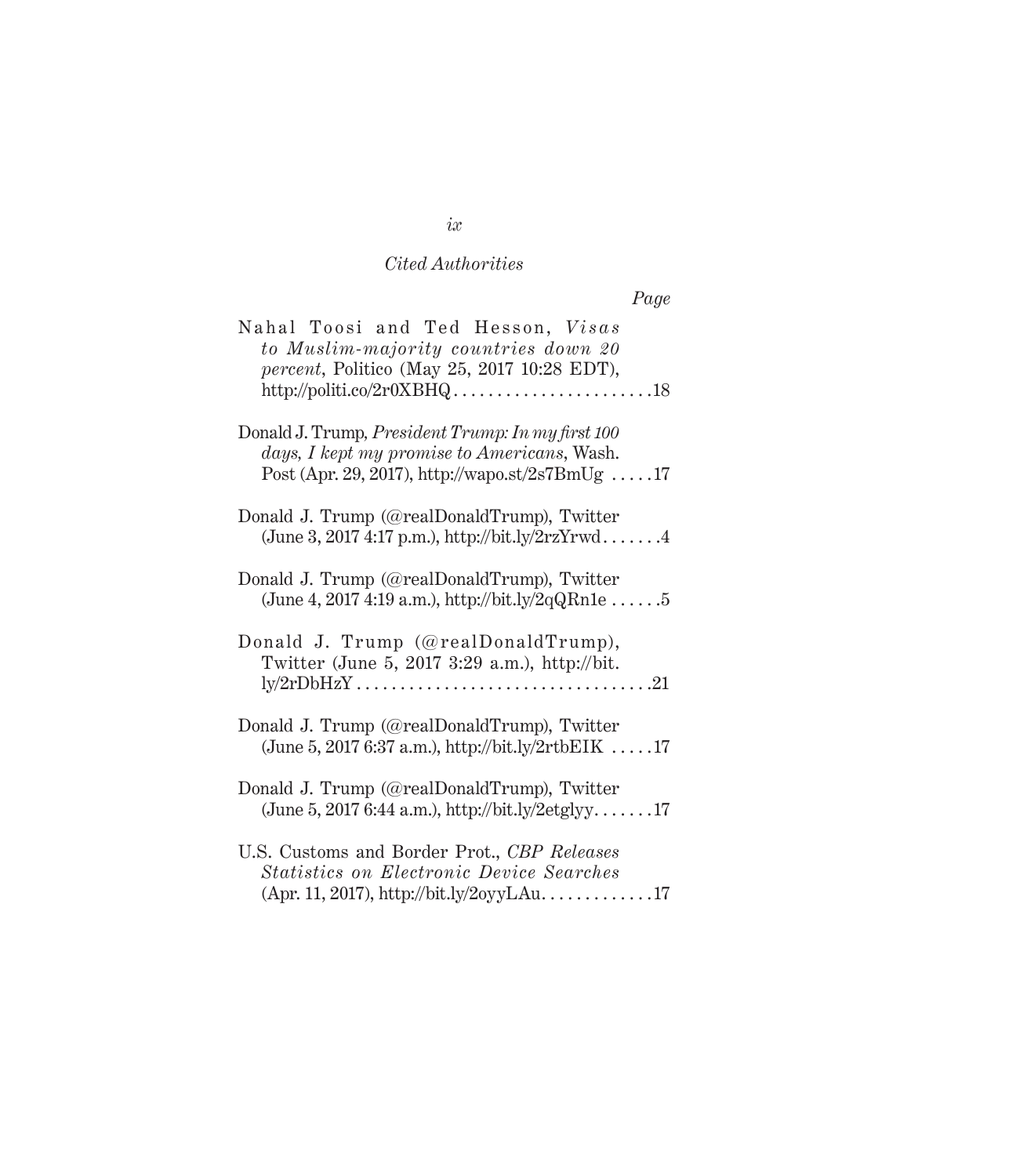| U.S. Customs and Border Prot., Visa Waiver<br>Program Improvement and Terrorist Travel<br>Prevention Act Frequently Asked Questions<br>(June 19, 2017), http://bit.ly/1Tz4wRn  12-13                         |
|--------------------------------------------------------------------------------------------------------------------------------------------------------------------------------------------------------------|
| U.S. Dep't of State, Supplemental Questions for<br>Visa Applicants (2017), http://bit.ly/2wzoatR 16                                                                                                          |
| U.S. Senate Judiciary Committee Holds A<br>Hearing On The Nomination Of John Roberts<br>To Be Chief Justice Of The Supreme Court,                                                                            |
| U.S. Senate Judiciary Committee Holds A<br>Hearing On The Nomination Of Judge<br>Samuel Alito To The U.S. Supreme Court,<br>109th Cong. (2006), 2006 WL 45940 $\dots \dots \dots \dots 28$                   |
| U.S. Senate Committee On The Judiciary<br>Holds A Hearing On The Nomination<br>Of Judge Sonia Sotomayor To Be An<br>Associate Justice Of The U.S. Supreme<br>Court, 111th Cong. (2009), 2009 WL 2027303  .28 |
| Visa Waiver Program Improvement and<br>Terrorist Travel Prevention Act of                                                                                                                                    |
| $\text{AliVitali}, \text{InHis Words:} \text{Donald Trumpoint} \textit{he Muslim}$<br>Ban, Deportations, NBC News (June 27, 2016,<br>4:58 p.m. ET), http://nbcnews.to/2vx0d6C 19                             |

*x*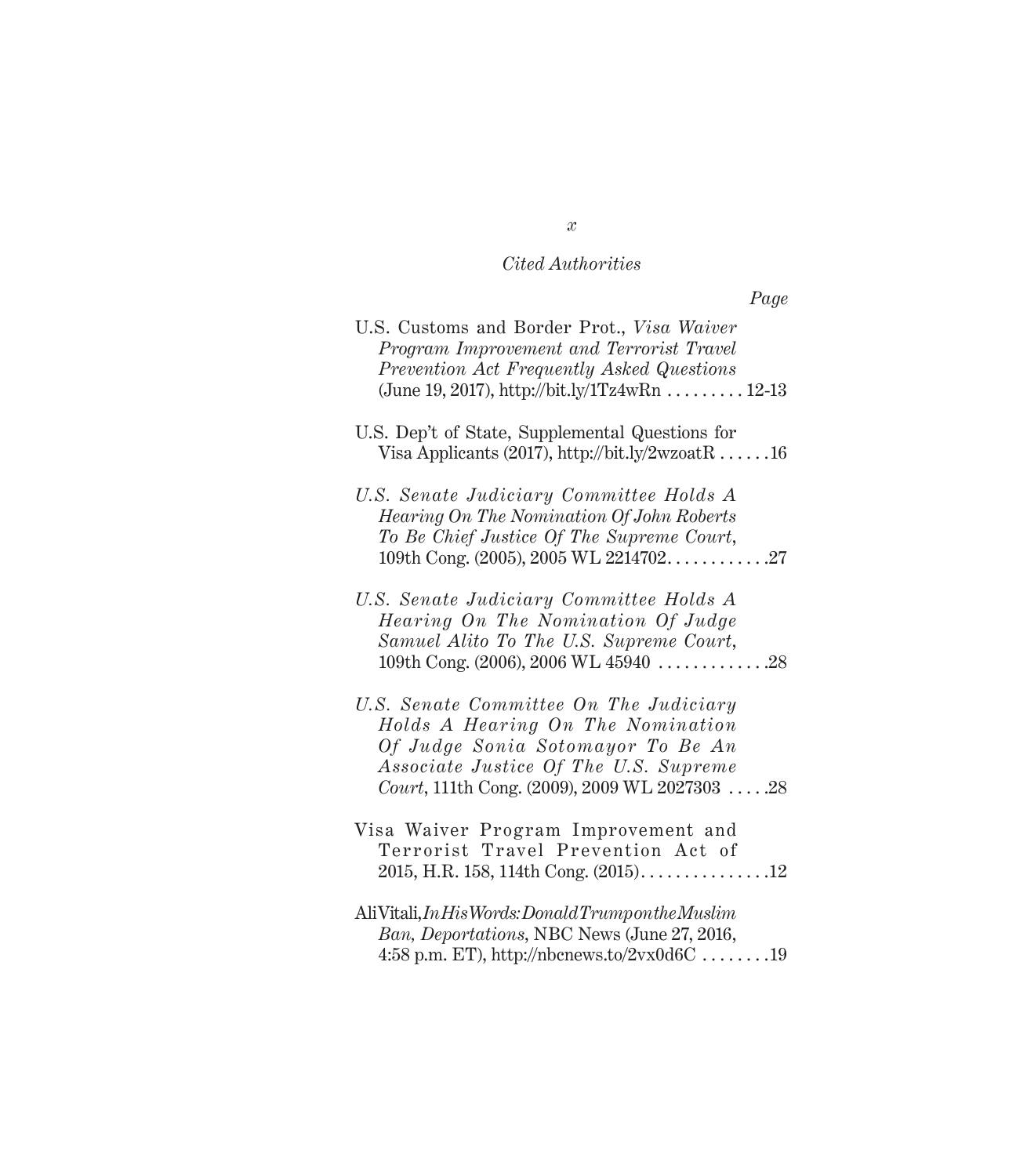*Page*

| Chris Wallace, Justice Antonin Scalia on issues            |  |
|------------------------------------------------------------|--|
| <i>facing SCOTUS and the country, Fox News</i>             |  |
| Sunday (July 29, 2012), http://fxn.ws/2fZZBiB $\ldots$ .33 |  |

Howard Witt, *In Arizona Town, Oklahoma Bombing Casts Dark Shadow Unwanted Fame Because Suspect Once Lived There*, Chi. Trib. (June 18, 1995), https://goo.gl/1tHdGN  $\dots$  .32

Christopher S. Wren, *McVeigh Is Executed for Oklahoma City Bombing*, N.Y. Times (June 11, 2001), http://nyti.ms/2vaTif6..............32

#### *xi*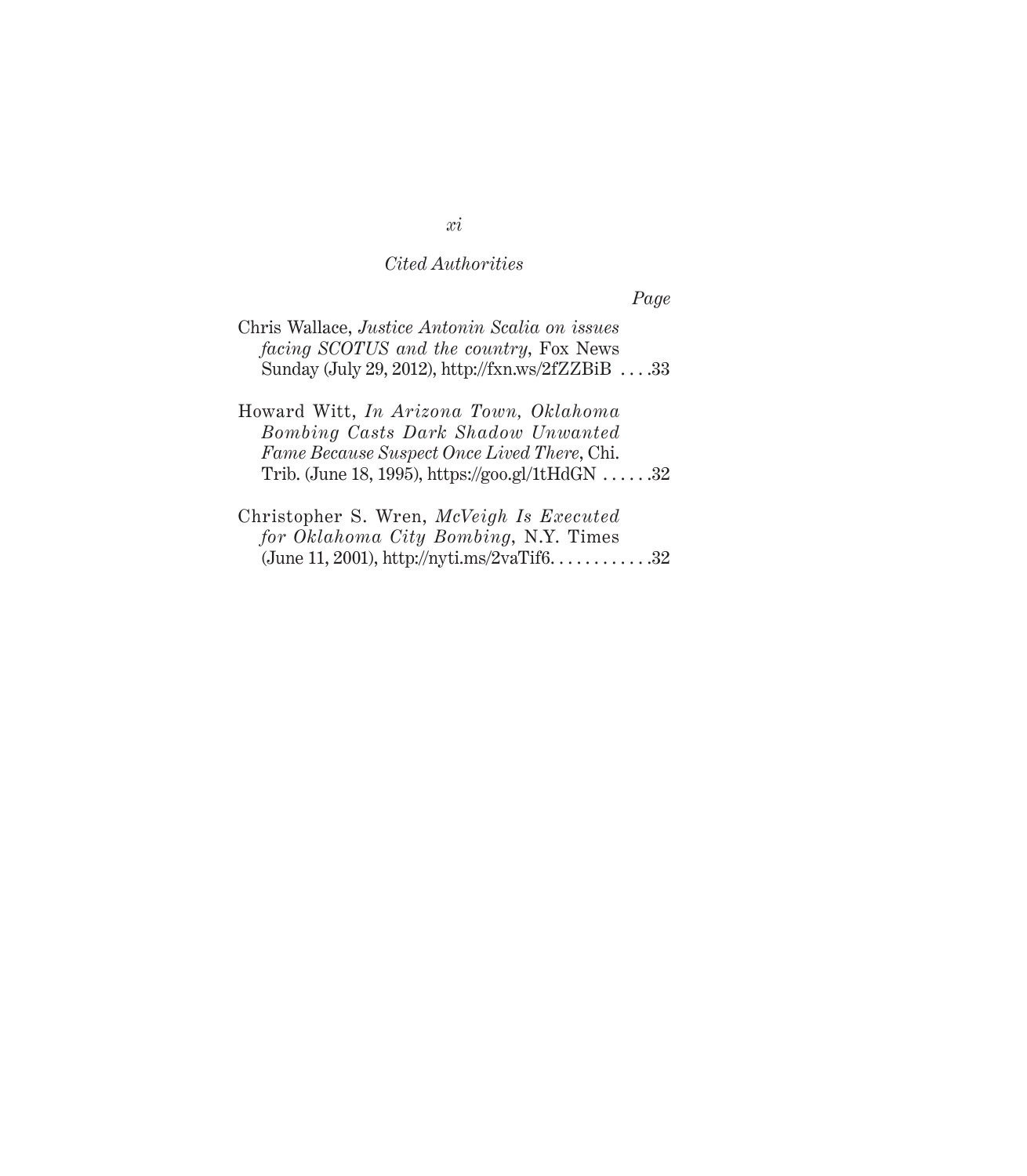#### **INTEREST OF** *AMICUS CURIAE*

Amicus files this brief in support of Respondents. This brief offers a narrow but dispositive basis for affirming: the Government does not even assert a vetting justification for the June 14, 2017 extension of the travel and refugees bans. The purported reason for the bans had been to enable the Administration to establish "adequate" vetting. However, this Administration stated that it had implemented its *own* "extreme vetting" procedures by June 5, 2017—before the extension and while the bans were enjoined. The Government does not assert that this Administration's "extreme vetting" procedures may be inadequate for nationals of the six countries designated in the Amended Executive Order ("Amended Order") or refugees. Thus, the ongoing bans contradict their own rationale.

T.A.1 is a United States citizen who was raised in Yemen. T.A. is a Muslim. T.A.'s father and many members of T.A.'s extended family hold Yemeni passports and reside abroad. The Amended Order would bar them from entering the United States. Although the Government states that banned persons "could" apply for "[c]ase by case" waivers under Section 3 of the Amended Order,

<sup>1.</sup> This amicus brief uses initials, rather than T.A.'s full name, to reduce the risk of potential reprisals to T.A. or his family members. This Court has permitted litigants to use pseudonyms and initials in similar circumstances. *See, e.g.*, *Santa Fe Indep. School Dist. v. Doe*, 530 U.S. 290 (2000). No counsel for any party authored the brief in whole or in part, and no person or entity other than amicus made a monetary contribution to its preparation or submission. Petitioners have filed a blanket letter of consent. Consent from Respondents has been lodged with the Clerk's office.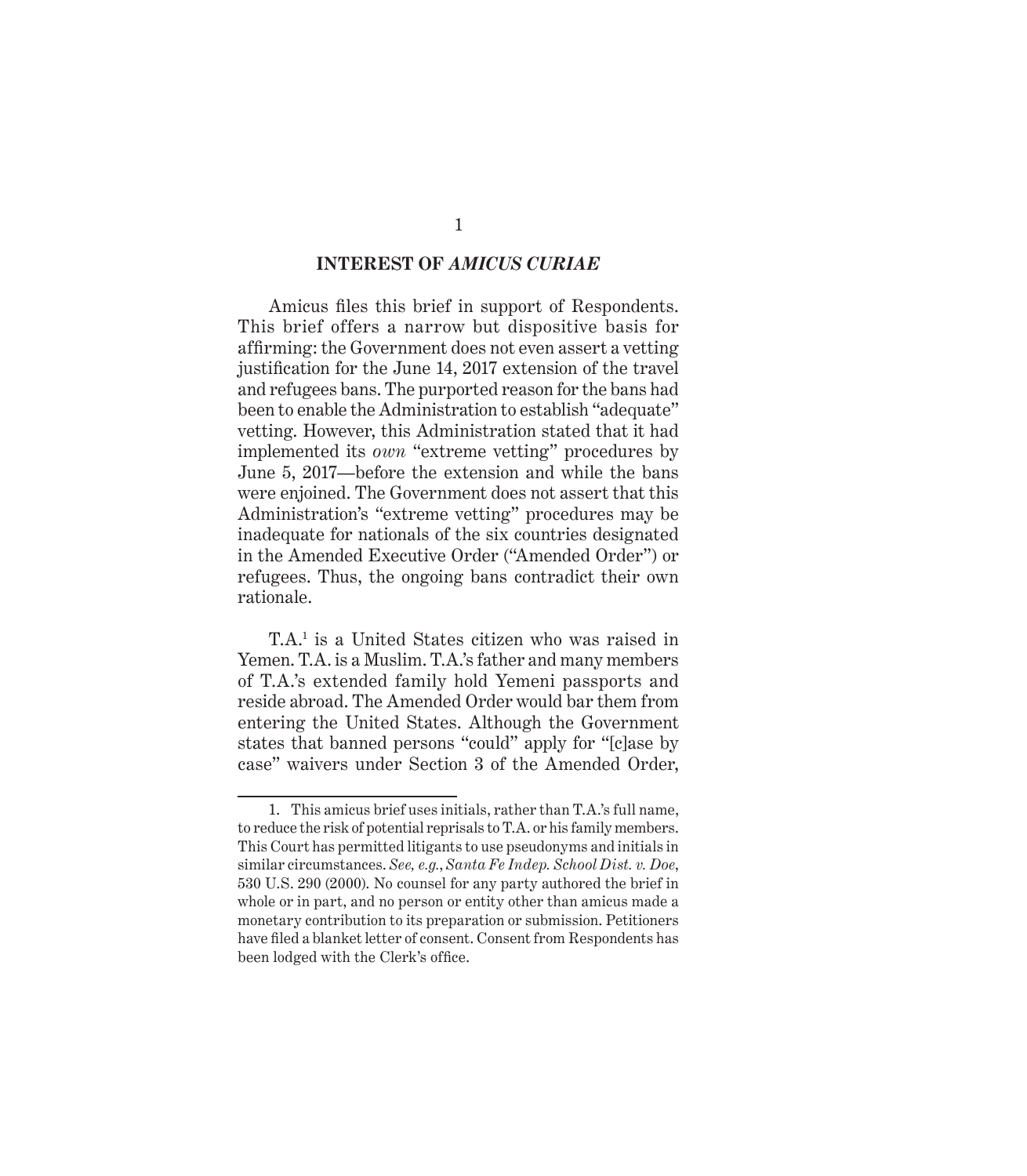Section 16(c) provides that nothing in the Amended Order provides any "enforceable" right, "substantive or procedural." J.A. 1440. The Amended Order does not even provide for any *un*enforceable opportunity to be heard as to any purported reason to deny a waiver, any timing for or notification of a denial, much less any reason, or any ability to appeal a denial.

#### **SUMMARY OF ARGUMENT**

This brief focuses on one narrow but dispositive basis for affirming: the Government's failure even to assert that the travel and refugee bans are still justified by vetting concerns *after* this Administration implemented its *own* "extreme vetting." By June 5, 2017, this Administration had achieved "extreme vetting," and a resulting 55% reduction in visas to nationals of the six nations designated by the Amended Order, while the travel ban was completely enjoined. *After* achieving "extreme vetting" and the 55% reduction, the President *extended*  the bans on June 14, 2017. Because the Administration had surpassed the Amended Order's goal of adequate vetting before that extension, there is not even a purported finding of detriment for the extended bans. Lacking such a justification, the bans contravene both the statutory limits on the President and the Establishment Clause.

Part I of this brief demonstrates that this Court's function includes comparing the asserted rationale for the Amended Order with the public record of subsequent Administration statements and official statistics.

Part II demonstrates that the Administration's own official explanations and official statistics negate vetting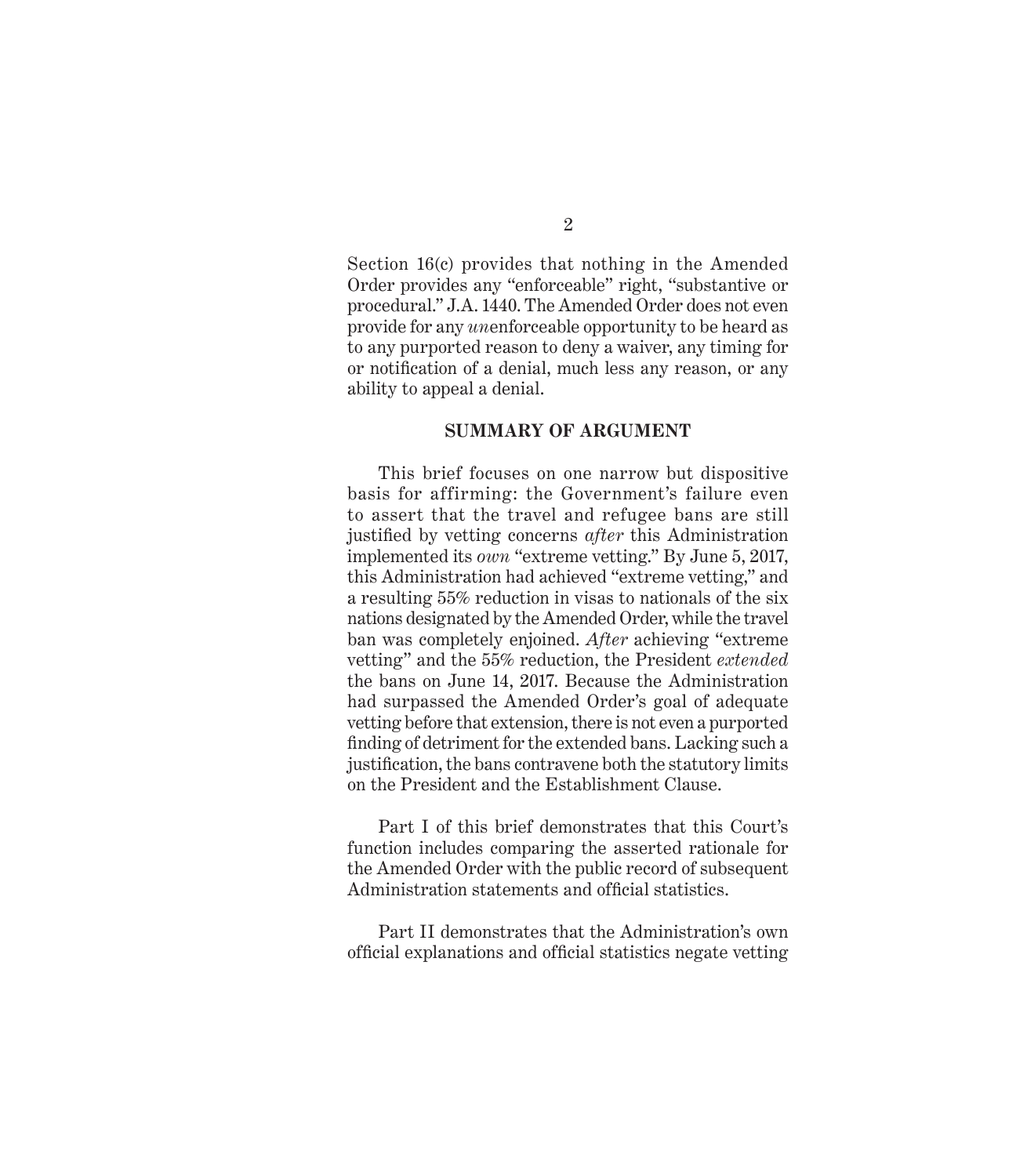concerns as a basis for sustaining the ongoing travel and refugee bans. The Government had represented that the bans would be "temporary" so that the Administration could establish vetting procedures that "are adequate to detect terrorists." *Infra*, at 14. Yet, on June 14, 2017, the Administration extended the bans *after* it had established "extreme vetting" by June 5, 2017. Before the extension, this "extreme vetting" already had resulted in a 55% reduction in visas to nationals of the six countries designated by the Amended Order *while* the travel ban was completely enjoined.

Part III demonstrates that, in accord with the texts of the pertinent statutes and the Establishment Clause, the Court should enjoin all prospective applications of the Amended Order's illegal travel and refugee bans.

#### **BACKGROUND**

### **A. President Trump's Campaign Promise To Ban Muslims.**

President Trump made repeated campaign promises to order a "shutdown of Muslims entering the United States . . . ." J.A. 1050. The President stated during the campaign that the ban would be dressed up in different clothes: "I'm talking territory instead of Muslim." *See* J.A. 1015, 1133 (citing *Meet the Press* (NBC television broadcast July 24, 2016), transcript *available at* https:// goo.gl/jHc6aU); *see also* https://youtu.be/YRezlhHA9Vg?t (Trump to Sean Hannity on July 25, 2016: "People don't want me to say Muslim. I guess I prefer not saying it, frankly, myself. So we're talking about territories.").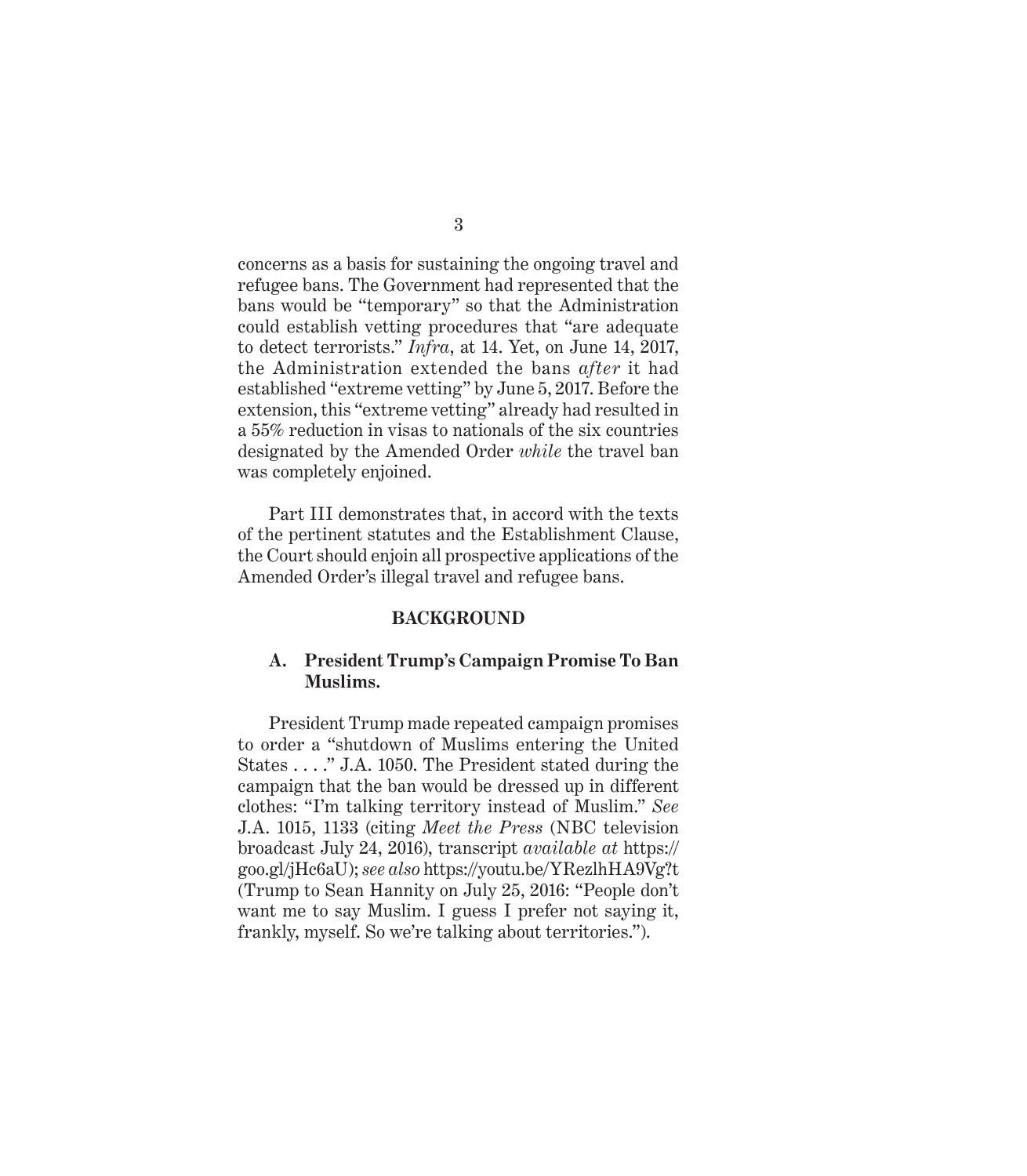## **B. The Amended Order "Deliver[s] On" The President's "Campaign Promises."**

On March 6, 2017, President Trump issued the Amended Order. J.A. 1416-1440. The next day, the White House Press Secretary, in *prepared* remarks made before taking questions from reporters, heralded the Amended Order as the fulfillment of President Trump's campaign promises: "President Trump yesterday *continue[d]* to *deliver on* . . . his *most significant campaign promises*: protecting the country against radical *Islamic* terrorism." Brief of *Amicus Curiae* T.A., Ex. 2, CV. No. 17-00050-DKW-KJM, *Hawaii v. Trump* (D. Haw. Mar. 14, 2017), ECF No. 201-2 (Press Briefing by Press Secretary Sean Spicer (Mar. 7, 2017), *available at* http:// bit.ly/2mW39oB) (emphasis added).

Moreover, on March 15, 2017, President Trump stated at a rally not only that the Amended Order was a "watered-down version of the first order," but also that both Orders were justified by "radical *Islamic*" terrorism. J.A. 183 (citing Katie Reilly, *Read President Trump's Response to the Travel Ban Ruling: It 'Makes Us Look Weak'*, Time (Mar. 16, 2017), *available at* http:// ti.me/2o09ixe) (emphasis added).

The President's statements in early June 2017 about terror attacks in London demonstrate that banning Muslims is the reason for the Amended Order. Within an hour of a June 3, 2017 terror attack in London, the President tweeted that it showed why "[w]e need the Travel Ban . . . ." Donald J. Trump (@realDonaldTrump), Twitter (June 3, 2017 4:17 p.m.), http://bit.ly/2rzYrwd. He added the next morning: "We must stop being politically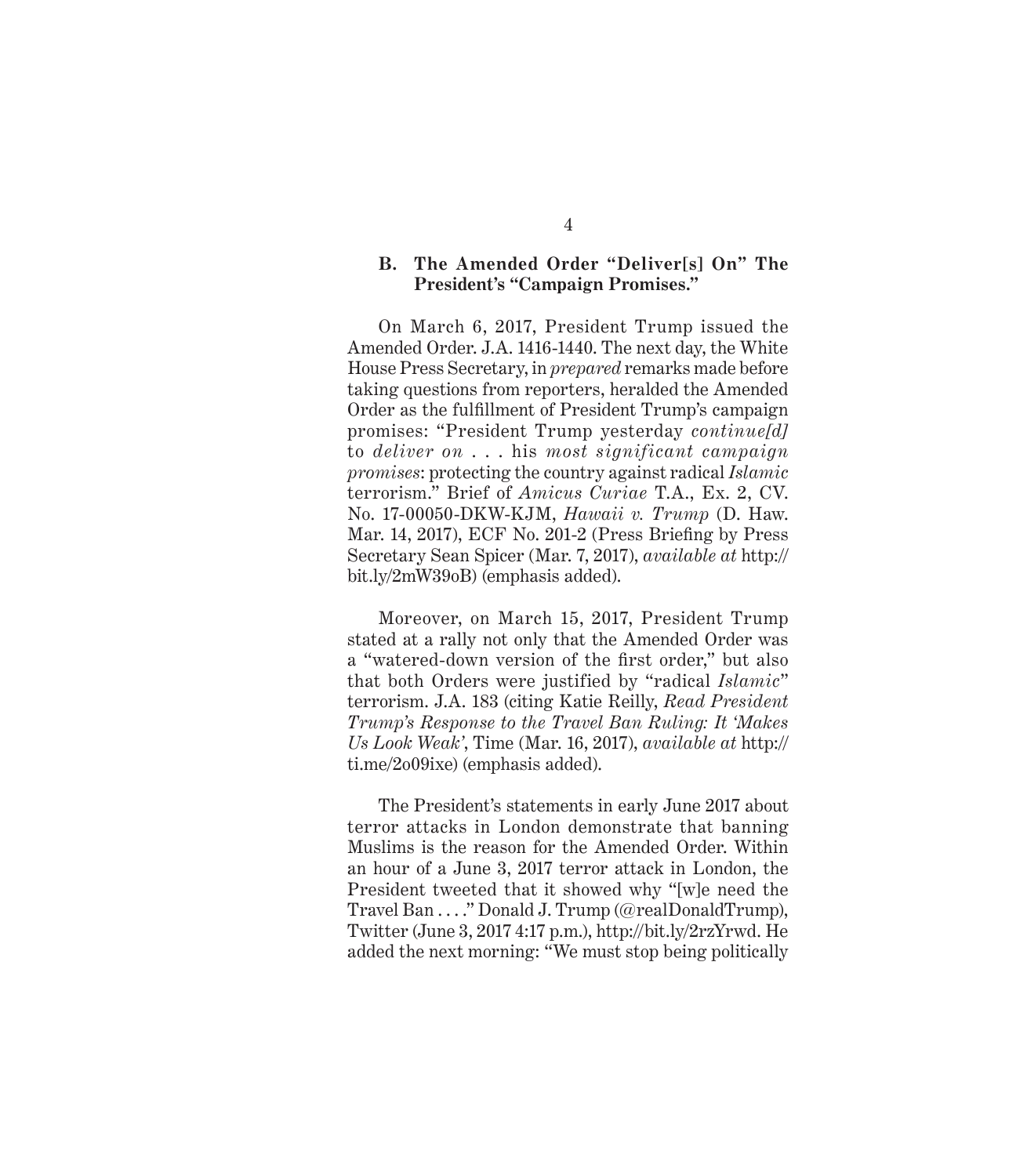correct." Donald J. Trump (@realDonaldTrump), Twitter (June 4, 2017 4:19 a.m.), http://bit.ly/2qQRn1e.

But President Trump never had any basis to believe that any of the three London attackers would be covered by the Amended Order's bans. Indeed, *the Amended Order's bans would not have applied to the London attackers*. One was a British national; another was an Italian national; and the third was a national of Morocco and perhaps also had Libyan roots. CBS/AP, *Who were the London attackers? Chef, clerk and 'suspicious' Italian*, CBS News (June 6, 2017 6:46 p.m.), http://cbsn. ws/2g1LWYq (identifying three London attackers as (1) Khurum Butt, "a Pakistan-born failed customer service clerk"; (2) Rachid Redouane, "a Moroccan pastry chef . . . who claimed to have both Moroccan and Libyan roots"; and (3) Youssef Zaghba, "an Italian man").

The Amended Order does not apply to British, Italian, or Moroccan nationals, or dual nationals who travel under their status as a national of a non-designated country. *See*  Pet. Br. at 49 n.160; J.A. 1428 §§ 3(b)(iii), (iv). Moreover, none of the London attackers had been screened by, and passed, the equivalent of what President Trump described on June 5, 2017 as his Administration's current "EXTREME VETTING." *Infra*, at 23.

The President's statements *as President* about the London attackers thus confirm that the basis for the Amended Order's bans has never been concerns about the adequacy of vetting procedures, abroad or at home, for nationals of the six countries or refugees. Rather, the President's blunt statements on June 3-4, 2017 show that the basis for his bans always has been fulfilling his pledge to ban Muslims.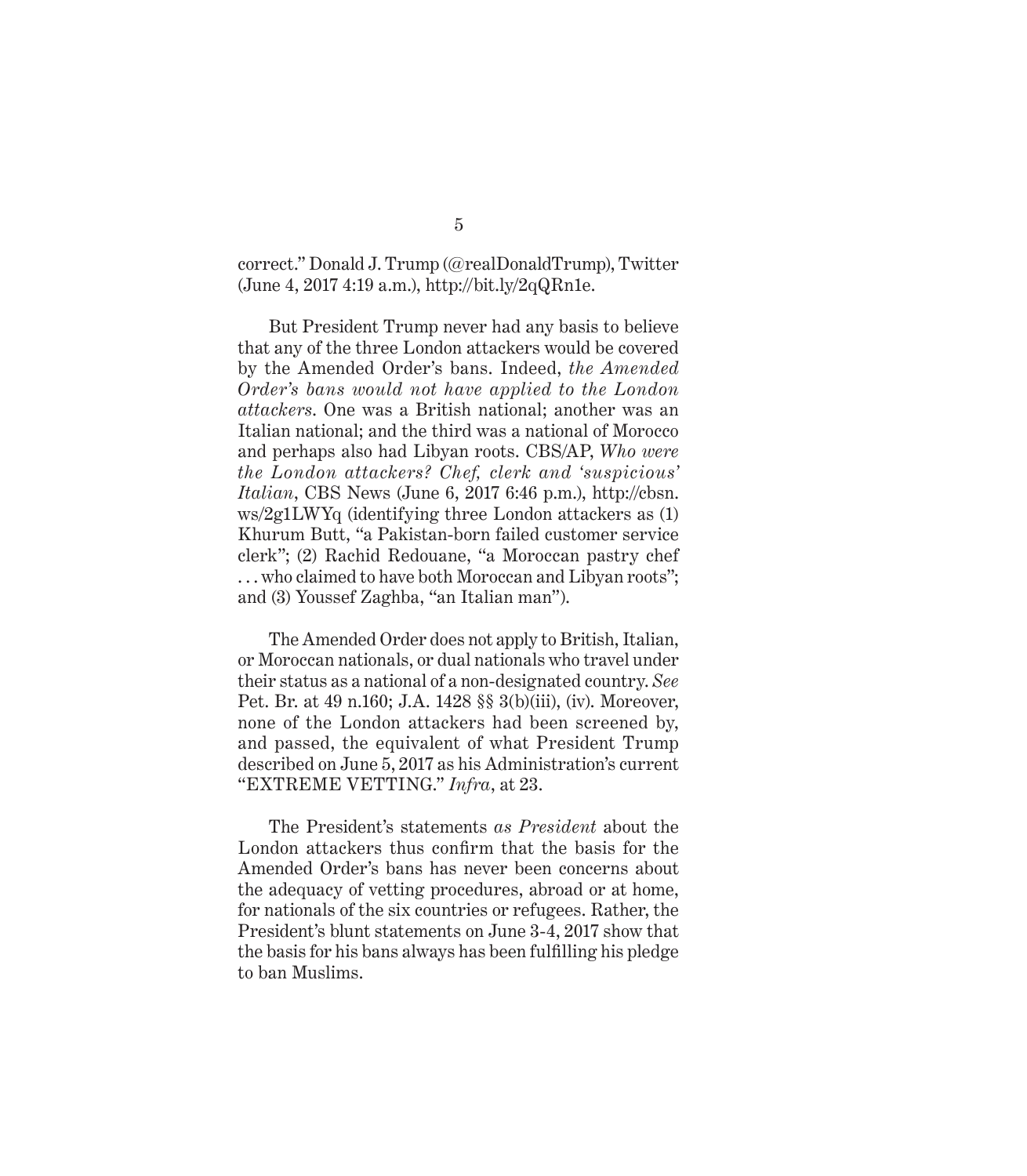## **C. T.A.**

T.A. is a Muslim and a United States citizen who grew up in Yemen. When T.A. was eighteen, he returned to the United States to attend college. He lives here and has been a videographer.

T.A.'s father, aunts, uncles, and cousins—all of whom hold Yemeni passports—now live in Jordan, where they fled as refugees from the ongoing Yemeni Civil War. Many of them want to travel to the United States to visit T.A. and their extended family. In particular, T.A.'s cousin, with whom he is close, wishes to travel to this country to look at schools and visit his brother, a U.S. citizen, as well as T.A. The Amended Order would bar T.A.'s father, cousin and his extended family from traveling to this country.

#### **D. The Decisions Below.**

On March 16, 2017, the Maryland District Court issued a preliminary injunction barring enforcement of Section 2(c) of the Amended Order. *See* J.A. 117, 166. The Maryland District Court found that "the record provides strong indications that the national security purpose is not the primary purpose for the travel ban." J.A. 157. The Maryland District Court further found that the Government had "not shown, or even asserted that national security cannot be maintained without an unprecedented six-country travel ban." J.A. 163-64. The Fourth Circuit substantially affirmed the decision of the Maryland District Court and demonstrated at length that "any national security justification for  $EO-2...$  was offered as more of a 'litigating position' than as the actual purpose of EO-2." J.A. 225.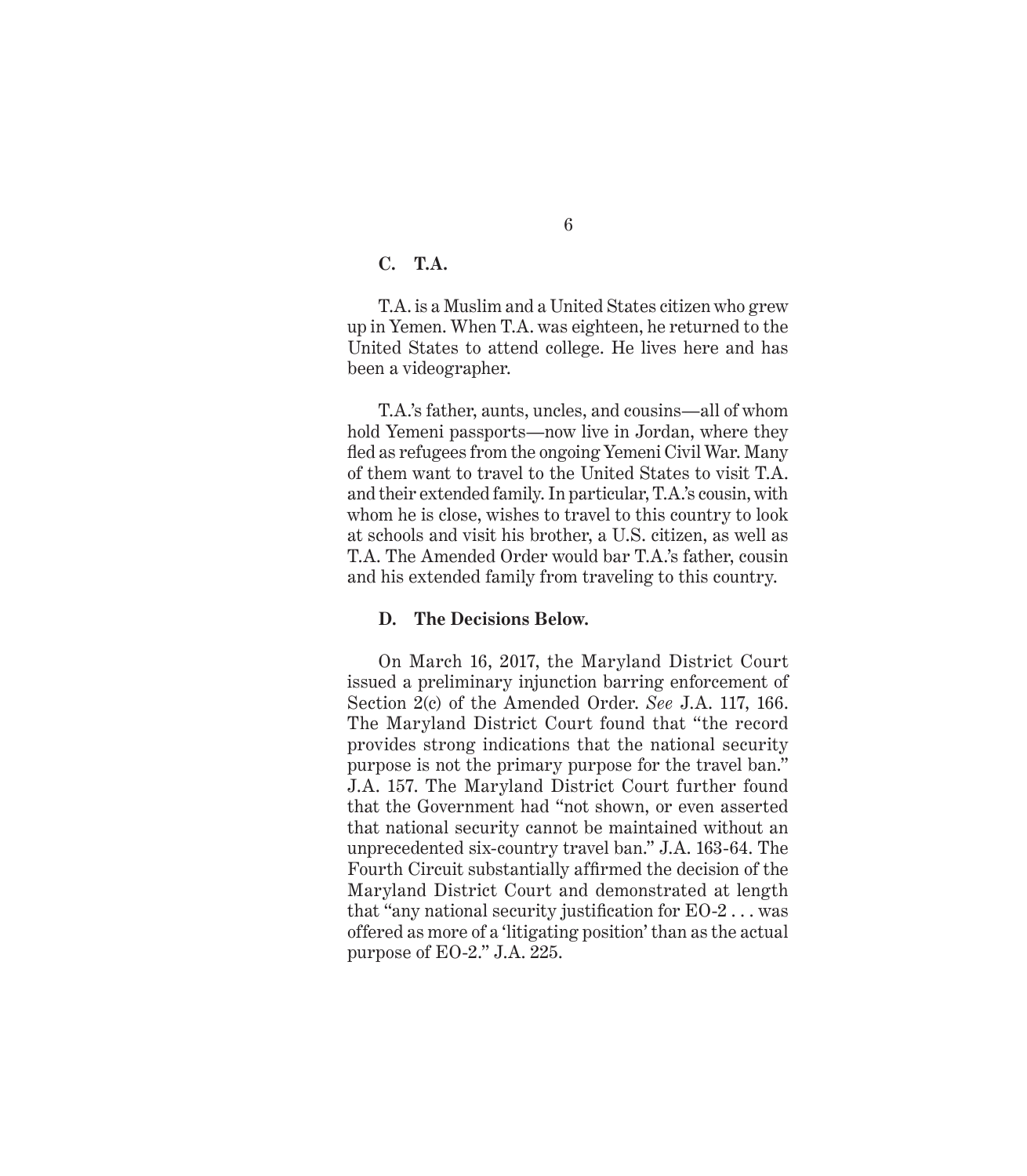7

On March 29, 2017, the Hawaii District Court issued a preliminary injunction barring enforcement of Sections 2 and 6 of the Amended Order. J.A. 1163. The Hawaii District Court found that "the record here" is "full of religious animus, invective and *obvious pretext*." J.A. 1157 (emphasis added).

On June 12, 2017, the Ninth Circuit affirmed the preliminary injunction against Sections 2(c), 6(a), and 6(b) of the Amended Order. J.A. 1236. The court held that these Sections contravened a number of provisions of the Immigration and Nationality Act ("INA"), 8 U.S.C. § 1101 *et seq*. Among other things, the decision explained that the Amended Order and the Government have "specifically avoid[ed] making any finding that the current screening procedures are inadequate." J.A. 1203.

#### **ARGUMENT**

## **I. This Court Has Authority To Compare The Amended Order's Asserted Rationale With The Administration's Statements And Official Statistics.**

This Court's judicial review could stop with comparing the Amended Order's asserted rationale with the Administration's own public statements and official statistics. This comparison provides a dispositive basis for affirming and does *not* involve either balancing or substituting this Court's national security judgment for the President's. First, as Part II demonstrates, the *Administration's own* public explanations and statistics have severed any connection between (a) the Amended Order and (b) its purported statutory authority, 8 U.S.C. § 1182(f), and national security rationale. The Amended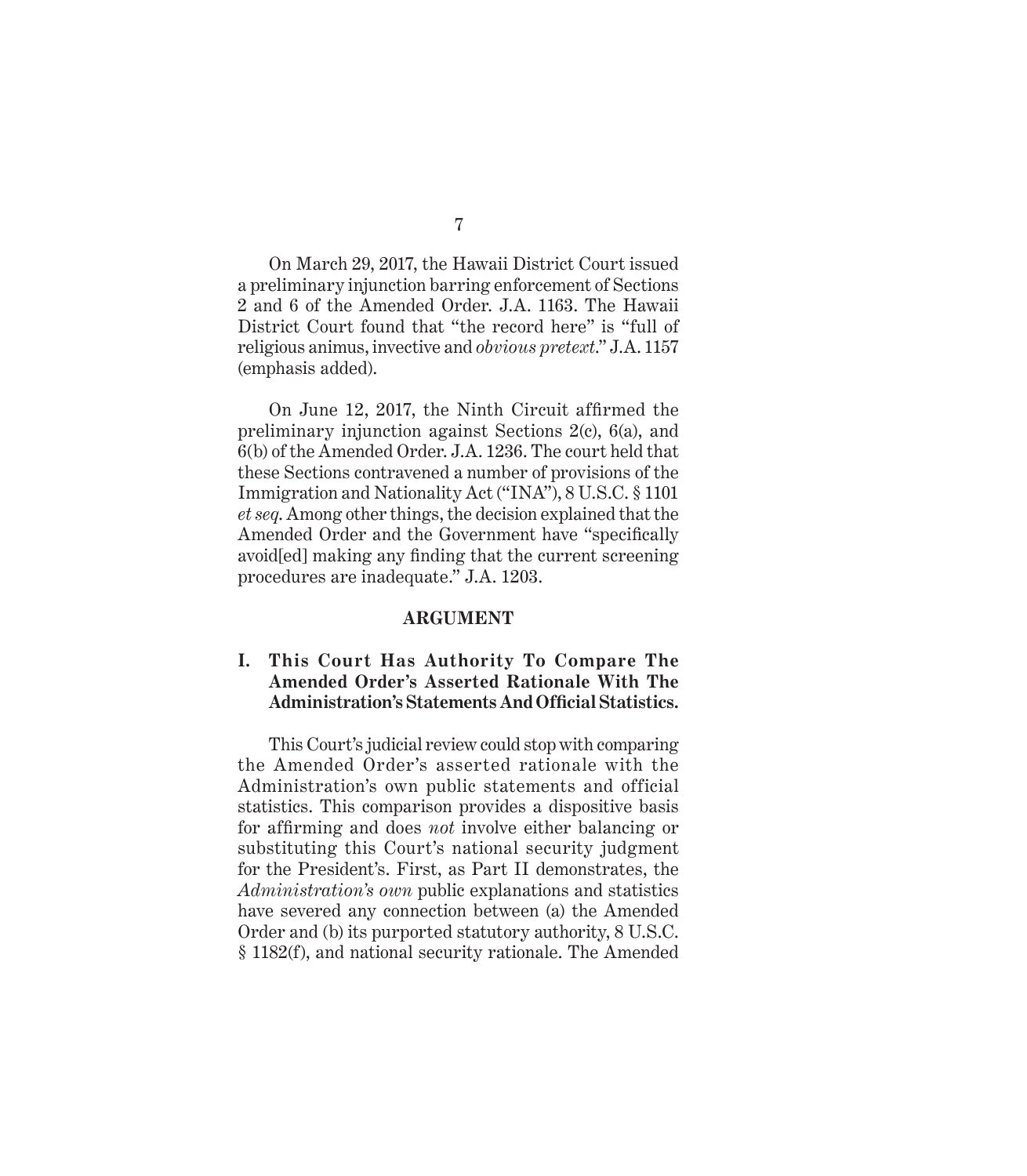Order states that its statutory authority rests on the need to prevent the "detriment[]" of "*unrestricted entry* into the United States of nationals" of the six designated countries. J.A. 1426, 1434 (emphasis added). But before the President extended the bans on June 14, 2017, the Administration's own statements and statistics established that *without* any ban, the entry of these nationals and refugees had been and would remain heavily restricted. Specifically, while the ban was completely enjoined, the President stated on June 5, 2017, that his Administration was subjecting *all*  entrants to "extreme vetting." *See infra*, at 17. Indeed, visa issuances to nationals of the six designated countries were cut by 55% by April 2017. *See infra*, at 18.

Second, as Part II also demonstrates, under the Establishment Clause, a review of the same public record shows that the Amended Order's national security assertion is, at best, "secondary to a religious objective" of banning the entry of Muslims. *McCreary Cty., Ky. v. Am. Civil Liberties Union of Ky*., 545 U.S. 844, 864 (2005). The Government's national security assertion has been that *temporary* bans were ordered to enable the Administration to establish *adequate* vetting. *Infra*, at 14. But the Administration had established "extreme vetting" by June 5, 2017. Yet the President subsequently extended the bans on June 14, 2017. The plain, undebatable *public* record of Administration statements and official statistics therefore debunks that improving vetting is the primary objective of the Amended Order. There is thus no need for "judicial psychoanalysis." *Id.* at 862. This is especially so as it is equally unconstitutional under the Establishment Clause, whether the primary objective of a government action is religious discrimination, or an opportunistic, public appeal to religious prejudice. *Cf.*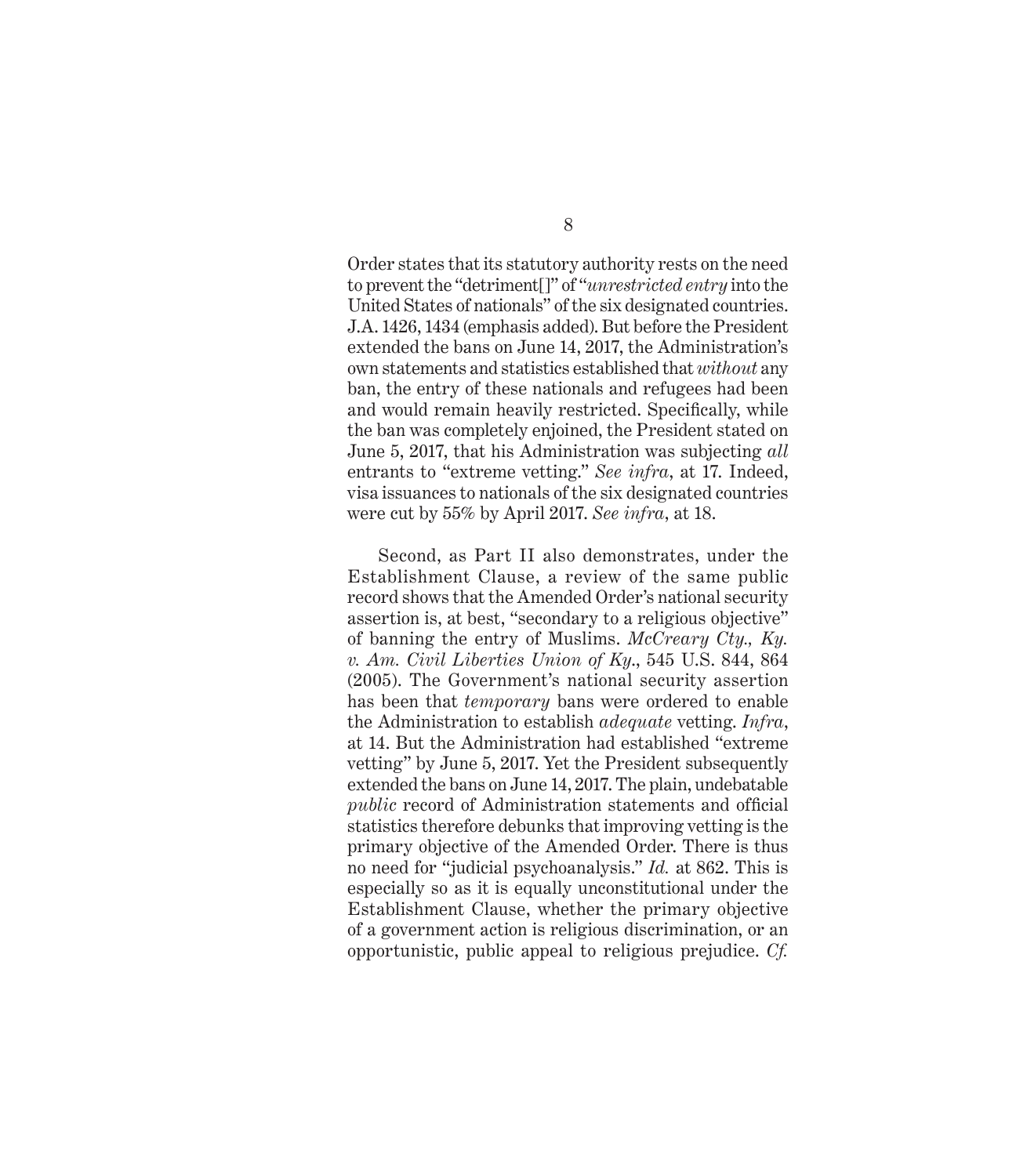*Edwards v. Aguillard*, 482 U.S. 578, 594 (1987) (finding "violation" where "primary purpose" was "to *endorse* a particular religious doctrine") (emphasis added).

Comparing the Administration's rationale with its own subsequent statements and statistics is well within this Court's authority. National security is not a "talismanic incantation" that obviates judicial review. *United States v. Robel*, 389 U.S. 258, 263 (1967). This Court's "precedents, old and new, make clear that concerns of national security and foreign relations do not warrant abdication of the judicial role." *Holder v. Humanitarian Law Project*, 561 U.S. 1, 34 (2010). "Security subsists, too, in fidelity to freedom's first principles." *Boumedine v. Bush*, 553 U.S. 723, 797 (2006).

The Government's argument against considering the Administration's own statements and statistics contradicts the controlling concurrence of Justice Kennedy, joined by Justice Alito, in *Kerry v. Din*, 135 S. Ct. 2128 (2015). That concurrence looked beyond the consular officer's official decision to evidence that the particular visa applicant "worked for the Taliban government, which . . . provides at least a factual connection to terrorist activity." *Id.* at 2141. That concurrence also stated that courts properly look beyond the stated reason for the denial of a visa when there is "an affirmative showing of bad faith . . . ." *Id*. Even by itself, extending the bans after the purported reason for them had ended shows bad faith. *See Romer v. Evans*, 517 U.S. 620, 632 (1996) (When the "sheer breadth [of government action] is so *discontinuous with the reasons offered for it* that the [action] seems *inexplicable by anything but animus toward the class it affects*; it lacks a rational relationship to legitimate state interests.") (emphasis added).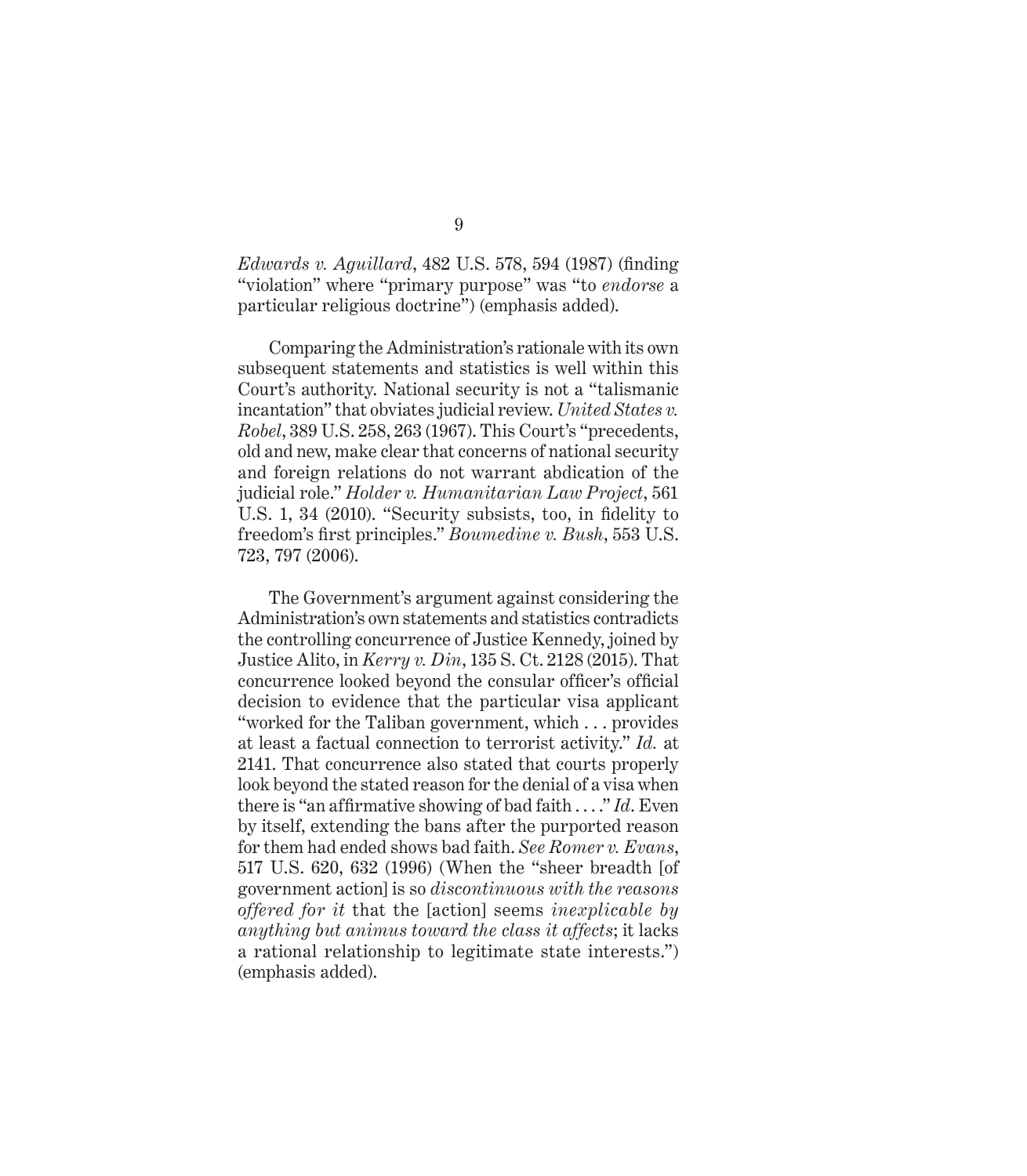In contrast, there were neither explanations by the President nor official statistics that contradicted a purported reason in any case relied on by Petitioners. The visa applicant in *Kleindienst v. Mandel*, 408 U.S. 753, 758 (1972), did not rely on publicly-stated reasons different from those offered by the sole decision maker, the consular official. *See also Fiallo v. Bell*, 430 U.S. 787, 795 n.6 (1977) ("This is not to say . . . that the Government's power in this area [of immigration] is never subject to judicial review.").

Judicial reliance on the public record of Administration statements and official statistics for the limited purposes described above does not open the door to routine legal challenges to, much less discovery concerning, visa denials. By definition, reliance on *public* statements and *public* statistics is the opposite of attempting to discover a *secret* reason.

The Government properly does not assert that its constitutional or statutory interpretations in this case should be accorded deference. Hamilton wrote in Federalist Paper No. 78 that the function of interpreting and enforcing the Constitution "belong[s] to" the judicial role. Alexander Hamilton, *The Federalist No. 78*, Independent Journal (June 14, 1788) ("Federalist No. 78"), *available at* http://bit.ly/2xlVLnJ. Hamilton also explained that the judicial role includes deciding "the meaning of any particular act proceeding from the legislative body." *Id.* This should be particularly so for the immigration statutes at issue in this case.

To start, the President's interpretations of immigration statutes here would create, at a minimum, serious constitutional issues. This supplies a reason to reject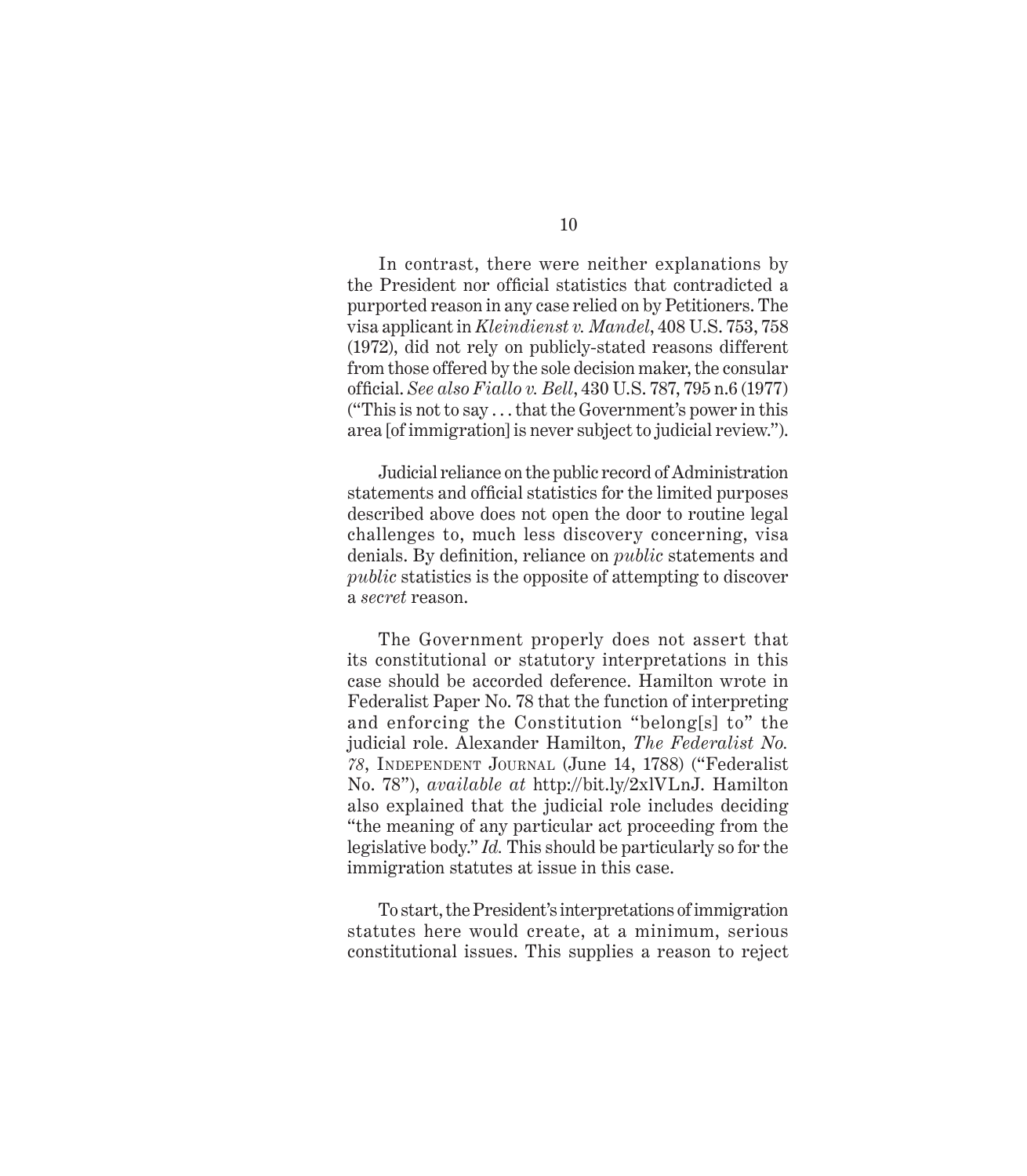these interpretations, not to defer to them. *See*, *e.g.*, *I.N.S. v. St. Cyr*, 533 U.S. 289, 299-300 (2001). *See also Wong Wing Hang v. I.N.S*., 360 F.2d 715, 719 (2d Cir. 1966) (Friendly, J.) ("Congress could not have intended" to give the executive branch authority to rest an immigration decision "on an impermissible basis such as invidious discrimination against a particular race *or group*.") (emphasis added).

Constitutional history further cautions against deference here. The Declaration of Independence lists "obstructing the laws for Naturalization of Foreigners" and "refusing to pass [persons] to encourage their migrations hither" as among the acts of "absolute Tyranny" of "the present King of Great Britain." DECLARATION OF Independence (U.S. 1776). Not surprisingly, Article I, section 8, clause 4 of the Constitution gives the power to make rules for immigration "exclusively to Congress," *not* to the executive. *Galvan v. Press*, 347 U.S. 522, 531 (1954). Deference to the President in interpreting immigration statutes that give him only *limited* authority risks improperly transferring the immigration power conferred on Congress to the President.

Indeed, President Trump stated on September 5, 2017, that in the "immigration" context, a President should not be "able to rewrite or nullify federal laws" by adopting in an executive order an approach that "Congress repeatedly rejected . . . ." But the Amended Order's travel and refugee bans do exactly that. Press Release, The White House Office of the Press Secretary, Statement from President Donald J. Trump (Sept. 5, 2017), http://bit.ly/2xMl2Zc.

### 11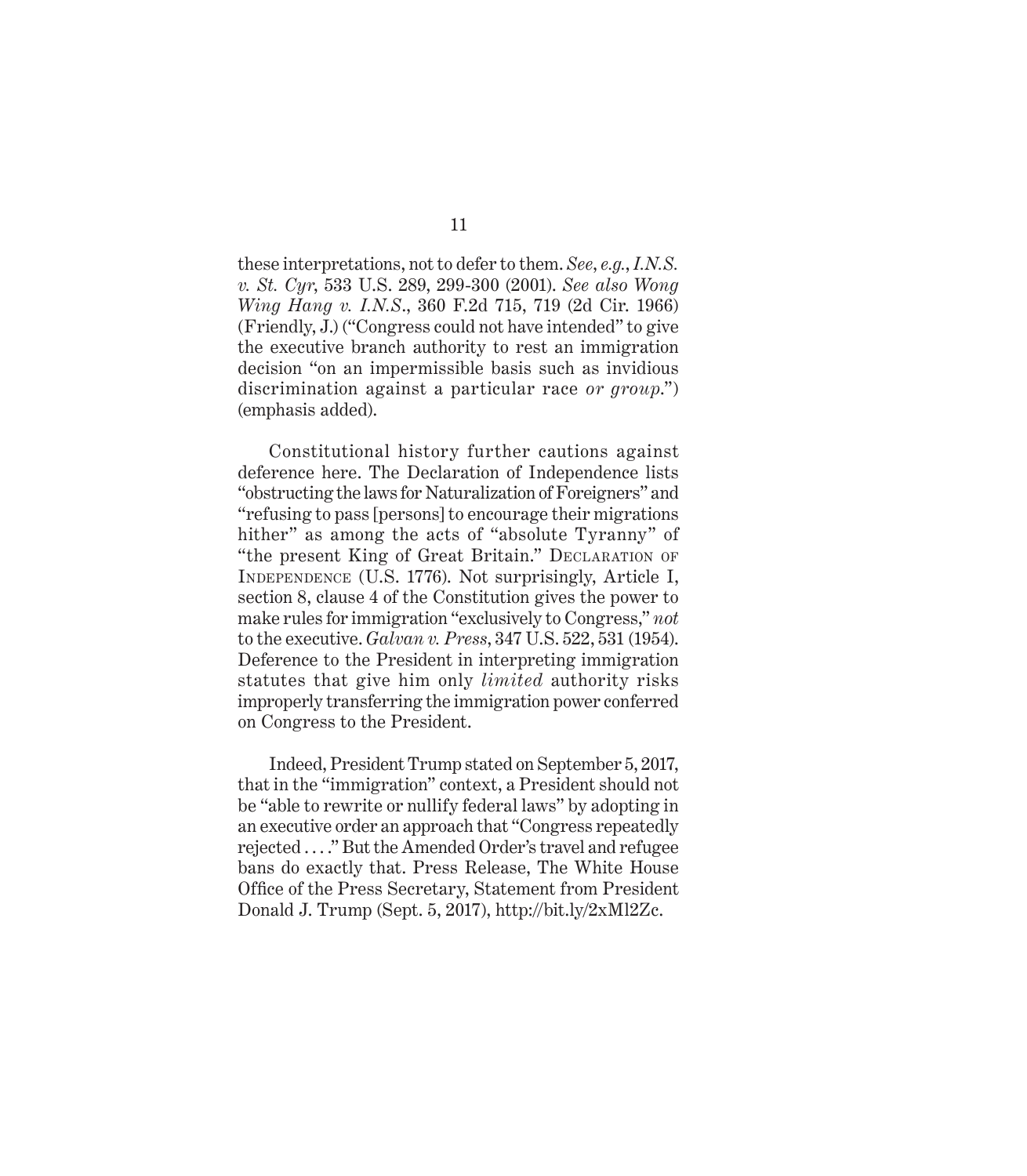For example, in 2015, Congress addressed travel by nationals of the six designated countries. Congress enacted the Visa Waiver Program Act ("Visa Waiver Act") codified in  $8$  U.S.C.  $\S 1187(a)(12)$ . Congress rejected a ban.<sup>2</sup> As implemented by the Department of Homeland Security ("DHS"), the Visa Waiver Act requires visas for nationals of the six designated countries, *see* Pet. Br. at 5-6, but does *not* ban travel. Under the Visa Waiver Act, nationals of the six countries "go through the full vetting of the *regular* visa process, which includes *an in-person interview at a U.S. embassy or consulate*." Karoun Demirjian & Jerry Markon, *Obama administration rolls out new visa waiver program rules in wake of terror attacks*, Wash. Post (Jan. 21, 2016), http://wapo.st/2sERVn1 (emphasis added); U.S. Customs and Border Protection, *Visa Waiver Program* 

<sup>2.</sup> The House had passed the American Security Against Foreign Enemies Act of 2015 ("SAFE Act"). American Security Against Foreign Enemies Act of 2015, H.R. 4038, 114th Cong. (2015). It would have banned any refugees from Syria or Iraq absent *personal*, unanimous certifications by the Secretary of DHS, the FBI Director, and the Director of National Intelligence that the *specific* refugee was not a security threat. *Id.* at § 2(a). The SAFE Act would have operated as a ban. *See* Evan Perez, *First on CNN: FBI Director James Comey balks at refugee legislation*, CNN (Nov. 19, 2015), http://cnn.it/1Ngw5ik ("Comey has told administration and congressional officials that the legislation would make it impossible to allow any refugees into the U.S., and could even affect the ability of travelers from about three dozen countries that are allowed easier travel to the U.S. under the visa waiver program, the officials say."). But the Senate did not pass the SAFE Act, as a cloture vote failed. *See* H.R. 4038 (114th): American Security Against Foreign Enemies Act of 2015, CONGRESS.GOV, http://bit.ly/2w3XhK7. Instead, both houses of Congress enacted the compromise Visa Waiver Act by large margins. *See* Visa Waiver Program Improvement and Terrorist Travel Prevention Act of 2015, H.R. 158, 114th Cong. (2015).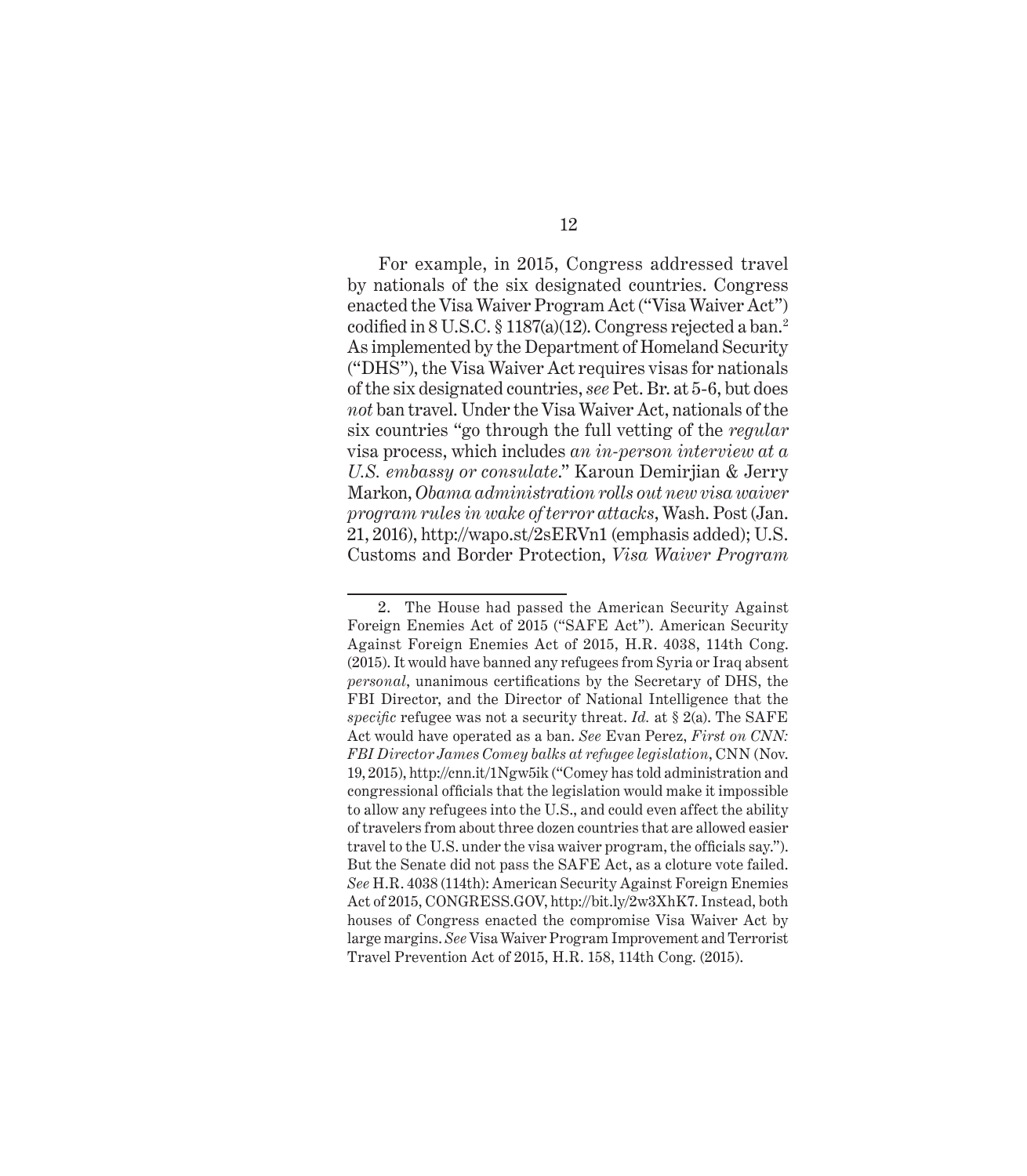*Improvement and Terrorist Travel Prevention Act Frequently Asked Questions* (June 19, 2017), http://bit. ly/1Tz4wRn. Since such vetting began, the Government cites *no terrorist attack or attempted terrorist attack* in this country by any national of any of the six countries. As the Ninth Circuit held, the Amended Order's bans operate to nullify the Visa Waiver Act. *See* J.A. 1204-05.

Congress also has provided in 8 U.S.C. § 1182(a)(3) (B) "*specific* criteria for determining terrorism-related inadmissibility." *Kerry v. Din*, 135 S. Ct. 2128, 2140 (2015) (Kennedy, J., joined by Alito, J., concurring) (emphasis added). To hold that the Amended Order's blanket travel and refugee bans have statutory authority would impermissibly nullify the "specific criteria" in Section 1182(a)(3)(B).

The Court should fulfill its judicial role. As has been attributed to Edmund Burke: "The only thing necessary for the triumph of evil is for good men to do nothing." *See* Albert Bandura, *Moral Disengagement in the Perpetration of Inhumanities*, 3 Personality and Soc. Psychol. Rev. 193, 206 (1999). This applies to good judges.

## **II. No National Security Rationale Supported The Extension Of The Travel And Refugee Bans After This Administration Achieved "Extreme" Vetting.**

When a rule is extended after its stated reason is over, that purported reason cannot support the rule. That is the story of the national security rationalization for the travel and refugee bans.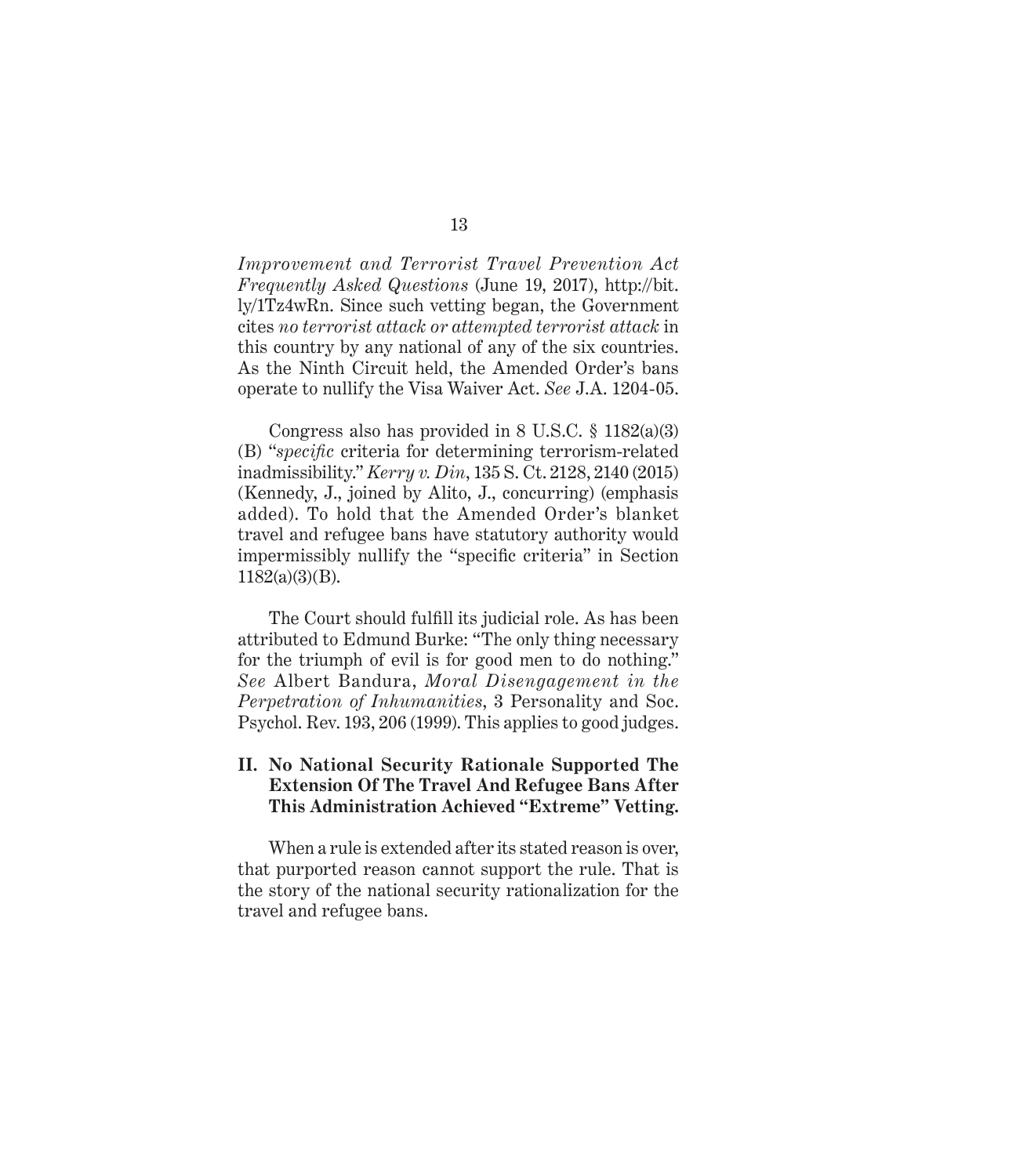## **A. The Amended Order's Rationale Was That "Short" Bans Would Enable "Adequate" Vetting.**

The Government repeatedly has represented to this Court and the courts below that the reason for the "short" and "temporary" travel and refugee bans was to allow this Administration to establish "current screening and vetting procedures [that] are *adequate* to detect terrorists seeking to infiltrate this Nation." Application (16A1190) for a Stay, No. 16-1436, *Trump v. Int'l Refugee Assistance Project*, at 8, 30 (June 1, 2017) (emphasis added); Brief for Appellants at 1-2, 10, 12, 36, 43, No. 17-15589, *Hawaii v. Trump* (9th Cir. Apr. 7, 2017), ECF No. 23; *see also* Pet. Br. at 49-50 (bans are a "temporary pause" to "allow a review precisely to determine whether adequate screening is in place"). But that rationale cannot sustain the bans. This is because those bans were extended on June 14, 2017, *after* President Trump stated on June 5, 2017 that his Administration had achieved "extreme vetting" *while* the travel and refugee bans were completely enjoined. Indeed, nothing in the Government's brief even asserts that, at the time of the extension, *this Administration's* "extreme vetting" was inadequate somehow either for nationals of the six countries designated in the Amended Order because of problems in those countries or for refugees.

#### **B. This Administration Implemented "Extreme Vetting" By June 5, 2017.**

Section 5(a) of the Amended Order was *never* enjoined. Pursuant to Section 5(a):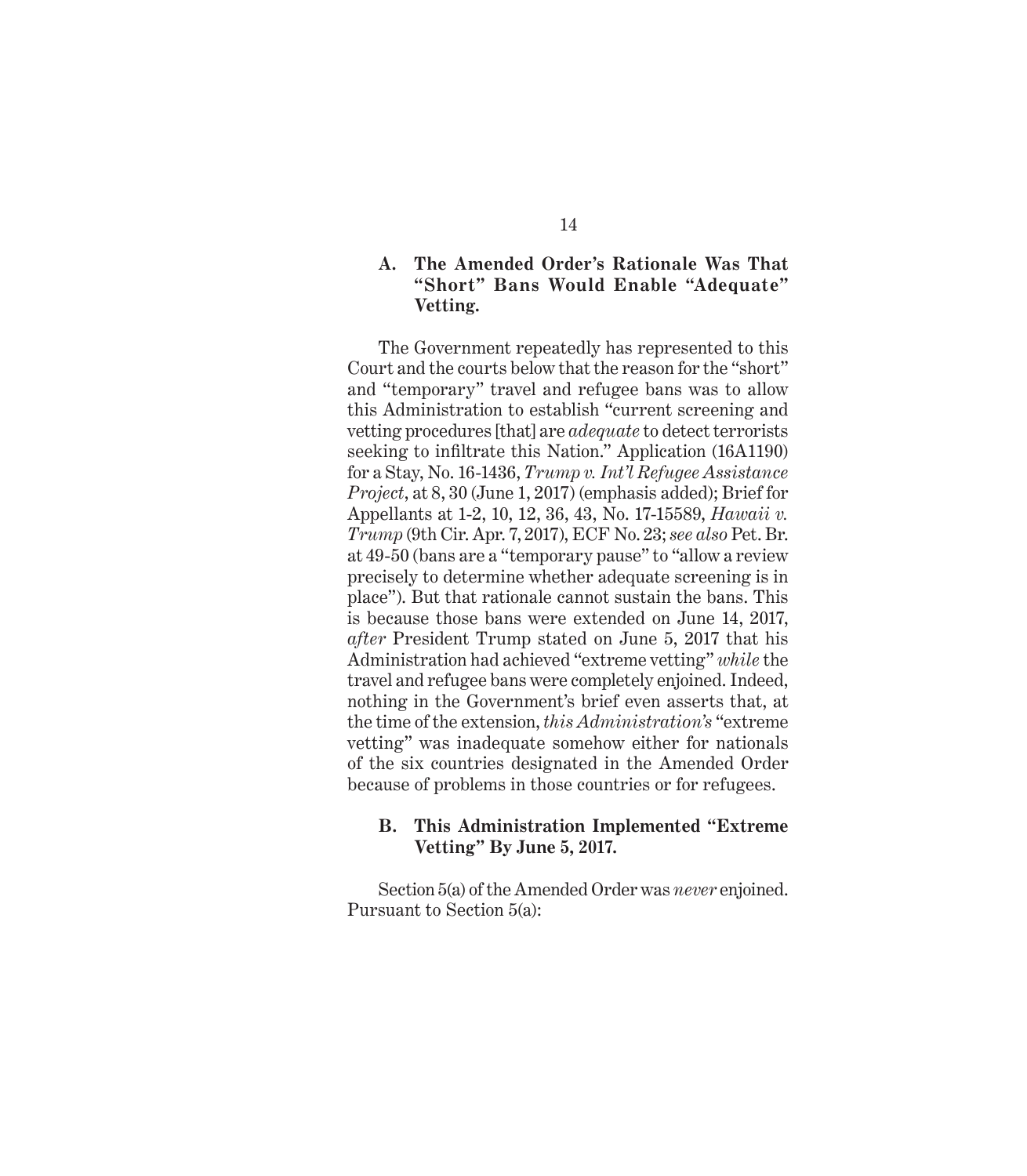The Secretary of State, the Attorney General, the Secretary of Homeland Security, and the Director of National Intelligence s*hall implement a program*, as part of the process for adjudications, *to identify individuals* who seek to enter the United States on a fraudulent basis, *who support terrorism, violent extremism, acts of violence toward any group or class of people within the United States, or who present a risk of causing harm subsequent to their entry*. *This program shall include* the development of *a uniform baseline for screening and vetting standards and procedures, such as in-person interviews*; a database of identity documents proffered by applicants to ensure that duplicate documents are not used by multiple applicants; *amended application forms that include questions aimed at identifying* fraudulent answers and *malicious intent*; a mechanism to ensure that applicants are who they claim to be; *a mechanism to assess whether applicants may commit, aid, or support any kind of violent, criminal, or terrorist acts after entering the United States;* and *any other appropriate means for ensuring the proper collection of all information necessary for a rigorous evaluation of all grounds of inadmissibility or grounds for the denial of other immigration benefits*.

J.A. 1432 (emphasis added).

By June 5, 2017, this Administration had "implement[ed]" the additional screening and vetting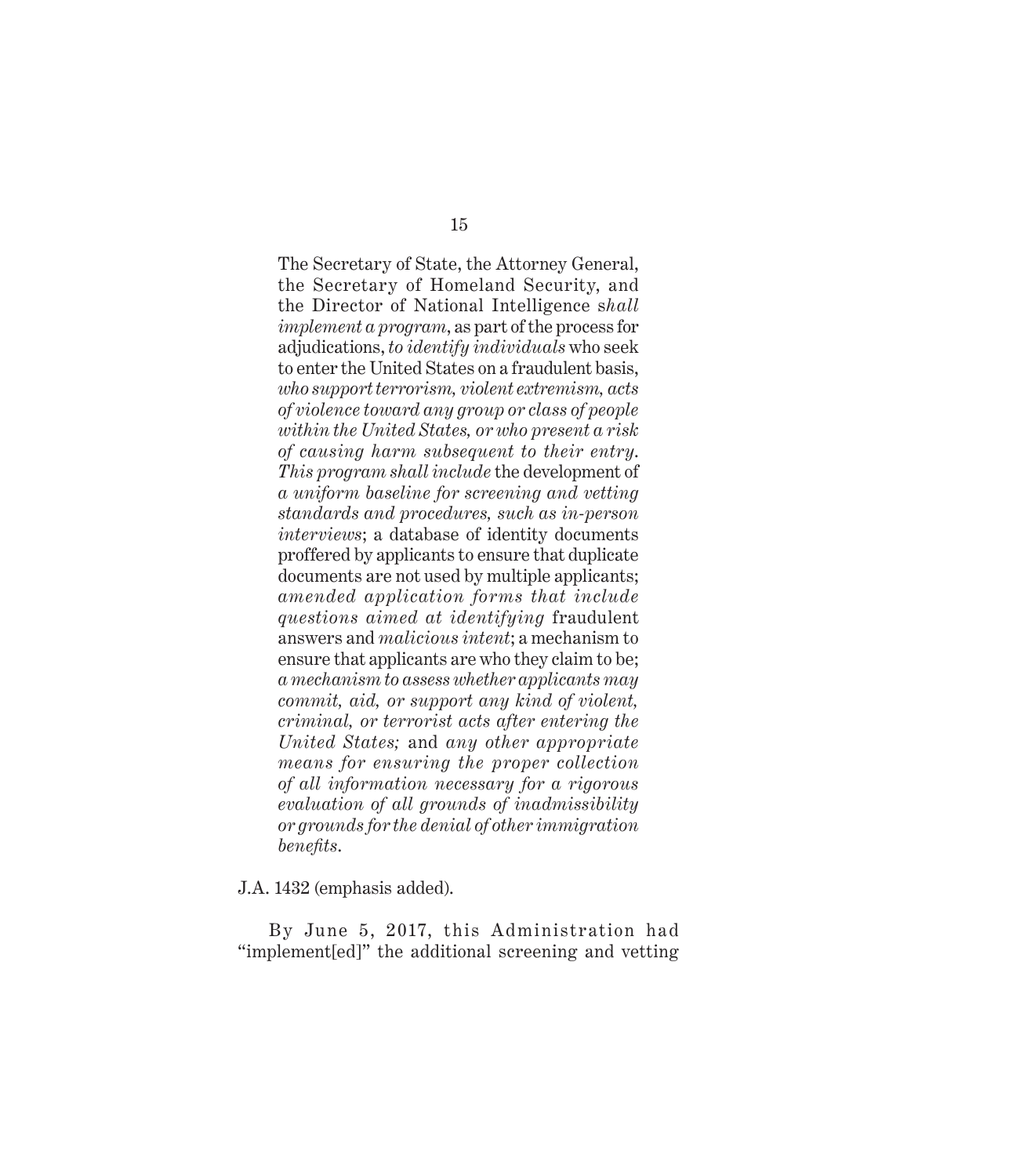that Section 5(a) of the Amended Order required for all potential entrants, including nationals of the six countries and refugees. For example, on March 17, 2017, the State Department adopted enhanced visa screening by requiring longer interviews, more detailed questions by consular officials, and a "mandatory social media review" by the "Fraud Prevention Unit" if an "applicant may have ties to ISIS or other terrorist organizations or has ever been present in an ISIS-controlled territory . . . ." Brief of *Amicus Curiae* T.A. at 12, 56, 70, No. 17- 15589, *Hawaii v. Trump* (9th Cir. Apr. 7, 2017), ECF No. 114 (State Dep't Cable 25814 ¶¶ 8, 10, 13, *available at* http:// bit.ly/2o0wBqt).3 On April 27, 2017, the Administration issued a new rule that adds a question to the Electronic Visa Update System, asking for information associated with an applicant's "online presence," meaning information related to his or her "Provider/Platform"; "social media identifier"; and "contact information." 82 Fed. Reg. 19380 (Apr. 27, 2017). On June 1, 2017, the State Department promulgated a new supplemental questionnaire for visa applicants that asks applicants to list (1) every place they have lived, worked, and traveled internationally including how such travel was funded—for the past fifteen years; (2) every passport they have ever held, including number and country of issuance; (3) names and birth dates of all siblings, children, spouses, and partners; and (4) every social media handle, phone number, and e-mail address they have used for the past five years. U.S. Dep't of State, Supplemental Questions for Visa Applicants (2017), http://bit.ly/2wzoatR. In addition, during the first six months of the 2017 fiscal year, searches of electronic

<sup>3.</sup> Even before this Administration, *every* refugee was vetted by *numerous* federal agencies and the office of the United Nations High Commissioner for Refugees. *See Hawaii v. Trump*, 859 F.3d 741, 775 n.17 (9th Cir. 2017).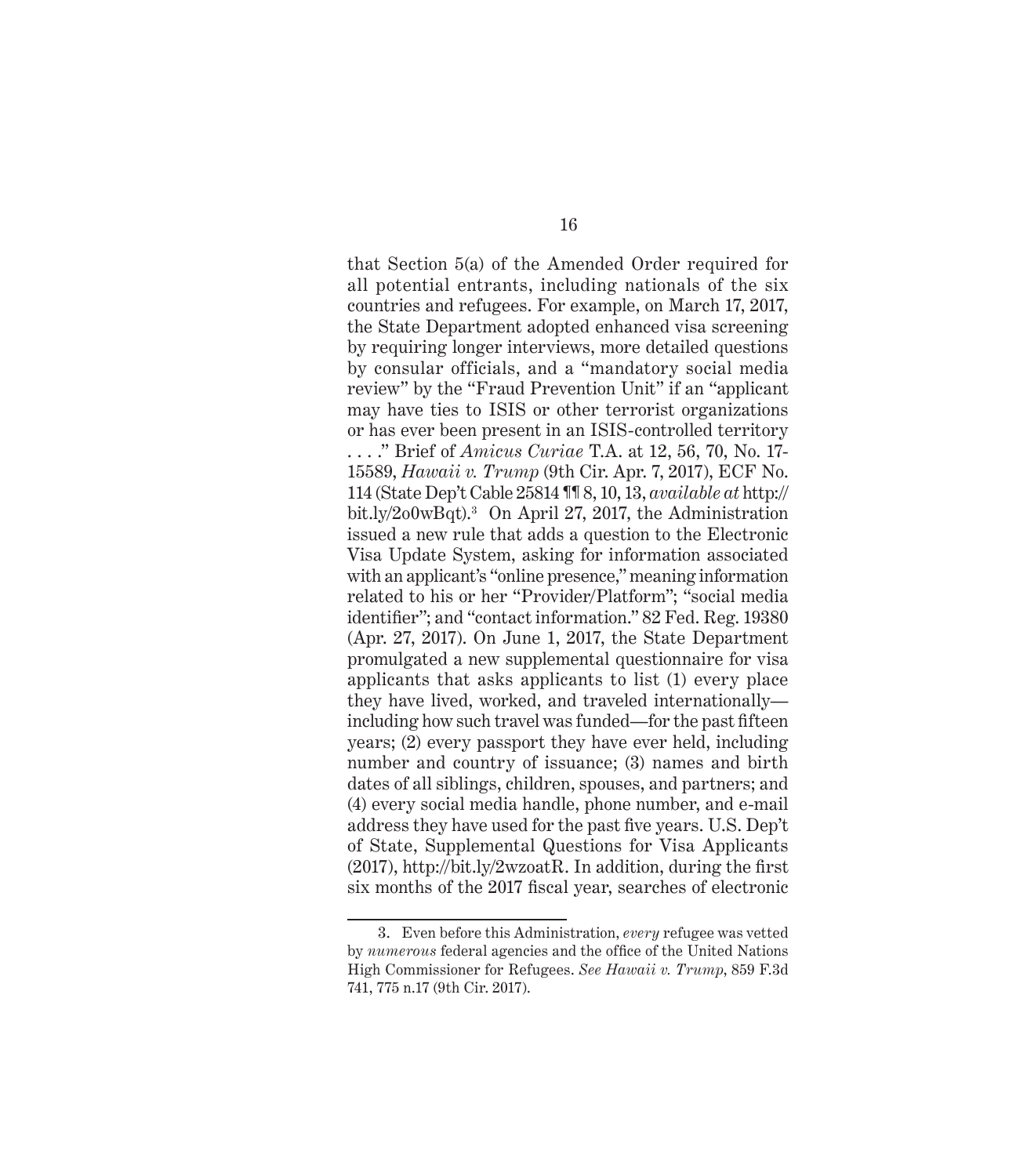devices of international travelers arriving at U.S. airports increased 36.5%. U.S. Customs and Border Prot., *CBP Releases Statistics on Electronic Device Searches* (Apr. 11, 2017), http://bit.ly/2oyyLAu.

President Trump himself has established that his Administration's vetting had surpassed adequate while the travel and refugee bans were fully enjoined and before the President extended the bans. By April 29, 2017, President Trump wrote that his Administration was "substantially improv[ing] vetting and screening." *See*  Donald J. Trump*, President Trump: In my first 100 days, I kept my promise to Americans*, Wash. Post (Apr. 29, 2017), http://wapo.st/2s7BmUg ("Visa processes *are being reformed* to substantially improve vetting and screening . . . .") (emphasis added). On June 5, 2017, although the President disparaged the injunctions against the "Travel Ban," President Trump admitted: "*In any event we are* EXTREME VETTING people coming into the U.S. in order to help keep our country safe." Donald J. Trump (@realDonaldTrump), Twitter (June 5, 2017 6:37 a.m. and 6:44 a.m.), http://bit.ly/2rtbEIK and http://bit.ly/2etglyy (emphasis added; capitalization in original). Thus, the Administration had implemented "extreme vetting" for all entrants *without* any ban or any change in vetting cooperation from any of the six designated countries. The next day, the White House Press Secretary stated that the President's tweets are "considered official statements by the President of the United States." Aric Jenkins, *Sean Spicer Says President Trump Considers His Tweets 'Official' White House Statements*, Time (June 6, 2017), http://ti.me/2rT57aO.4

<sup>4.</sup> Thus, the President's "official statements" prove that a March 10, 2017 letter to him from more than 130 generals and national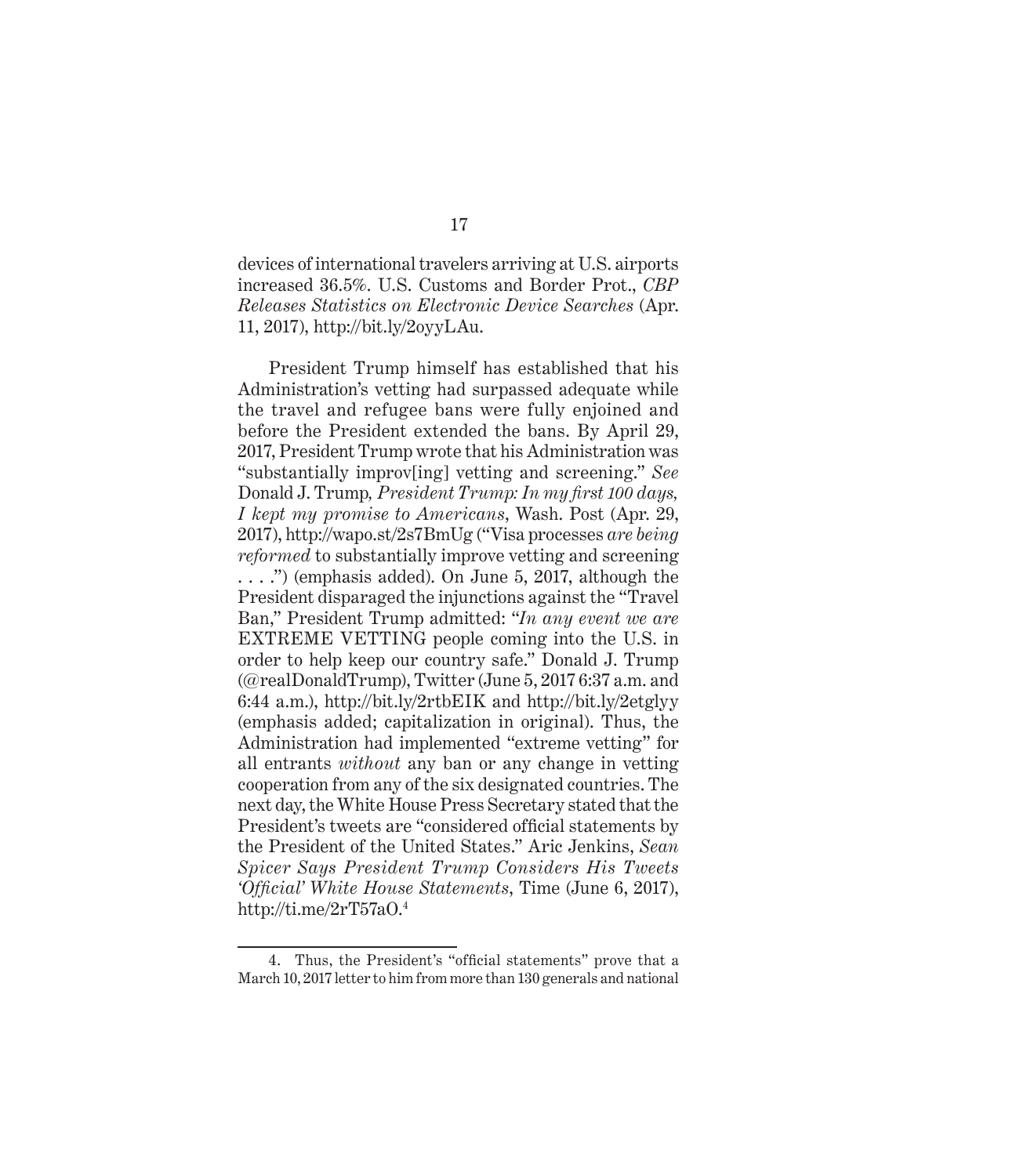The proof of the pudding is in the eating. Comparing April 2017—when the Amended Order's bans were entirely enjoined—to the 2016 monthly averages, nonimmigrant visa issuances were down 15% among all countries, 20% among Muslim-majority countries, almost 30% among Arab countries, and *55% among the six countries designated by the Amended Order*. Nahal Toosi and Ted Hesson, *Visas to Muslim-majority countries down 20 percent*, Politico (May 25, 2017 10:28 EDT), http://politi.co/2r0XBHQ.

## **C. There Is No Vetting Rationale For The President's Subsequent June 14, 2017 Extension Of The Bans.**

Because the Administration had achieved "extreme vetting" by June 5, 2017, the bans should have ended without an extension. Under the Amended Order's plain meaning, *the* "Effective Date" of "[t]his order" was defined as "March 16, 2017," the travel ban was set to end "90 days from *the effective date of this order*," and the refugee ban was set to end "120 days after *the effective date of this order*." J.A. 1426-1427; 1439 (emphasis added). Because the bans had run from "*the* effective date of this order"—March 16, 2017—the travel ban was set to expire

security experts from across the political spectrum—including two former Secretaries of the Department of Homeland Security—had been correct. That letter explained that the United States would be able to "implement any necessary [vetting] enhancements without a counterproductive ban or suspension on entry of nationals of particular countries or religions." Brief of *Amicus Curiae* T.A., Ex. 5, CV. No. 17-00500-DKW-KJM, *Hawaii v. Trump* (D. Haw. Mar. 14, 2017), ECF No. 201-5 (Nat'l Security Experts' Mar. 10, 2017 Letter to President Trump, *available at* http://politi.co/2klc2FU).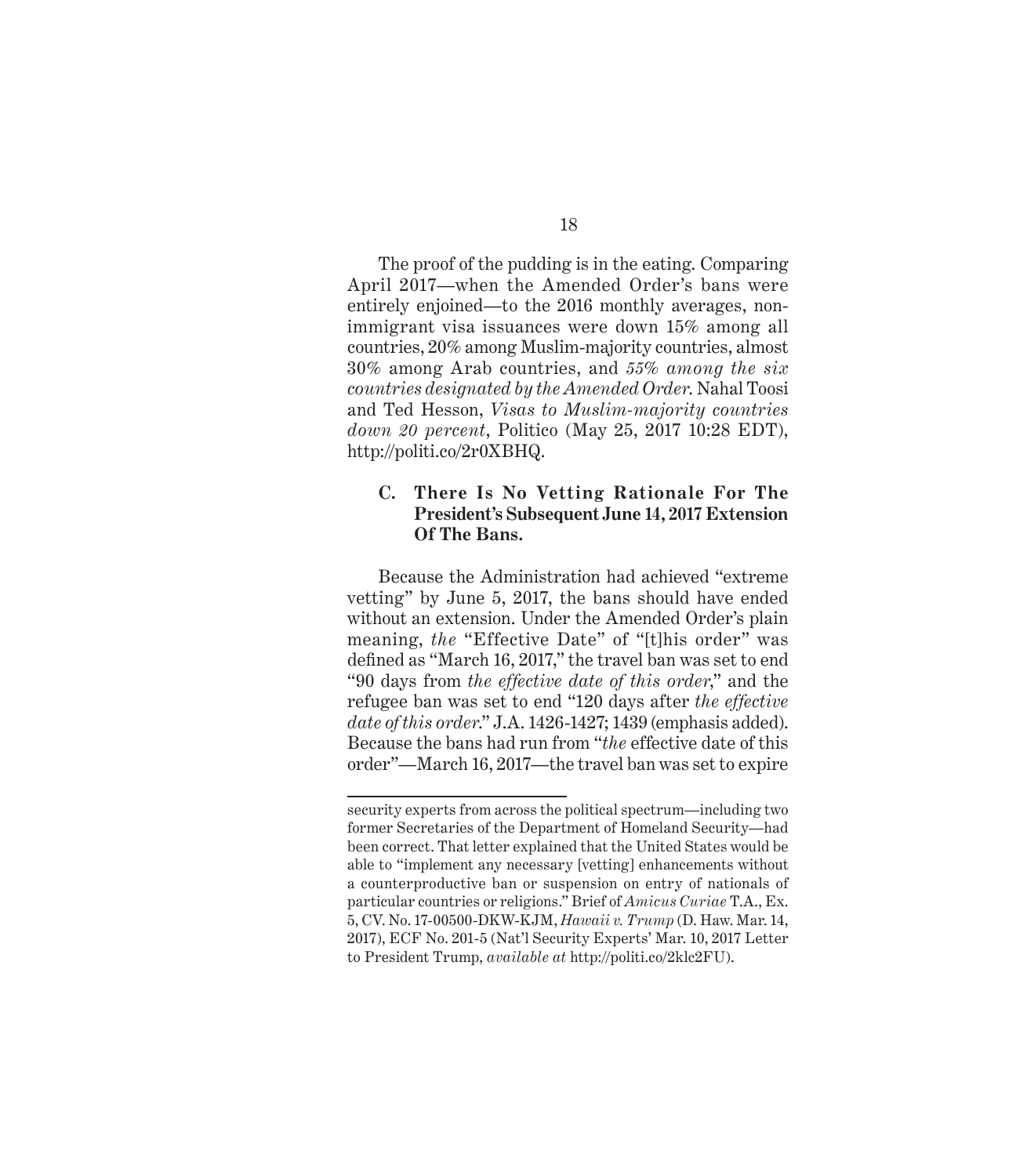on June 14, 2017, and the refugee ban on July 14, 2017. *Cf.*, *e.g.*, *Freytag v. Comm'r*, 501 U.S. 868, 902 (1991) ("[t]he definite article 'the' obviously narrows . . ."); *Rumsfeld v. Padilla*, 542 U.S. 426, 434 (2004) ("The consistent use of the definite article in reference to the custodian indicates that there is generally only one proper respondent  $\dots$ .").

Instead, the President, on June 14, 2017, "revise[d]" the Amended Order to *extend* the travel ban until at least September 24, 2017, and the refugee ban until at least October 24, 2017. Pet. Br. at 37; J.A. 1442. Therefore, the ban periods in effect at the time of this Court's oral argument were promulgated *after* this Administration had achieved "extreme vetting" and the resulting reduction in visa issuances.

Consequently, the bans are adrift from any statutory mooring on which they purport to be based. Section 2(c) of the Amended Order rested the travel ban on the statement that "the *unrestricted* entry into the United States of nationals of Iran, Libya, Somalia, Sudan, Syria, and Yemen would be detrimental to the interests of the United States." J.A. 1426 (emphasis added). But the "extreme vetting" and 55% reduction in visas achieved *before* the extension are the opposite of "unrestricted entry."5

<sup>5.</sup> Indeed, the extension violates President Trump's campaign promise: "I don't want people coming in from the terror countries . . . *unless they're very, very strongly vetted*." Ali Vitali, *In His Words: Donald Trump on the Muslim Ban, Deportations*, NBC News (June 27, 2016, 4:58 p.m. ET), http://nbcnews.to/2vx0d6C (emphasis added). In a Presidential debate, he similarly promised "extreme vetting from certain areas of the world." J.A. 1015, 1133 (citing The American Presidency Project, *Presidential Debates: Presidential Debate at Washington University in St. Louis, Missouri* (Oct. 9, 2016), *available at* https://goo.gl/iIzf0A).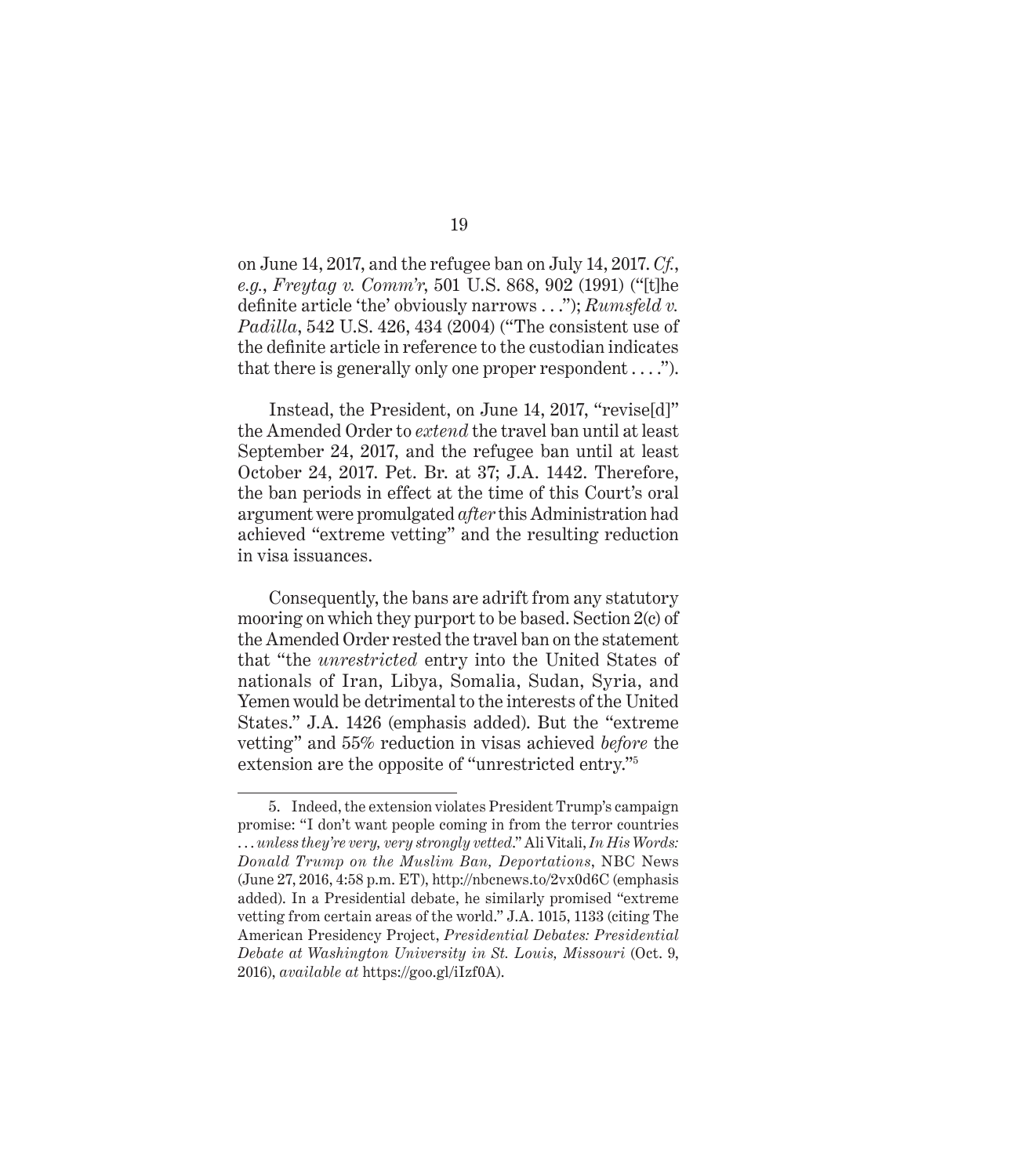Nothing in the prior Amended Order supports continuation of the bans after this Administration implemented "extreme vetting." The Amended Order had cited only one example that involved a native of any of the six designated countries. "[I]n October 2014, a native of Somalia *who had been brought to the United States as a child refugee* and later *became a naturalized United States citizen* was sentenced to 30 years in prison for attempting to use a weapon of mass destruction as part of a plot to detonate a bomb at a crowded Christmas-tree-lighting ceremony in Portland, Oregon." J.A. 1424 (emphasis added). The Amended Order, however, could not claim that this United States national was radicalized before he came to this country as a three-year-old "child refugee" who attempted terrorism sixteen years later. *Hawaii v. Trump*, 859 F.3d at 775 n.16. So this lone instance cannot support a suggestion that vetting for nationals of the six countries ever was inadequate, much less that it remains so, despite this Administration's "extreme vetting."

The conclusory March 6, 2017 letter from the Attorney General and Secretary of DHS, cited by Petitioners' Brief at 7, similarly does not support the extension of the travel and refugee bans. That letter did not and could not address whether this Administration's own "extreme vetting" procedures, put in place *after* the March 6, 2017 letter, are currently adequate for nationals of the six countries and refugees. Even when issued, that letter was not joined by the then-senior national security officials with the most anti-terrorism experience—namely, then-FBI Director James Comey and NSA Director Admiral Michael Rogers. Moreover, the letter is belied by the President's subsequent admissions that the Amended Order is merely a "watered-down version of the first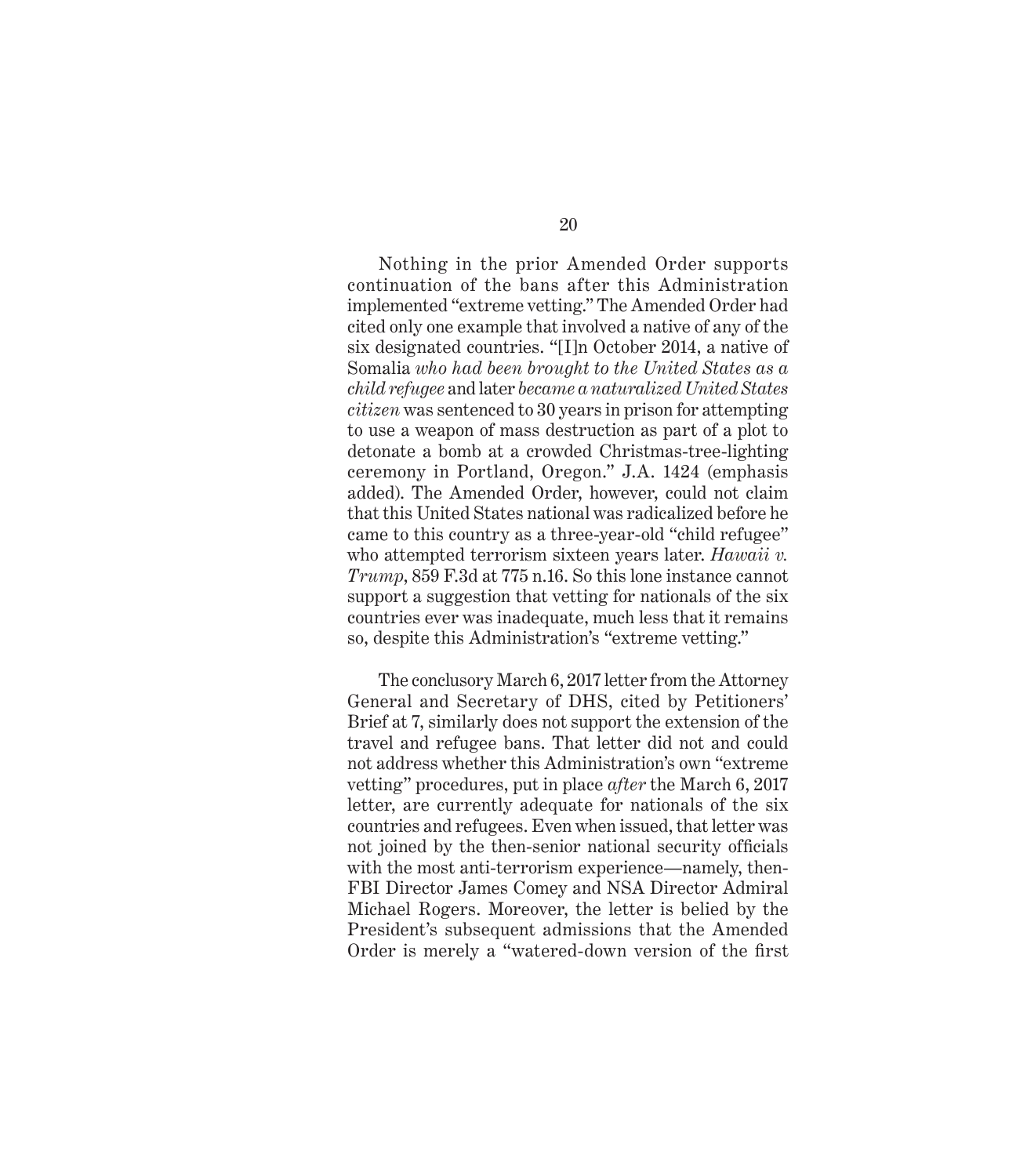order." J.A. 183 (citing Appellees' Br. 7) (citing Katie Reilly, *Read President Trump's Response to the Travel Ban Ruling: It 'Makes Us Look Weak,'* Time (Mar. 16, 2017), *available at* http://ti.me/2o09ixe); *see also* Donald J. Trump (@realDonaldTrump), Twitter (June 5, 2017 3:29 a.m.), http://bit.ly/2rDbHzY ("The Justice Dept. should have stayed with the original Travel Ban, not the watered down, politically correct version they submitted to S.C."). That first executive order was issued "*without*  consulting the relevant national security agencies." J.A. 224 (emphasis added).6

<sup>6.</sup> Before the Amended Order, a senior White House official was quoted as stating that "DHS and DOJ are working on an intelligence report that will demonstrate that the security threat for these seven countries is substantial and that these seven countries have all been exporters of terrorism into the United States." Jake Tapper & Pamela Brown, *White House Effort to Justify Travel Ban Causes Growing Concern for Some Intelligence Officials*, CNN Feb. 25, 2017), http://cnn.it/2kSAkZB. Instead, the Government's vetting review produced "internal reports" that "contradict th[e] national security rationale" for the travel ban. J.A. 225. A DHS internal report, made public on February 25, 2017, concluded that being a national from one of the six countries is an "unlikely indicator" of terrorism threats against the United States. J.A. 1051-56. A second DHS report, dated March 1, 2017, concluded that "most foreign-born, U.S.-based violent extremists [are] likely radicalized several years *after* their entry to the United States." J.A. 1059. Internal FBI data also "undermine[d] a key premise of the travel ban" because that data revealed that "most" foreign nationals who have posed a risk to the United States came from "countries unaffected" by the Amended Order. *See* Devlin Barrett, *Internal Trump Administration Data Undercuts Travel Ban*, Wash. Post (Mar. 16, 2017), http://wapo. st/2nVszOX. In sum, a "significant amount of internal government data" demonstrated the travel ban was "not likely to be effective in curbing the threat of terrorism in the United States." *Id.*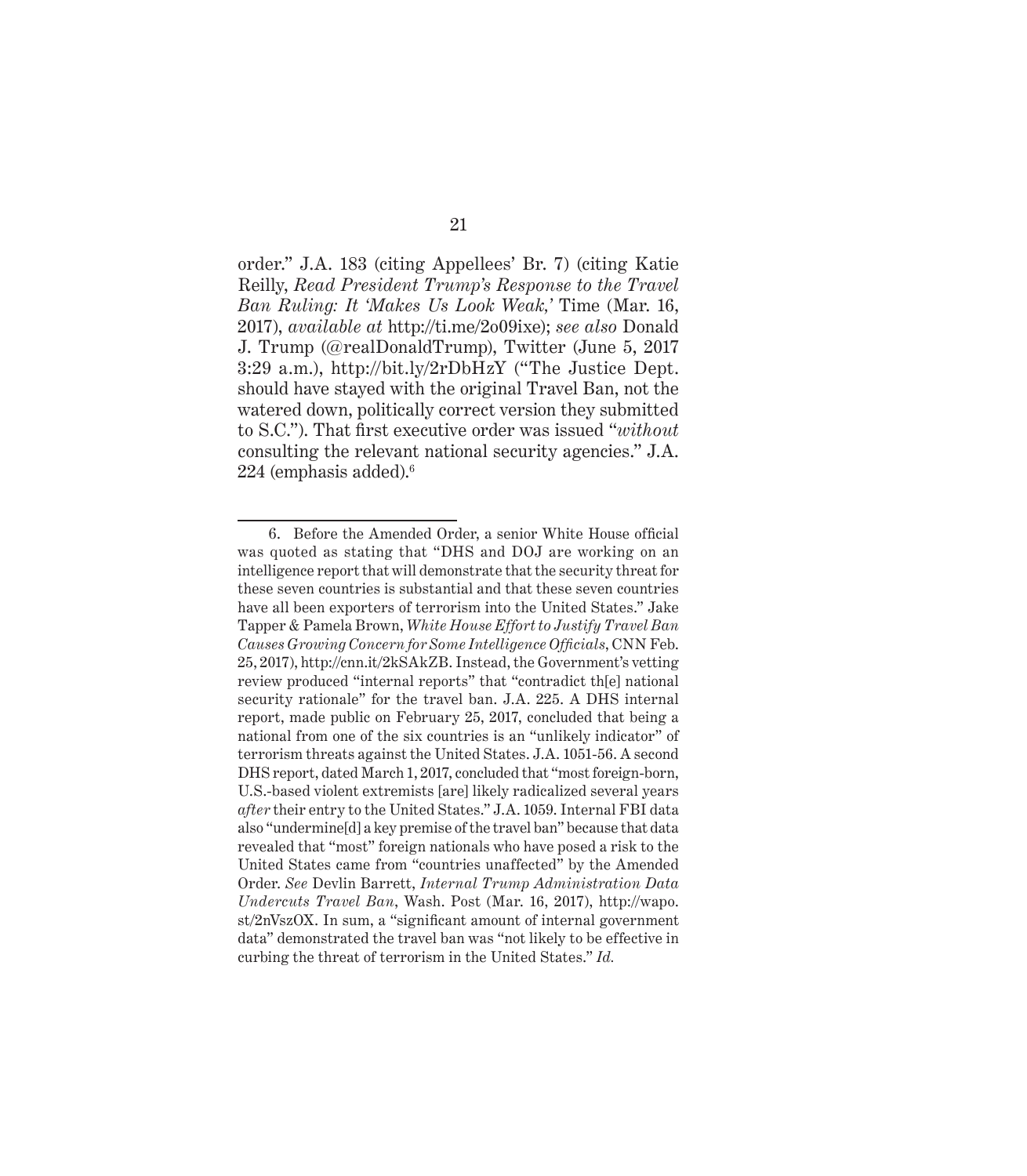The June 14, 2017 extension also inexplicably did not remedy even the most obvious disconnect between the travel ban and a purported lack of cooperation in vetting by the six countries. The ban still applies to "nationals of the six countries *without* significant ties to the six designated countries, such as those who left as children or whose nationality is based on parentage alone . . . . Yet nationals of other countries who do have meaningful [current] ties to the six designated countries . . . fall outside the scope of Section 2(a)." J.A. 1202–03 (emphasis added). Thus, the Amended Order would ban travel by a doctor who is a Sudanese national but who lives, works, and would be vetted by a U.S. consular official in Saudi Arabia. J.A. 1024 (citing Jane Morice, *Two Cleveland Clinic doctors vacationing in Iran detained in New York, then released*, Cleveland.com (Jan. 29, 2017), *available at* https://goo. gl/J8x2iu). But the Amended Order permits travel by a Saudi national with no job at all who lives, and would be vetted, in Sudan.

This disparity already had produced absurd results before the June 14, 2017 extension. Groups of *Canadian girl scouts and school children* would not visit the United States because their groups contain some young people who reside in Canada but are nationals of the six countries. *See* Derek Hawking, *Worried about Trump's travel ban, Canada's largest school district calls off U.S. trips*, Wash. Post (Mar. 24, 2017), http://wapo.st/2nVbHrP.

The Government's brief does not provide even a *post hoc* vetting justification for the June 14, 2017 extension of the bans. This omission is particularly telling as *before*  the Government's brief, the Government had received the 20-day report required by Sections 2(a) and (b) of the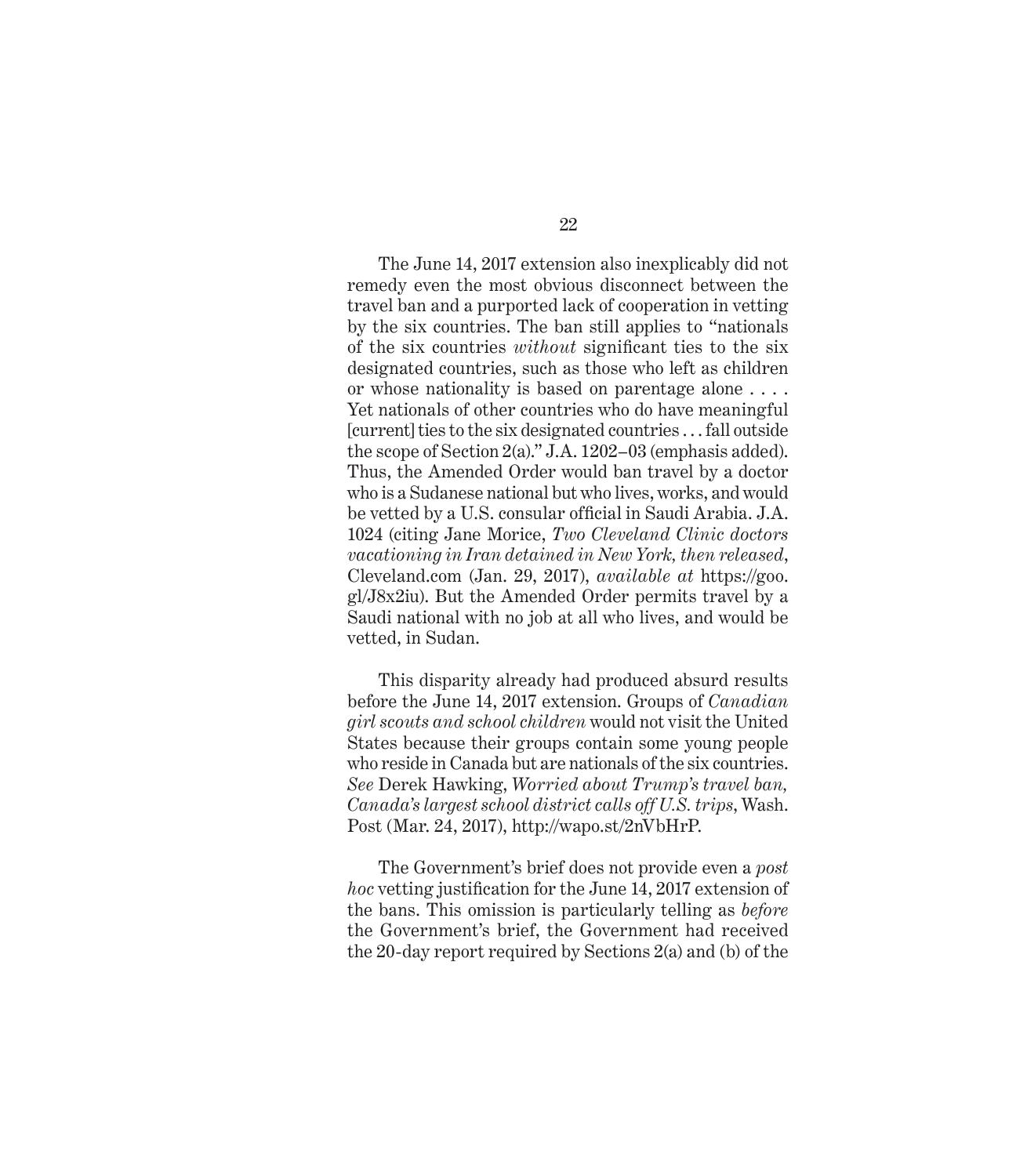## Amended Order. Farhana Khera and Johnathan J. Smith, *How Trump Is Stealthily Carrying Out His Muslim Ban*, N.Y. Times (July 18, 2017), http://nyti.ms/2u5Ay0J.

If the Government belatedly argues in its reply that "extreme vetting" is somehow not enough vetting, this transparent litigation tactic would be an improper new reply brief argument. *See*, *e.g.*, S. Shapiro, *et al*., Supreme Court Practice § 6.38, p. 511 (10th ed. 2013). Most important, any new argument would be even farther removed from the Amended Order's rationale that "detriment" resulted from "*unrestricted* entry." J.A. 1426 (emphasis added). *See Romer*, 517 U.S. at 635 (government's "particular justifications" are "impossible to credit" when the "breadth" of government action is "so far removed" from those justifications).

The unfortunate but inescapable conclusion is that the actual basis for the June 14, 2017 extension of the travel and refugee bans was fulfilling the President's pledges to ban Muslims. The President *as President* has confirmed this. He stated on June 3, 2017 that a London terror attack by three Muslims *who would not be banned by the Amended Order* show why "[w]e need the Travel Ban." *Supra*, at 4. The President's linking of terror by Muslims with his purportedly narrower bans explains why the President extended the bans *after his Administration* achieved "extreme vetting." *Supra*, at 18-19. The President's bans were and are about fulfilling his pledge to ban Muslims. They are not—and never were—about the adequacy of vetting for nationals of the six designated countries or refugees.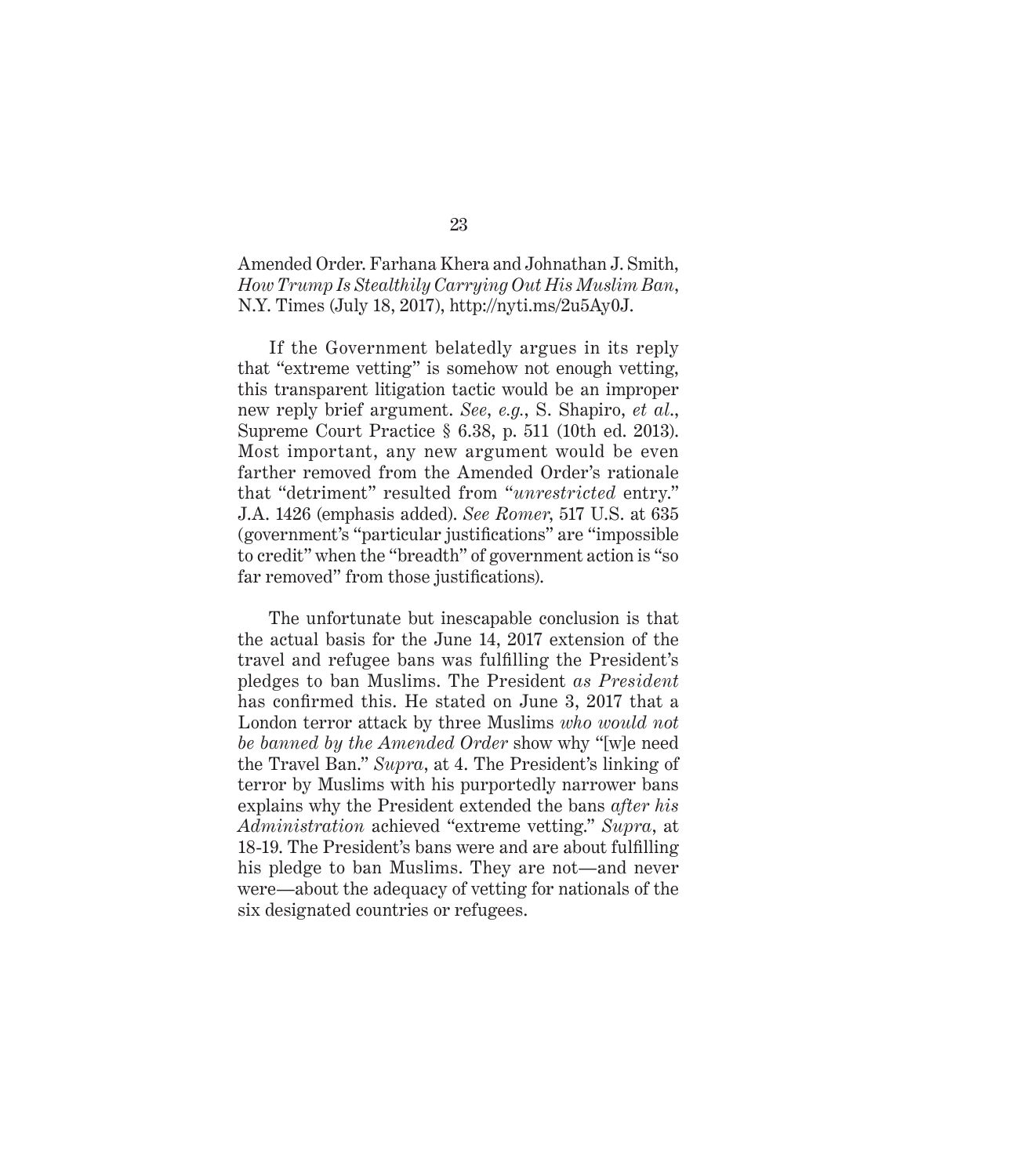## **III. In Accord With The Applicable Statutory And Constitutional Texts, This Court Should Enjoin All Prospective Applications Of The Amended Order's Illegal Travel And Refugee Bans.**

This is not a case where splitting the baby would be a Solomonic decision. Consider, for example, a ruling by this Court that Respondents have standing and prevail on the merits, but that would restrict injunctive relief so as to enable bans against travelers and refugees who lack a prior bona fide relationship with a person or entity in the United States (hereinafter, "a Prior U.S. Relationship"). This Court should reject any such restriction for at least four reasons.

*First*, the plain meaning of the pertinent INA provisions precludes restricting their prescriptions to aliens with a Prior U.S. Relationship. 8 U.S.C. § 1182(f) prescribes conditions that apply "[w]henever" the President seeks to suspend "the entry of *any* aliens or *any* class of aliens . . . ." 8 U.S.C. § 1157(a)(2) prescribes conditions that apply whenever the President seeks to limit "the number of refugees."  $8 \text{ U.S.C. } \frac{6}{3} \frac{1182(a)(3)(B)}{B}$  sets conditions for denying admission to "*[a]ny* alien" based on potential terrorism. (emphasis added). 8 U.S.C. § 1152(a)(1) (A) prescribes that "*no person* shall . . . be discriminated against" based on nationality with four express statutory exceptions. *Id.* (emphasis added). The lack of a Prior U.S. Relationship is not one of the exceptions. The Visa Waiver Act applies to *all* nationals of the six countries. *Supra*, at 12.

*Second*, the express limits imposed by the Establishment Clause also apply to a government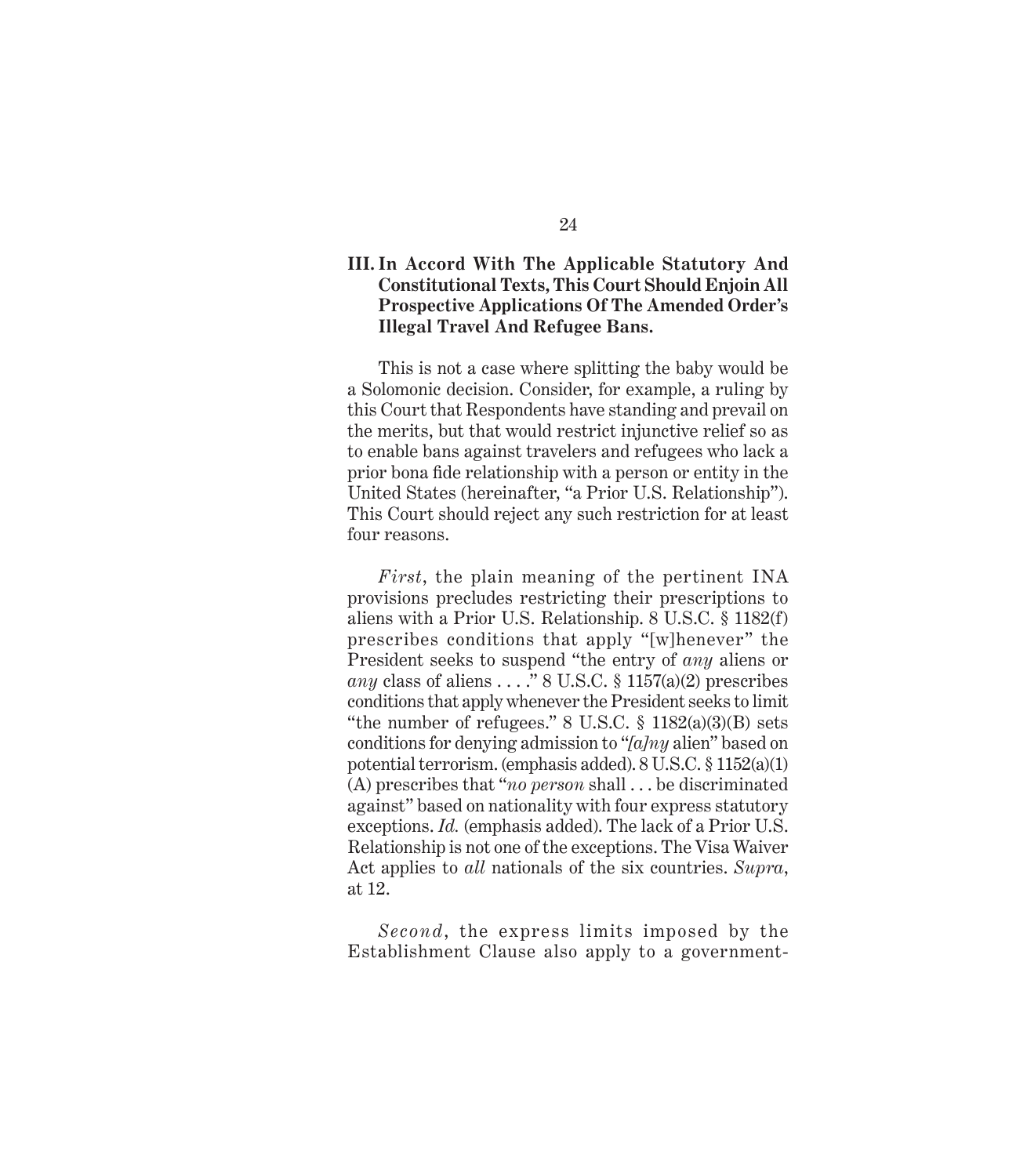wide order issued in the United States to deny entry to foreigners, including those without a Prior U.S. Relationship. In 1787, the Constitution gave the power to make *laws* on foreign immigration to Congress. Two years later, the Establishment Clause was proposed for ratification. It provides: "Congress shall make *no law*  respecting *an* establishment of religion . . . ." U.S. CONST. Amend. I (emphasis added). That Clause therefore applies to immigration laws and rules, without any exception permitting religious discrimination toward those who lack a Prior U.S. Relationship.

The Government cites *United States v. Verdugo-Urquidez*, 494 U.S. 259 (1990), for the proposition that "[a]liens abroad have no Establishment Clause rights." Pet. Br. at 35 n.13. That both misreads *Verdugo-Urquidez* and ignores the comprehensive language of the Establishment Clause. *Verdugo-Urquidez* was expressly limited to the Fourth Amendment, "the particular provision[] in question . . . ." 494 U.S. at 273. The Court held that the reach of the Fourth Amendment was circumscribed by its use of the term "the right of the people." *Id.* at 265. The Court emphasized that "in some cases, [other] provisions extend beyond the citizenry." *Id.* at 269.

Justice Kennedy's concurrence, which was necessary for the majority, was even narrower. It held only that, because it would be "impracticable and anomalous," the "Fourth Amendment's warrant requirement should not apply [abroad] as it does in this country." *Id.* at 277- 78. Justice Kennedy emphasized that in general "the Government may act only as the Constitution authorizes, whether the actions in question are foreign or domestic." *Id.* at 277.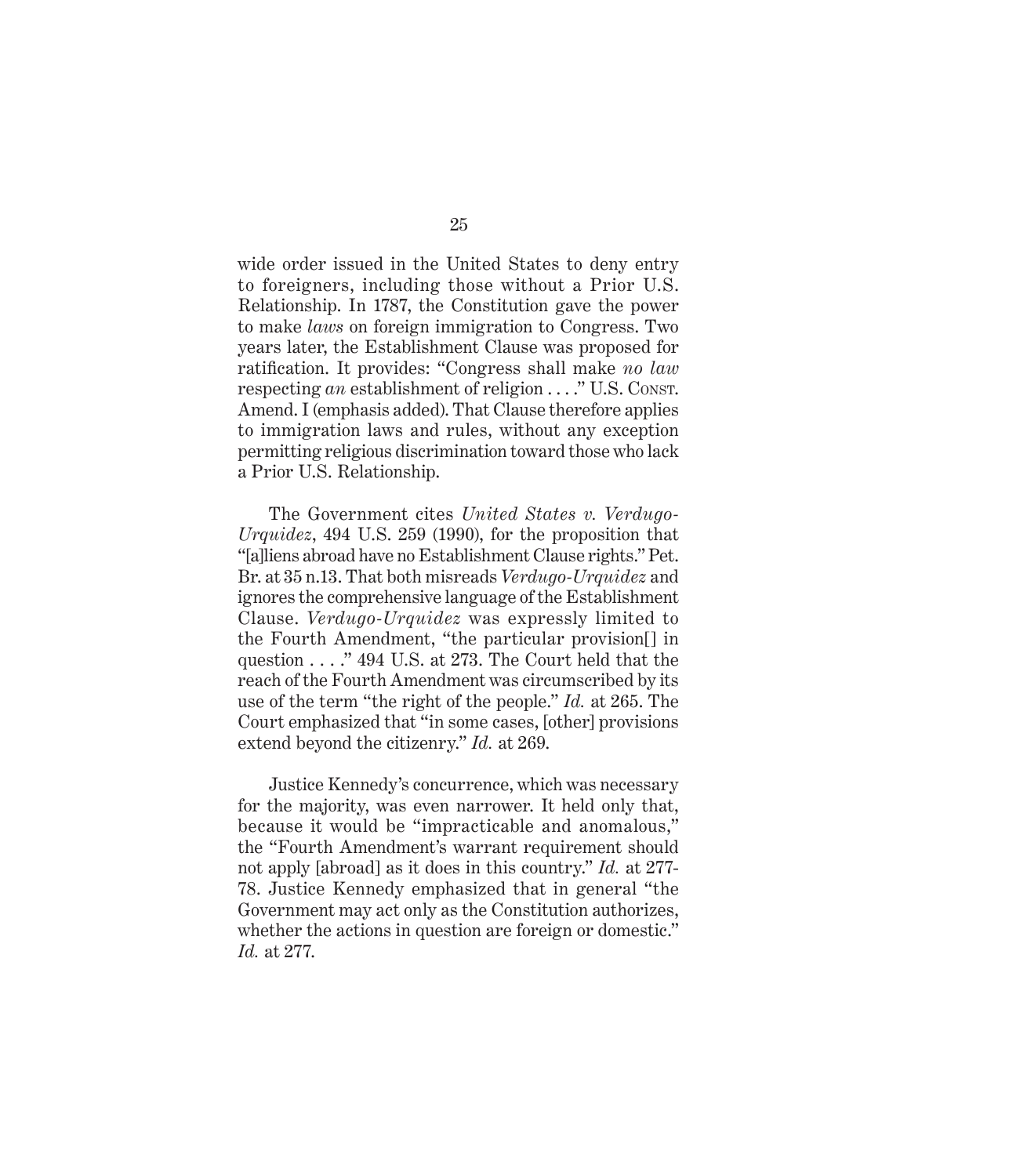Unlike the Fourth Amendment, the First Amendment's Establishment Clause is not circumscribed by the term "the right of the people." This omission is particularly telling as, in sharp contrast to the Establishment Clause, the First Amendment's protection of peaceful assembly extends only to "the right of the people." By using the term "no law" without modification, the Establishment Clause prescribes a comprehensive limit on government action whether foreign or domestic.

Nor would it be impracticable or anomalous for the Establishment Clause to apply to a President's governmentwide order that is issued in this country and implemented here and in U.S. consular offices. Our country has long admitted foreign travelers, immigrants, and refugees, including those who lack a Prior U.S. Relationship, while complying with various U.S. laws. Indeed, the inscription on the Statue of Liberty does *not* request "your tired, your poor, your huddled masses yearning to breathe free, *if they have a Prior U.S. Relationship*."

*Third*, when considering a preliminary injunction, a court envisages what the final judgment likely will provide. *See Amoco Prod. Co. v. Village of Gambell*, 480 U.S. 531, 546 n.12 (1987) ("The standard for a preliminary injunction is essentially the same as for a permanent injunction with the exception that the plaintiff must show a likelihood of success on the merits rather than actual success.") (citations omitted). Here, the district court's final judgment is readily envisioned should the Respondents prevail in this Court on their standing and the merits. Such a merits ruling by *this Court*—unlike a lower court ruling or a stay *pending* review—will conclusively establish the law *in every venue* that Sections 2(a), 6(a), and 6(b) of the Amended Order violate both statutory and constitutional limits. The subsequent final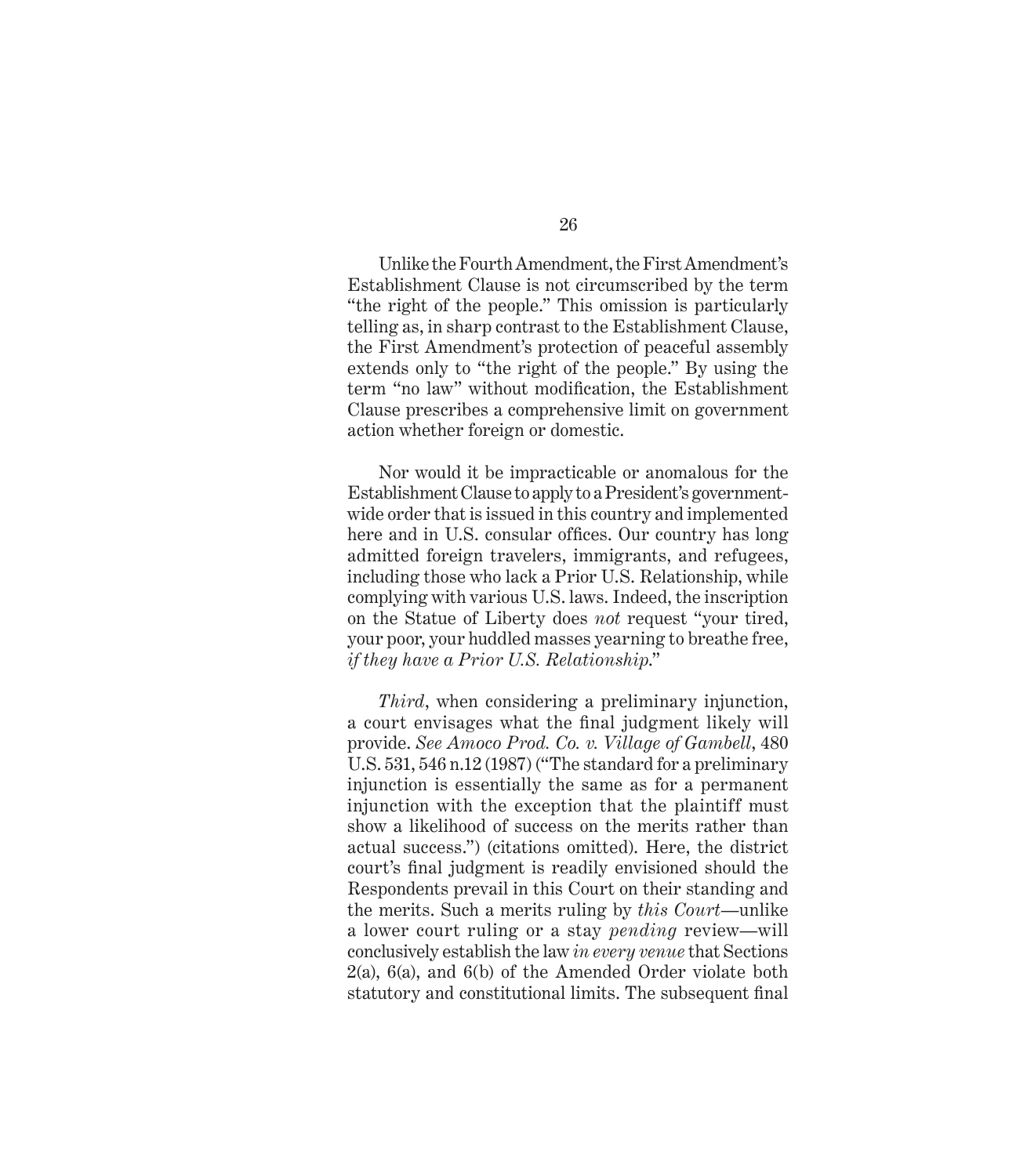judgments of the two district courts ineluctably will therefore provide declaratory relief to the same effect. It makes no sense in this case for the final injunctive relief, or preliminary injunctive relief, to be narrower than this Court's invalidation of Sections 2(c), 6(a), and 6(b).

Such a dichotomy would invite mischief against the rule of law. Indeed, the Administration states that, should *this Court* rule that Sections 2(c), 6(a), and 6(b) "are invalid on their face," the Administration would nonetheless apply those Sections in countless circumstances *unless*  the Court also enjoins the Administration from such applications. Pet. Br. at 82–83.

*Fourth*, were this Court to exclude those without a Prior U.S. Relationship from the scope of the INA and the Establishment Clause, the cure would be worse than the disease. Any President could restrict travel, immigration, and refugees to foreigners who were Christians, unless a non-Christian had a Prior U.S. Relationship. Most Jewish refugees from Hitler could have been banned, and more than one billion foreign Muslims could be banned now.

Eight Justices of this Court have indicated that he or she would never join a decision like *Korematsu v. United States*, 323 U.S. 214 (1944). Chief Justice Roberts is typical. The Chief Justice testified that if a case "like" *Korematsu* came before the Court, "I would be surprised if there were any arguments that could support it." *U.S. Senate Judiciary Committee Holds A Hearing On The Nomination Of John Roberts To Be Chief Justice Of The Supreme Court*, 109th Cong. (2005), 2005 WL 2214702, at \*22.7

<sup>7.</sup> Justices Ginsburg and Breyer similarly rejected *Korematsu*. *See Adarand Constructors, Inc. v. Pena*, 515 U.S. 200, 275 (1995)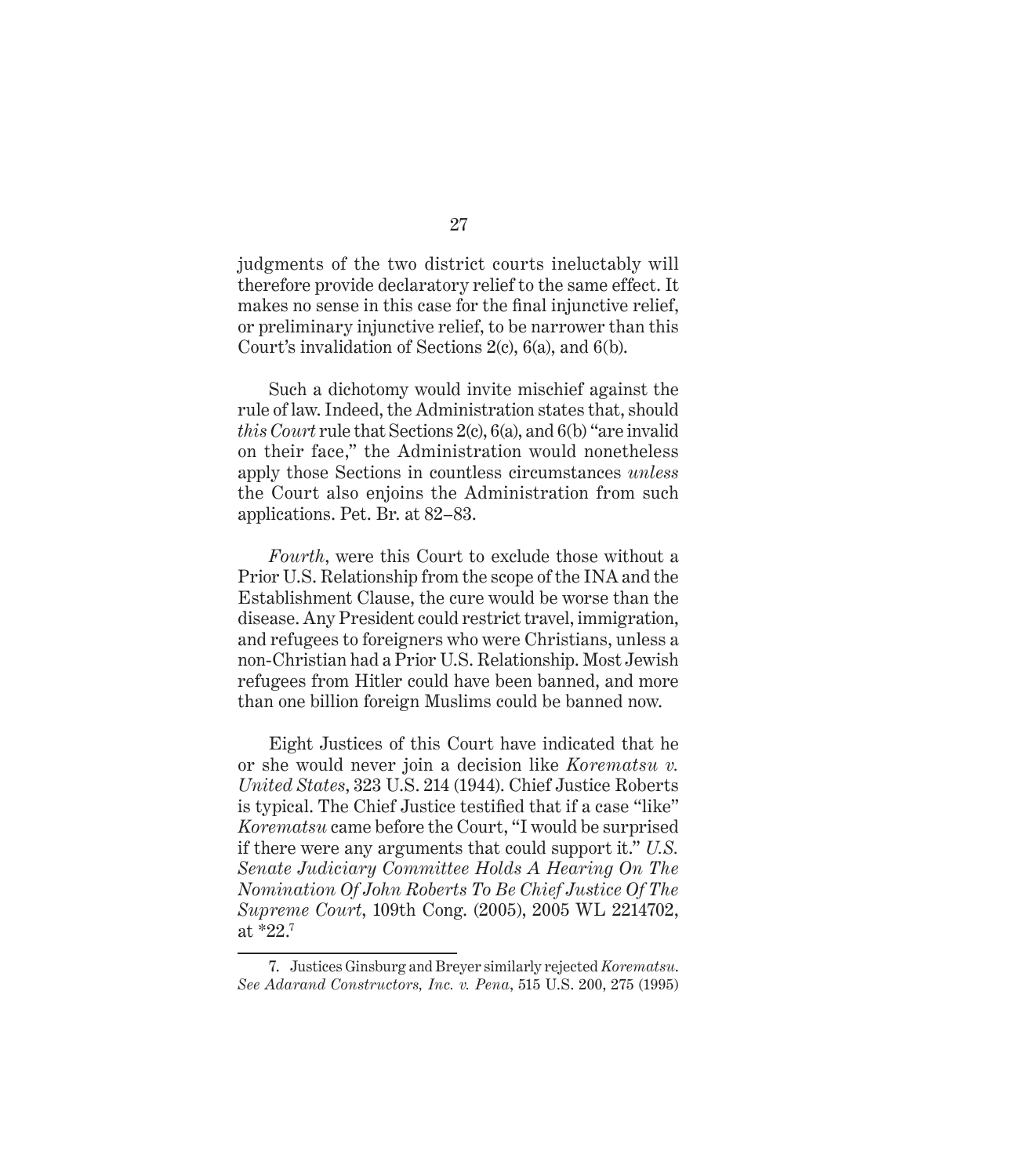Perhaps most instructive is the "Reading List of Justice Anthony M. Kennedy," entitled "Understanding Freedom's Heritage: How to Keep and Defend Liberty," which is *available at* http://bit.ly/2iZXm08 (hereinafter, "Liberty Reading List"). Justice Kennedy's Liberty Reading List includes the *dissent* of Justice Murphy in

<sup>(</sup>Ginsburg, J., dissenting) (*Korematsu* "yielded a pass for an odious, gravely injurious racial classification[.] A *Korematsu*type classification . . . will never again survive scrutiny: Such a classification, history and precedent instruct, properly ranks as prohibited."); Stephen Breyer, *Making Our Democracy Work: A Judge's View*, 193 (Knopf, 2010) (*Korematsu* "has been so thoroughly discredited, that it is hard to conceive of any future court referring to it favorably or relying on it."). Justice Alito testified that the "Japanese internment cases . . . were one of the great constitutional tragedies that our country has experienced . . . ." *U.S. Senate Judiciary Committee Holds A Hearing On The Nomination Of Judge Samuel Alito To The U.S. Supreme Court*, 109th Cong. (2006), 2006 WL 45940, at \*150–51. Justice Sotomayor testified that *Korematsu* "was wrongly decided." *U.S. Senate Committee On The Judiciary Holds A Hearing On The Nomination Of Judge Sonia Sotomayor To Be An Associate Justice Of The U.S. Supreme Court*, 111th Cong. (2009), 2009 WL 2027303, at \*79. Justice Kagan gave *Korematsu* as *the* example of a "poorly reasoned" Supreme Court decision. *Responses to Supplemental Questions from Senators Jeff Sessions, Orrin Hatch, Charles Grassley, Jon Kyl, Lindsey Graham, John Cornyn, and Tom Coburn*, *available at* http://bit. ly/2oI0aAf. When Justice Gorsuch was asked whether *Korematsu* has any precedential value in any case that may come before the Supreme Court, he testified, "no." Senator Mazie K. Hirono, *Questions for the Record following Hearing on March 20-23, 2017 entitled: "On the Nomination of the Honorable Neil M. Gorsuch to be an Associate Justice of the Supreme Court of the United States*," Senate Judiciary Committee (Mar. 20-23, 2017), *available at* http://bit.ly/2pmtWHD. *See Generally Steinberg v. Carhart*, 530 U.S. 914, 953 (2000) (Scalia, J., dissenting) (describing "*Korematsu* and *Dred Scott*" as occupying the worst "place in the history of this Court's jurisprudence").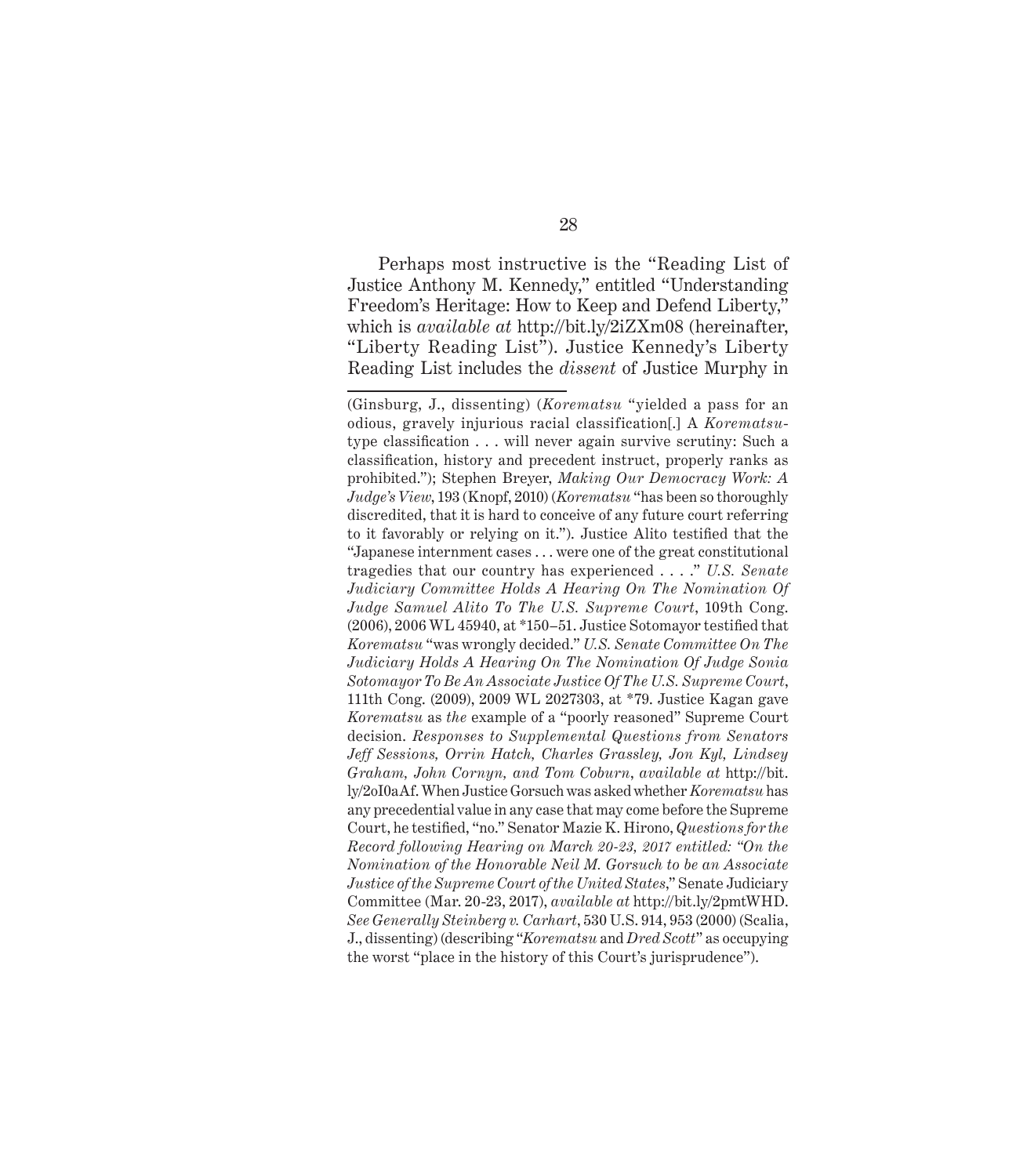*Korematsu* as what the Ninth Circuit website describes as containing some of the "key principles that are integral to our nation's DNA." Justice Murphy stated that even claims by the executive branch regarding military necessity "must [be] subject" to the "judicial process of having . . . reasonableness determined . . . ." *Korematsu*, 323 U.S. at 234. That reasonable "relation" was "lacking" because the internment order simply "assum[ed] that all persons of Japanese ancestry may have a dangerous tendency to commit sabotage and espionage and to aid our Japanese enemy." *Id*. at 235. However, no "reason, logic or experience could be marshalled in support of such an assumption." *Id*.; *see also id.* at 240 (rejecting "infer[ence] that examples of individual disloyalty prove group disloyalty and justify discriminatory action against the entire group").

What unavoidably remained, Justice Murphy explained, as the underlying basis for the internment was "an accumulation of much of the misinformation, halftruths, and insinuations that for years have been directed against Japanese Americans by *people with racial and economic prejudices—the same people who have been among the most foremost advocates* of the evacuation." *Id*. at 239 (emphasis added). Justice Murphy explained that even a "military judgment" in wartime that was "based upon such racial and sociological considerations is not entitled to the great weight" ordinarily given to military assessments. *Id*. at 239–40. Justice Murphy concluded:

Racial discrimination *in any form and in any degree* has no justifiable part whatever in our democratic way of life. It is unattractive in any setting but it is utterly revolting among a free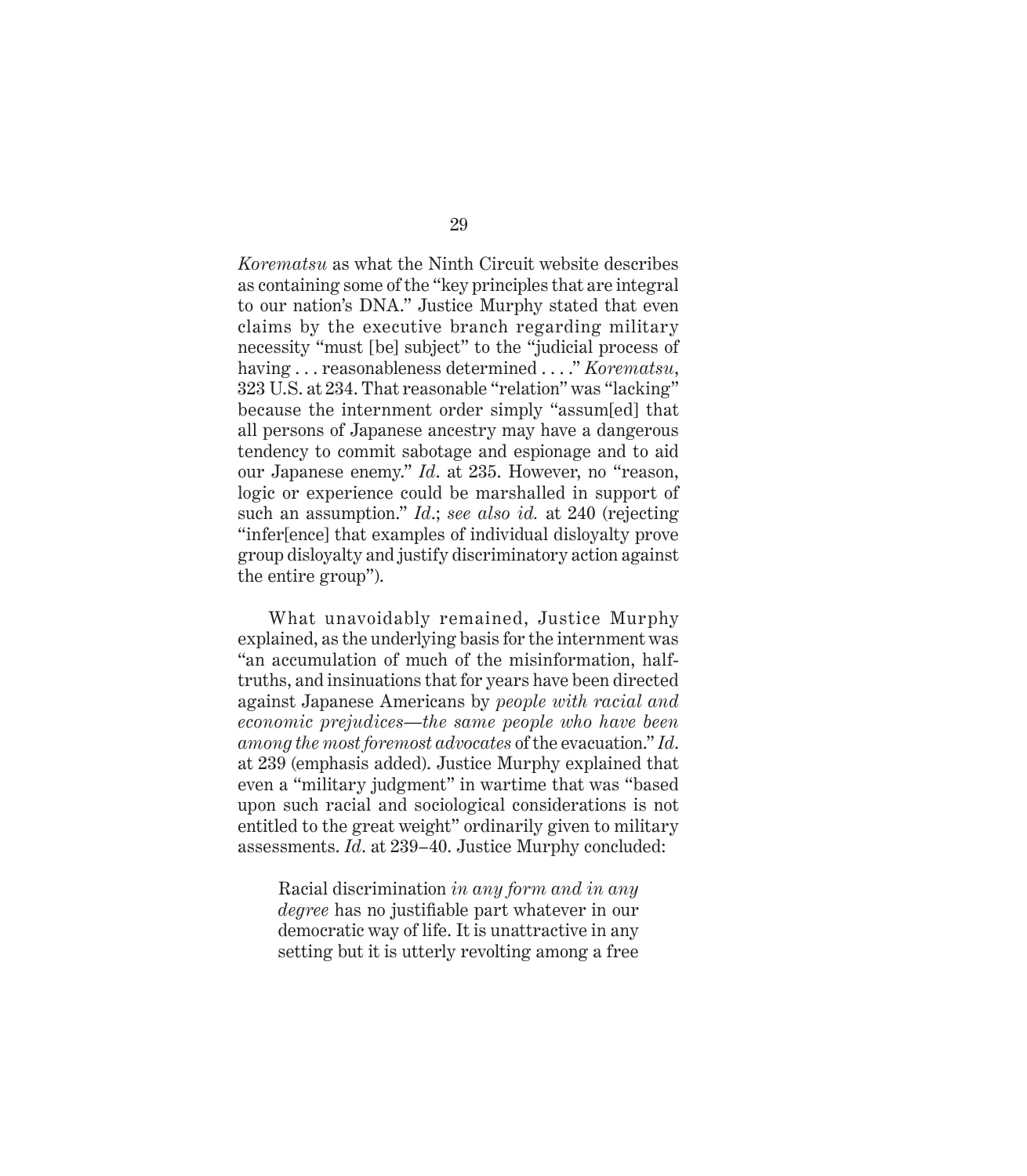people who have embraced the principles set forth in the Constitution of the United States.

#### *Id.* at 242 (emphasis added).<sup>8</sup>

The Administration likewise has provided no "reason, logic or experience," *id.* at 235, in support of the Amended Order's ongoing bans. In particular, there is no support that nationals of the six countries and refugees may possess some inherent tendency to commit terrorism in the United States that this Administration's "extreme vetting" would not adequately detect. *See* Part II, *supra.*<sup>9</sup>

Instead of providing any supporting reason, logic, or experience, President Trump has attempted to intimidate the federal judiciary: "*If* something happens, blame [the

<sup>8.</sup> In the highest tradition of the bench, Justice Murphy ignored partisan and personal loyalties. President Roosevelt had appointed Justice Murphy three times: as Governor General of the Philippines, Attorney General, and Justice.

<sup>9.</sup> Then-Candidate Trump attempted to support his proposed bans by citing the Japanese internment, telling reporters, "[Roosevelt] did the same thing." J.A. 1013 n.15 (citing Jenna Johnson, *Donald Trump says he is not bothered by comparisons to Hitler*, Wash. Post (Dec. 8, 2015), https://goo.gl/6G0oH7). Taking the wrong page from history again, President Trump has asserted that Muslims do not assimilate in Western societies. See Chris Cillizza, *Donald Trump's explanation of his wire-tapping tweets will shock and amaze you*, Wash. Post (Mar. 16, 2017), http://wapo.st/2o0QXzA. Similar assertions about non-assimilation were made to justify the Japanese internment. *See Hirabayashi v. United States*, 320 U.S. 81, 96 (1943). The Government's brief (Pet. Br. at 23) cites *Harisiades v. Shaughnessy*, 342 U.S. 580 (1952), which in turn relies in part on *Korematsu* and *Hirabayashi*. *See* 342 U.S. at 589 n.16, 591 n.17.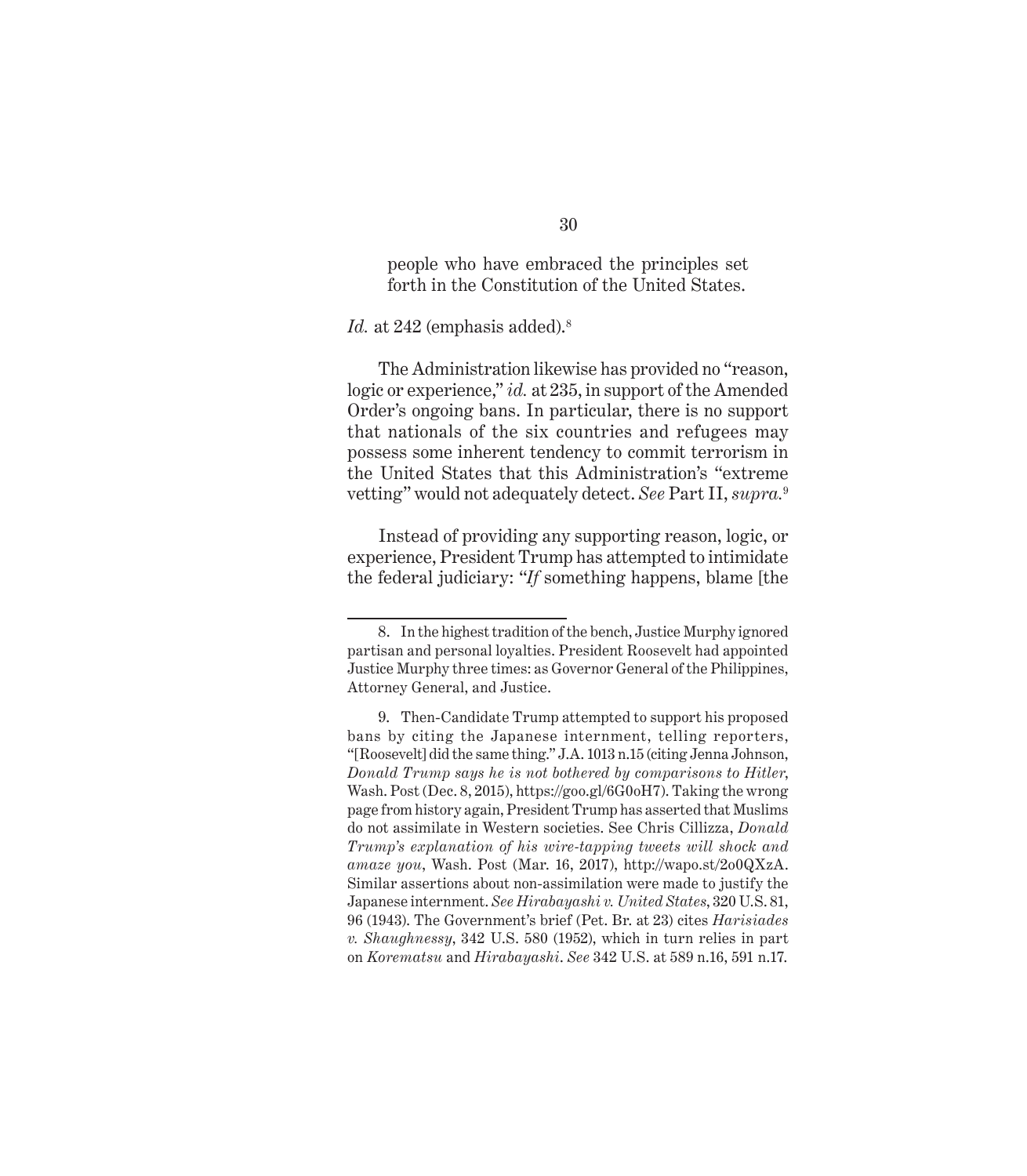judge] and court system." Brief of *Amicus Curiae* T.A., Ex. 6, CV. No. 17-00050-DKW-KJM, *Hawaii v. Trump* (D. Haw. Mar. 14, 2017), ECF No. 201-6 (Donald J. Trump (@realDonaldTrump), Twitter (Feb. 5, 2017, 12:39 p.m. ET), *available at* http://bit.ly/2ojCwta) (emphasis added). Such intimidation is antithetical to our constitutional system. To start, constitutional and statutory constraints effectively would be discarded if they could be overridden by a suggestion that following them may increase some potential risk of terrorism or other horrific violence. If that were enough, one could ban the purchase of firearms because the San Bernardino and Orlando terrorists used guns.10 Or ban the internet because foreign and domestic terrorists use the internet for recruitment, inspiration, and planning. Or ban interstate travel by white nationalists because for decades some of them have crossed state lines in traveling to commit terrorist attacks.11 And so on.

11. For example, in 1985, David Tate, a member of The Order— "a violent anti-Semitic group" that "committed armed robberies . . . and directed counterfeiting operations to finance a 'war' against the Federal Government"—traveled from Idaho to Missouri to murder a Missouri state trooper. *See* Wayne King, *Suspect Wanted in Shooting of Missouri Trooper is Arrested*, N.Y. Times (Apr. 21, 1985), https://goo.gl/xHT1hK; Associated Press, *AROUND THE* 

<sup>10.</sup> Indeed, President Trump has used the San Bernardino and Orlando shootings as support for his bans even though those terrorists were neither nationals of the six countries nor refugees. One day after the Orlando shooting, then-candidate Trump cited 8 U.S.C. § 1182(f) as a basis to "suspend immigration from areas of the world where there is a proven history of terrorism," explaining that "I called for a ban after San Bernardino, and was met with such great scorn and anger but now . . . many are saying that I was right to do so." Ryan Teague Beckwith, *Read Donald Trump's Speech on the Orlando Shooting*, Time.com (June 13, 2016 4:36 p.m. ET), http://ti.me/1XSQ8YS.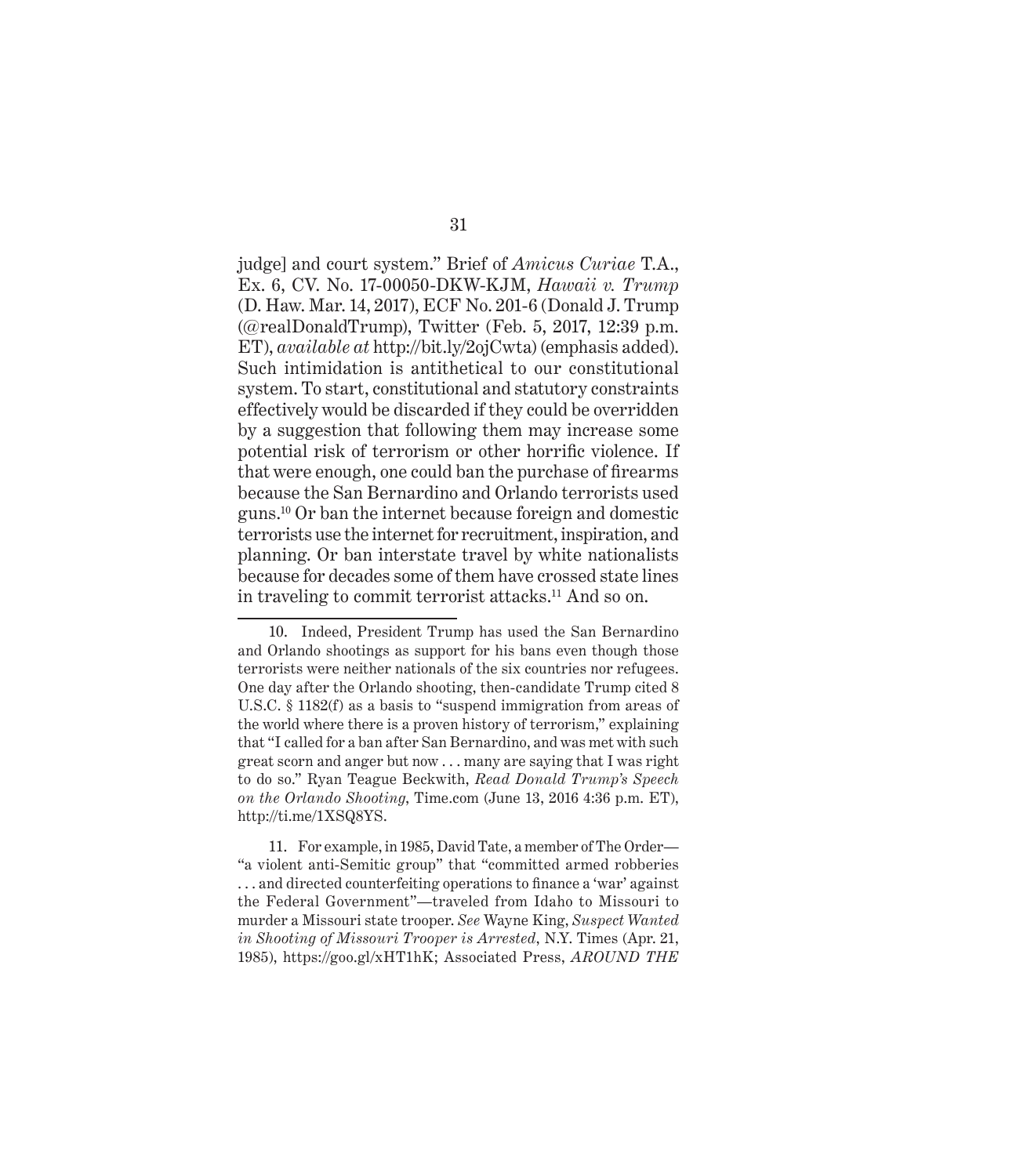But this Court addressed "terrorism" in *Boumedine* and held: "The laws and Constitution are designed to survive, and remain in force, in extraordinary times. Liberty and security can be reconciled; and in our system they are reconciled within the framework of the law." *Boumedine*, 533 U.S. at 798. The Framers decided that the Establishment Clause is an essential part of that framework.

As important, this Court must never surrender to intimidation. As Hamilton wrote in Federalist No. 78:

This *independence of the judges* is equally *requisite* to guard the Constitution and the rights of individuals from the effects of those ill humors, which the arts of *designing men*, or the influence of particular conjunctures, sometimes disseminate among the people themselves, and which, though they speedily give place to better information, and more deliberate reflection,

*NATION; White Supremacist Gets Life for Killing Trooper*, N.Y. Times (Jan. 8, 1986), http://nyti.ms/2wkuBAr. In 1995, Timothy McVeigh, "a disgruntled Army veteran who went on to declare war on the United States government," traveled from Arizona to Oklahoma to destroy the Alfred P. Murrah Federal Building. Christopher S. Wren, *McVeigh Is Executed for Oklahoma City Bombing*, N.Y. Times (June 11, 2001), http://nyti.ms/2vaTif6; Howard Witt, *In Arizona Town, Oklahoma Bombing Casts Dark Shadow Unwanted Fame Because Suspect Once Lived There*, Chi. Trib. (June 18, 1995), https:// goo.gl/1tHdGN. And, recently, James Fields traveled from Ohio to Virginia to plow his car into a group of counter-protestors at a white nationalist rally, killing one and injuring others. *See* Jonah Engel Bromwich, Alan Blinder, *What We Know About James Alex Fields, Driver Charged in Charlottesville Killing*, N.Y. Times (Aug. 13, 2017), https://goo.gl/xzKdje.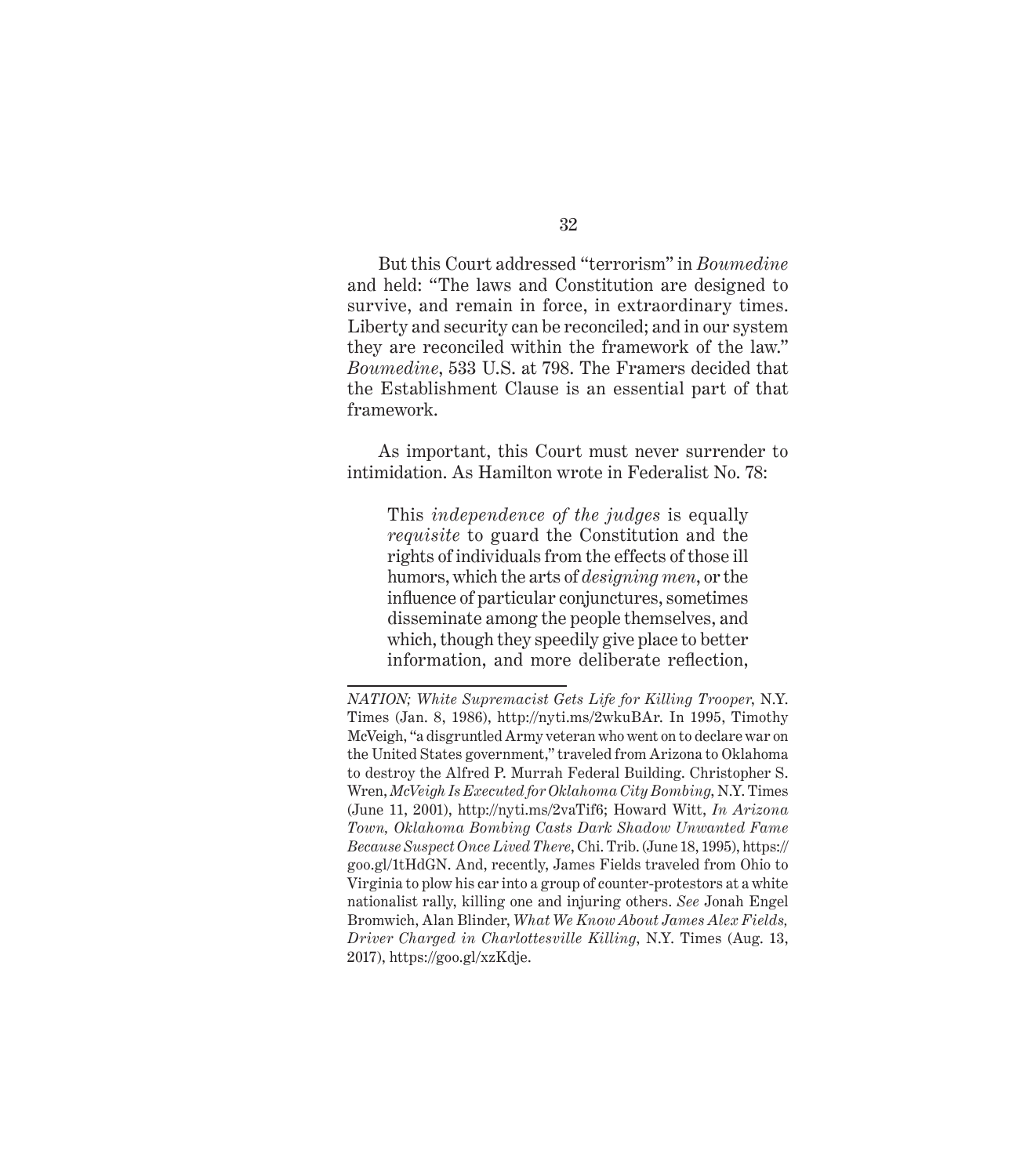have a tendency, in the meantime, to occasion dangerous innovations in the government.

Alexander Hamilton, *The Federalist No. 78*, INDEPENDENT Journal (June 14, 1788) (emphasis added), *available at*  http://bit.ly/2xlVLnJ.

Likewise, then-Judge Cardozo wrote:

The great ideals of liberty and equality are preserved against the *assaults of opportunism*, the expediency of the passing hour, the erosion of small encroachments, *the scorn and derision of those who have no patience with general principles*, by enshrining them in constitutions, and *consecrating to the task of their protection a body of defenders*.

Benjamin N. Cardozo, The Nature of the Judicial Process, 92-93 (1921) (emphasis added).

Our Constitution inoculates its "body of defenders" against presidential intimidation. As Justice Scalia said: "What can he do to me? Or to any of us? *We have life tenure* and we have it *precisely so that we will not be influenced* by politics, *by threats from anybody*." Chris Wallace, *Justice Antonin Scalia on issues facing SCOTUS and the country*, Fox News Sunday (July 29, 2012), http://fxn. ws/2fZZBiB (emphasis added).

Experience teaches that half-measures do not assuage autocratic intimidation.12 This Court's decision should

<sup>12. &</sup>quot;History will teach us that . . . of those men who have overturned the liberties of republics, the greatest number have